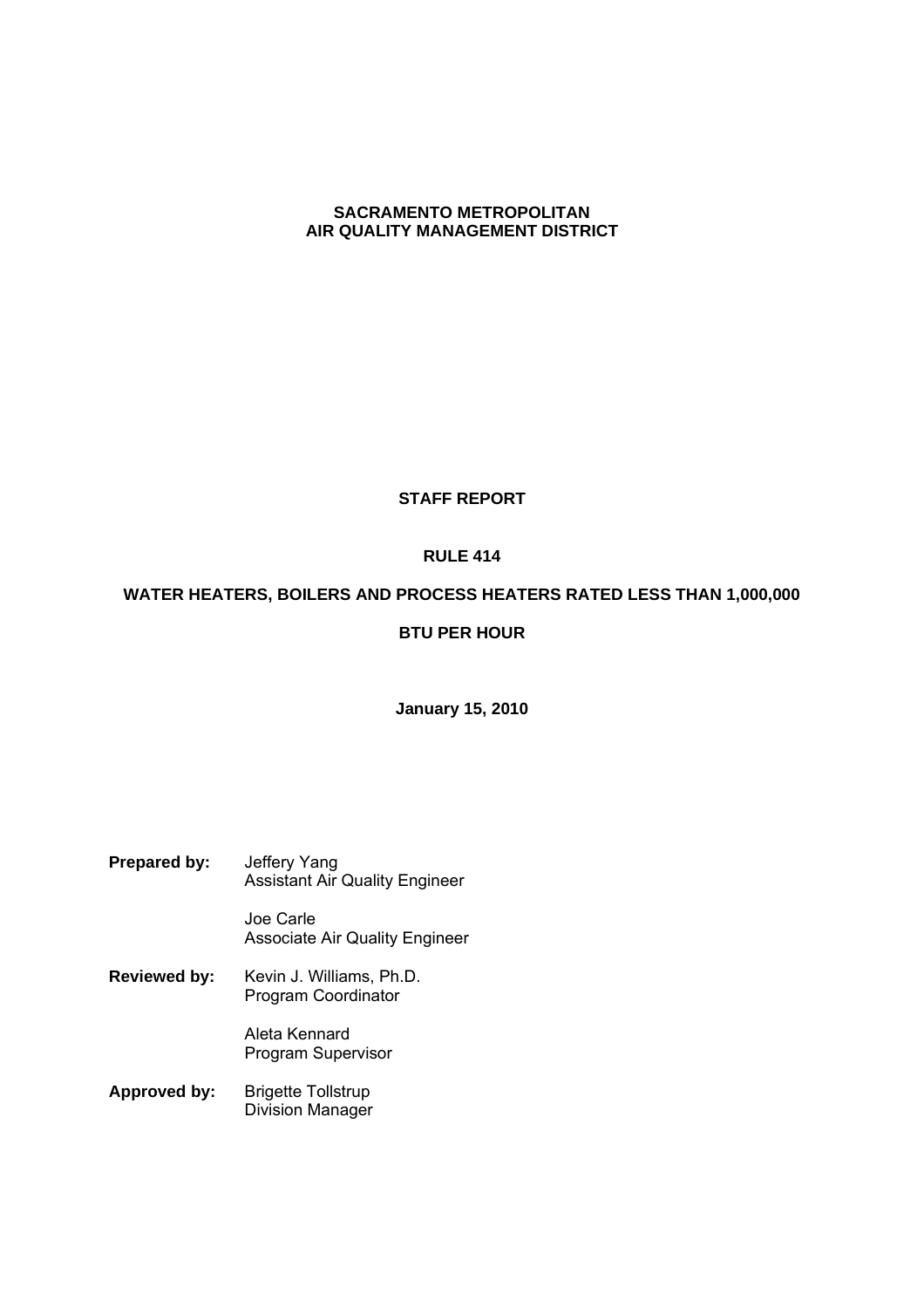### **INTRODUCTION**

Staff is proposing to amend Rule 414, Natural Gas Fired Water Heaters, to reduce NOx emissions from water heaters, boilers, and process heaters. Currently, NOx emissions from water heaters, boilers, and process heaters are regulated by two existing rules: Rule 414 (for units with rated heat input capacities of less than 75,000 Btu/hr) and Rule 411, NOx from Boilers, Process Heaters and Steam Generators (for units with rated heat input capacities of 1,000,000 Btu/hr and higher). The Rule 414 amendments will provide emission standards for the previously unregulated units (i.e., between 75,000 and 1,000,000 Btu/hr) and strengthen standards for the smaller units currently regulated by Rule 414. The proposed standards have been show to be feasible in the South Coast Air Quality Management District (SCAQMD).

### **BACKGROUND**

Ground level ozone is a secondary pollutant formed from photochemical reactions of nitrogen oxides (NOx) and volatile organic compounds (VOCs) in the presence of sunlight. Ozone is a strong irritant that adversely affects human health and damages crops and other environmental resources. As documented by the U.S. Environmental Protection Agency (EPA) in the most recent Criteria Document for ozone (U.S. EPA 2006), both short-term and long-term exposure to ozone can irritate and damage the human respiratory system, resulting in:

- decreased lung function;
- development and aggravation of asthma;
- increased risk of cardiovascular problems such as heart attacks and strokes;
- increased hospitalizations and emergency room visits; and
- premature deaths.

The District is currently designated as a nonattainment area for both the state and federal ozone standards. Since NOx is a precursor to ozone, one of the strategies to control ozone pollution is to reduce NOx emissions from existing stationary sources.

The District is currently designated as a nonattainment area for the state and federal<sup>1</sup> health standards for PM10 and PM2.5. Since NOx is a precursor to PM10 and PM2.5, one of the strategies to control particulate emissions is to reduce NOx emissions.

According to the U.S. Environmental Protection Agency (EPA), health studies have linked exposure to particulate matter, especially fine particles, to several significant health problems, including:

- increased respiratory symptoms, such as irritation of the airways, coughing, or difficulty breathing;
- decreased lung function;

Based on 1998-2000 monitoring data, EPA made a finding (February 15, 2002 Federal Register, Volume 67, Number 32, Page 7082 et seq.) that Sacramento County attained the federal ambient PM10 standard by the applicable December 31, 2000 attainment deadline. Note that this EPA finding did not redesignate the Sacramento District to attainment.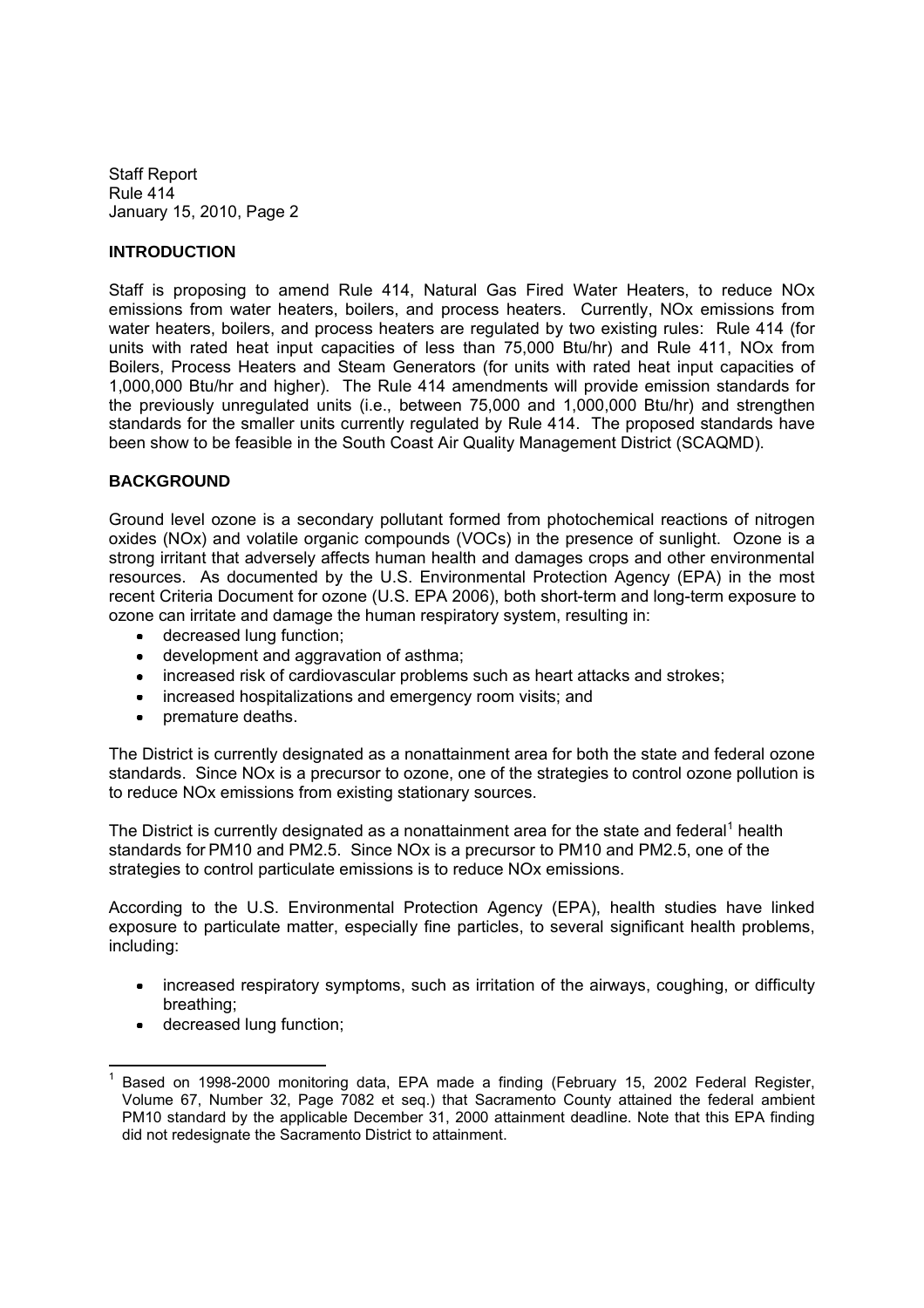- aggravated asthma:
- development of chronic bronchitis;
- irregular heartbeat;
- nonfatal heart attacks,
- premature death in people with heart or lung disease; and
- increased risk of cardiovascular and cerebrovascular events in post-menopausal women.

In addition, burning oil in water heaters, boilers and process heaters produce emissions of benzene, formaldehyde, acetaldehyde, toluene, xylenes, hydrogen chloride, arsenic, copper, mercury, and nickel<sup>2</sup>. All of these pollutants have been identified by the California Air Resource Board (CARB) as toxic air contaminates based on their potential to cause cancer, premature death, and other health problems.

Adopted August 1, 1996, Rule 414, Natural Gas Fired Water Heaters, established NOx emission limits for natural gas-fired water heaters with rated heat input capacities less than 75,000 Btu/hr. Staff is proposing to amend Rule 414 to further reduce NOx emissions from small water heaters, boilers, and process heaters. In the 2003 Triennial Report, the District committed to adopt more stringent NOx standards for these units to satisfy state plan requirements for "all feasible measures." The recently adopted 8-hour Ozone Attainment Plan also includes a commitment for the District to achieve emission reductions from this category to attain the federal standard. These amendments will fulfill the state and federal plan commitments.

One of the significant sources of NOx emissions is stationary source natural gas combustion. Currently, NOx emissions from natural gas-fired water heaters, boilers, and process heaters are regulated by two existing District rules: Rule 414 (for units with rated heat input capacities of less than 75,000 Btu/hr) and Rule 411 (for units with rated heat input capacities of 1,000,000 Btu/hr and higher). Staff has identified more stringent, feasible NOx limits in two SCAQMD rules: SCAQMD Rule 1121, which sets more stringent NOx limits for water heaters with rated heat input capacities less than 75,000 Btu/hr, and SCAQMD Rule 1146.2, which sets limits for units with rated heat input capacities from 75,000 to 2,000,000 Btu/hr. Several other districts, including San Joaquin Valley Unified APCD (Rule 4308), Bay Area AQMD (Rule 9-6) Yolo Solano AQMD (Rule 2.37), Ventura County APCD (Rule 74.11.1),and Santa Barbara County APCD (Rule 360) have adopted some or all of these standards.

#### **LEGAL MANDATES**

#### **Federal Mandates:**

The District is designated as a nonattainment area for the federal 8-hour ozone standard. In February 2009, the districts of the Sacramento Federal Nonattainment Area adopted an

 $2$  Emissions identified in an AB 2588 document published by the Ventura County Air Pollution Control District except for the metals which were identified through EPA AP-42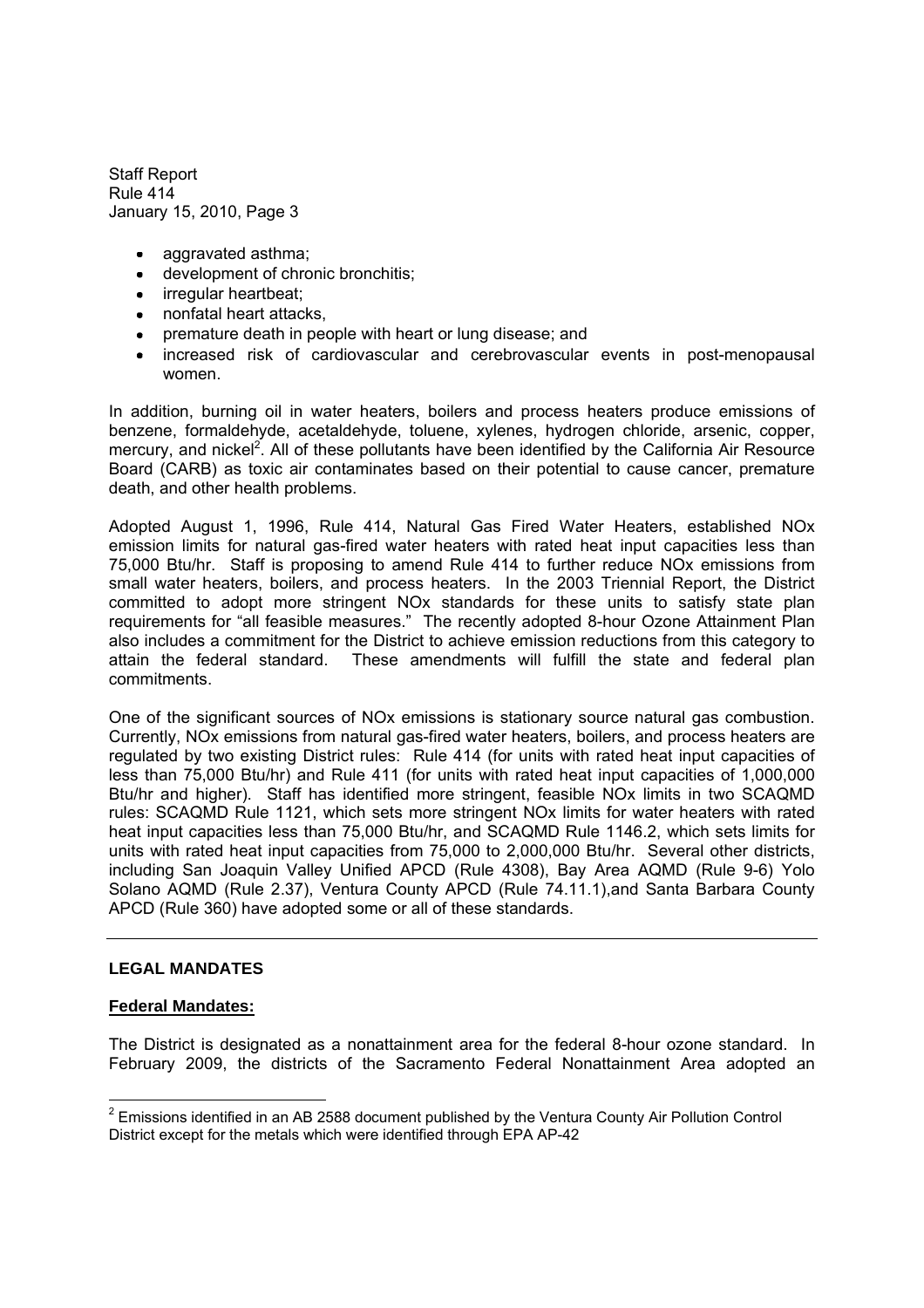attainment plan to achieve the federal 8-hour ozone standard by 2018. The attainment plan includes a commitment for the District to achieve NOx emission reductions from water heaters, boilers, and process heaters rated at less than 1,000,000 Btu/hr.

The proposed amendments will satisfy the federal plan commitment.

# **State Mandates:**

Serious Nonattainment Plan Requirements: The District is designated as a serious nonattainment area for the state ozone standard. The California Clean Air Act requires areas with this designation to adopt control measures required in sections 40913, 40914, and 40919 of the California HSC:

- HSC Section 40913 requires districts to develop a plan to achieve California's ambient air quality standards by the earliest practicable date.
- HSC Section 40914(b)(2) requires every nonattainment district which cannot achieve a reduction of 5% or more per year in district wide emissions to include in their state attainment plans "every feasible measure" to reduce the emissions of nonattainment pollutants and their precursors. SCAQMD Rules 1121 and 1146.2, which regulate emissions from small water heaters, boilers, and process heaters, qualify as a "feasible measures." The District's 2003 Triennial Plan update included a commitment to achieve NOx emission reductions from this category. The proposed amendments will satisfy the state plan commitment.
- HSC Section 40919(a)(3) requires districts with serious nonattainment for ozone to adopt BARCT for all existing permitted sources. The sources affected by the proposed Rule 414 are below the District's permitting threshold; therefore, this requirement is not applicable.

Toxic Air Contaminants: California Health and Safety Code (HSC) Section 39659 allows a district board to adopt regulation which are necessary to establish, implement, and enforce programs for the regulations of hazardous air pollutants which have been listed as toxic air contaminants. HSC Section 39666(d) allows for local districts to adopt and enforce equally effective or more stringent measures than the state board.

Transport Mitigation Emission Control Requirements: Title 17, Section 70600 of the California Code of Regulations requires that districts within the areas of origin of transported air pollutants, as identified in section  $70500(c)$ , include sufficient emission control measures (including "all feasible measures" and BARCT) in their attainment plans for ozone to mitigate the impact of pollution sources within their jurisdictions on ozone concentrations in downwind areas commensurate with the level of contribution. An upwind district shall comply with the transport mitigation planning and implementation requirements set forth in this section regardless of its attainment status, unless the upwind district complies with the requirements of section 70601.

The proposed amendments are based on all feasible control measures and therefore comply with the state mandates.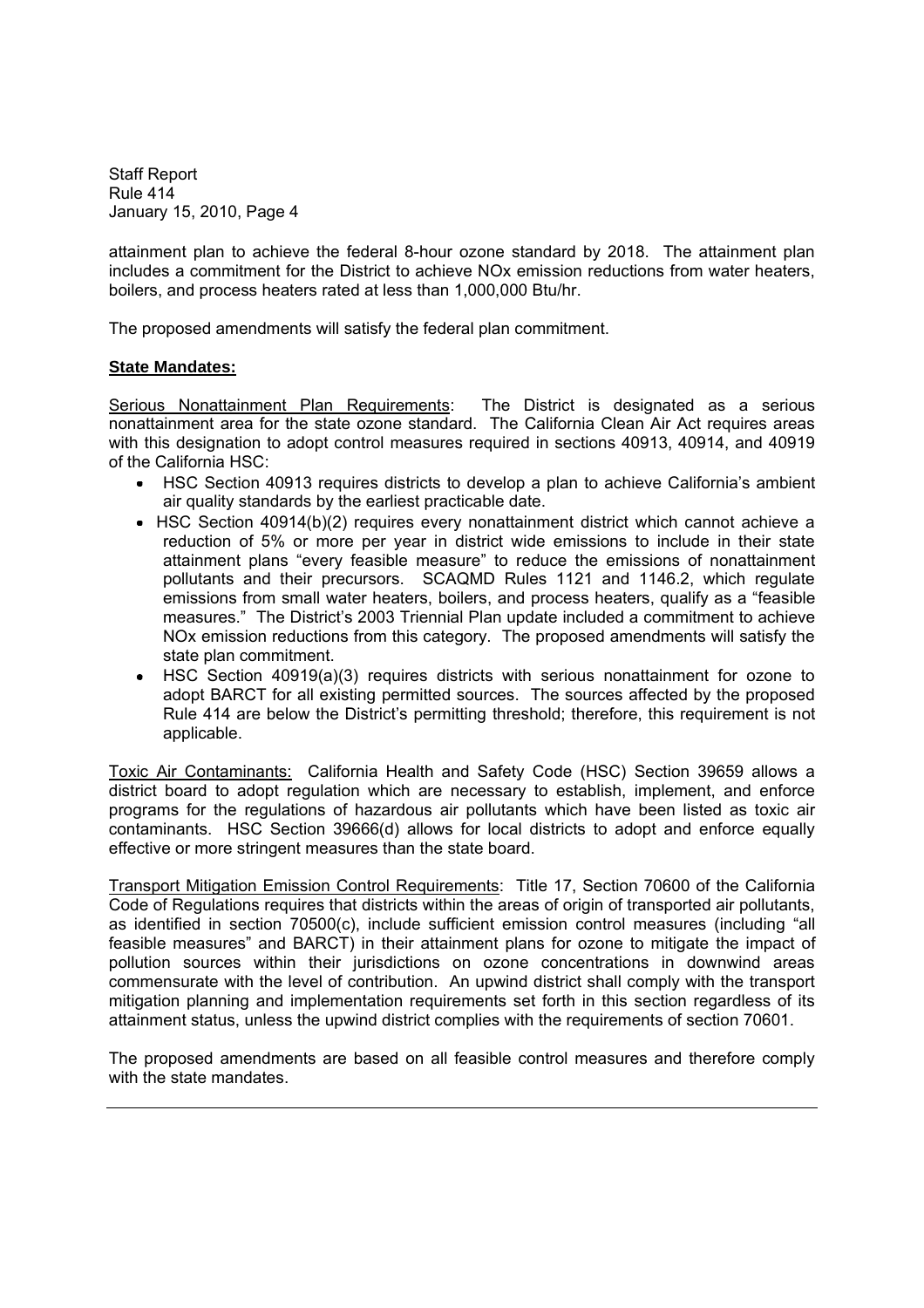### **SUMMARY OF REQUIREMENTS**

This Rule 414 amendment establishes NOx emission limits for water heaters, boilers, and process heaters that fall between the heat capacity ranges of existing Rule 411 and Rule 414 (i.e., from 75,000 to 1,000,000 Btu/hr). The emission limits are based on limits contained in SCAQMD Rule 1146.2 (Emissions of Oxides of Nitrogen from Large Water Heaters and Small Boilers and Process Heaters). In addition, the current NOx limits for water heaters with rated capacities of less than 75,000 Btu/hr contained in the existing Rule 414 will be reduced based upon limits established in SCAQMD Rule 1121 (Control of Nitrogen Oxides from Residential-Type, Natural Gas-Fired Water Heaters).

The most stringent limits in SCAQMD Rule 1121 went into effect for all applicable units less than 75,000 Btu/hr between 2006 and 2008. Since that time, compliant water heaters have been readily available to the public in the South Coast District. Currently, a few models that meet the 10 ng/J standard are being sold in Sacramento County while the majority meets the current 40 ng/J standard. Staff has reviewed the list of units certified to be compliant with the 10 ng/J standard that the SCAQMD has compiled. Because manufacturers of these ultra-low NOx units also sell 40 ng/J units within Sacramento County, Staff finds no reason why the ultra-low NOx units cannot be made available here; therefore this limit is feasible.

Units between 75,000 and 400,000 Btu/hr were required by SCAQMD Rule 1146.2 to meet a 40 ng/J NOx limit beginning 2001 and will be required to meet a 14 ng/J limit beginning January 1, 2012. SCAQMD will require units between 400,000 and 2,000,000 Btu/hr to meet a limit of 14 ng/J beginning January 1, 2010. In 2006, when SCAQMD amended Rule 1146.2, they tested several types of water heaters, boilers, and process heaters to determine actual emissions. At that time they found that 46% of units between 400,000 and 2,000,000 Btu per hour and 18% of units between 75,000 and 400,000 Btu/hr had NOx emissions lower than 20 ppmv (14 ng/J). SCAQMD allowed at least 4 years for manufacturers to produce the ultra low NOx emitting units in order for them to be readily available to the public by the time the new standards are effective. Staff has reviewed the list of units certified to be compliant with Rule 1146.2, and the units between 75,000 and 400,000 Btu/hr that meet the 40 ng/J NOx limit are readily available in the SCAQMD and the same manufacturers sell uncertified units in Sacramento County; therefore, this limit is feasible in our District. Because units greater than 75,000 Btu/hr are currently not required to meet the 14 ng/J NOx limit in SCAQMD, Staff was unable to find any units guaranteed to meet this limit. The SCAQMD showed in 2006 that it is feasible for units to meet the 14 ng/J NOx limit, and given that manufacturers who sell in the SCAQMD also sell units in Sacramento County Staff finds no reason that compliant units cannot be made available before the proposed limits become effective.

The largest group of units affected by these amendments is residential water heaters. Typically, these units are less than 75,000 Btu/hr and heat water in, on average, a 40 gallon tank to meet the hot water demands of a typical household. The heat input range between 75,000 and 1,000,000 Btu/hr that was not previously regulated by District Rule 414 generally applies to small commercial/industrial boilers and hot water heaters. These units are used in a variety of applications, including in restaurants, retail stores, schools, hotels and office buildings. Some larger residential water heaters are also affected by this rule amendment. The smaller units in this heat input range (i.e., <400,000 Btu/hr) generally use the natural draft created by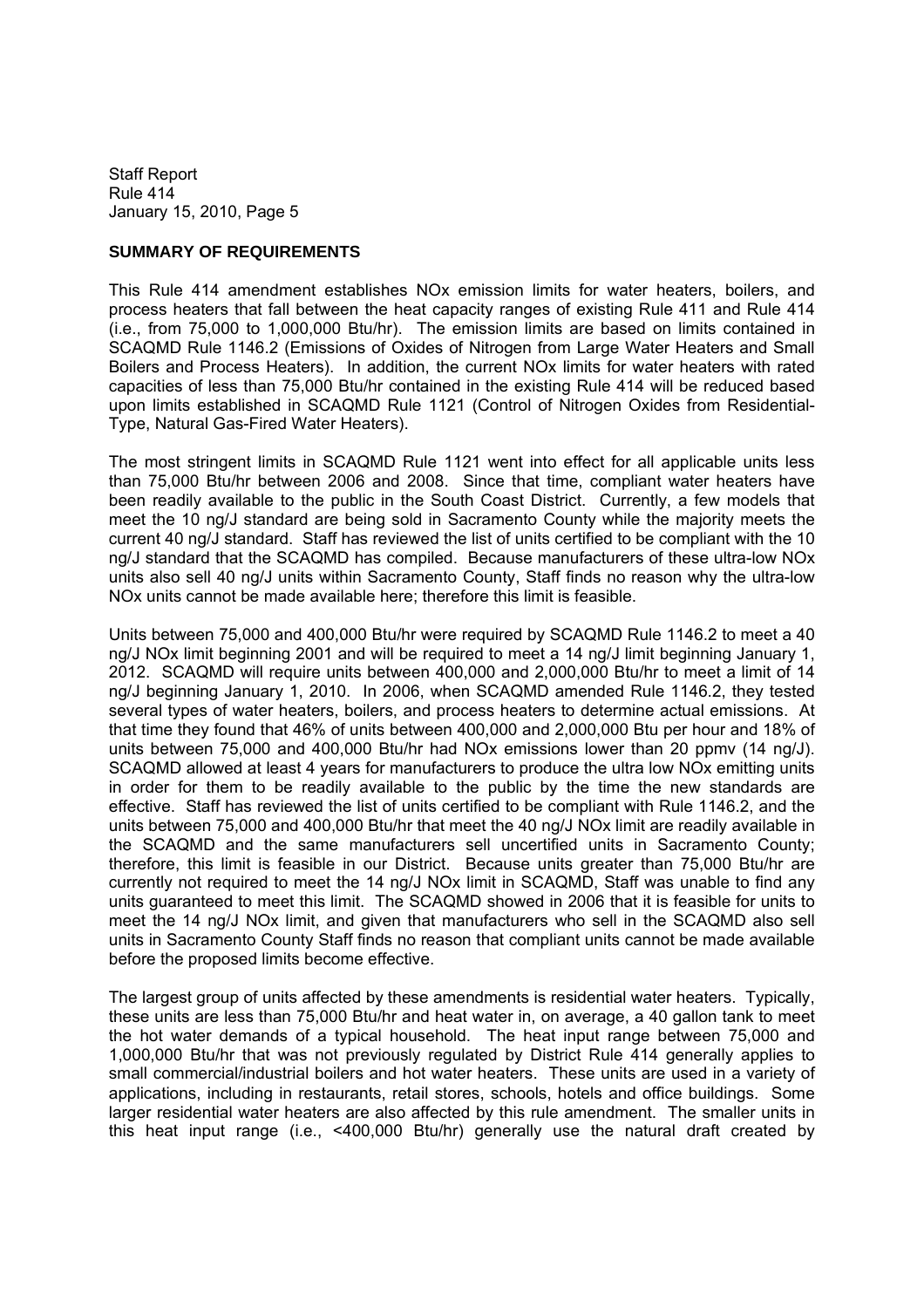combustion of fuel and air to transfer heat to the confined water and do not rely on fans or blowers to transport either air or combustion gases. These combustion units are known as "atmospheric" and are rather simple in their operation. The larger units in this heat input range (i.e., >400,000 Btu/hr) usually resemble small boilers because water circulates through a series of water tubes or water jackets close to the flow of hot gases which are heated as the gases flow around them. Burners on these units can be either atmospheric or forced draft.

The proposed amendment will change the applicability of the rule to apply to water heaters, boilers, and process heaters fired by fuels other than natural gas. An exemption for units fired on liquid petroleum gas (LPG) is also proposed. LPG-fired water heaters are generally in use in remote parts of the county where natural gas is not available. Because there are currently no NOx standards for LPG-fired units in this size category in other districts or states, Staff has been unable to find data for units to show whether they meet the proposed limits. The 2018 planning inventory<sup>3</sup> does not have a specific category for LPG-fired water heaters but lists all LPG residential combustion as 0.005 tpd of NOx and all LPG service and commercial combustion as 0.007 tpd of NOx. Staff contends that because of the lack of available compliant units and the low potential NOx reductions, LPG-fired units should be exempt from this rule. Units fired on other types of fuels such as wood, coal, or fuel oil, would be subject to the rule and emission standards. Staff believes there are currently very few or no units of these types currently operating in the District. The 2004 American Housing Survey for the Sacramento Metropolitan Area shows that approximately 200 households use fuel oil and 200 households use kerosene or another liquid fuel to heat water. The metropolitan area defined in this survey also includes Placer and El Dorado Counties. Both Placer and El Dorado counties are more rural than Sacramento County and Staff believes that the majority of the oil fired units operate in these areas<sup>4</sup>. Staff contacted Ramos Oil Company and found that they only sell kerosene and not fuel oil #2. Staff also contacted industry associations for information on whether these units are operating but received no additional information. Additionally, no comments were brought forward during the public workshop addressing this assumption. Liquid and solid fuels, because of the nitrogen and sulfur content and other fuel combustion characteristics, emit more than gaseous fuels<sup>5</sup> and would not be likely to meet the proposed limits. Additionally, units fired on oil produce diesel particulates which CARB has identified as a toxic air contaminant and would add an extra health risk to the operators and near by residences. Making those fuels subject to this rule will effectively prohibit future installations of new devices using those fuels.

The proposed amendment requires that units distributed, offered for sale, sold, or installed within the District have certified NOx and CO emissions less than or equal to the limits shown in Table 1. To become certified, natural gas-fired units shall be tested in accordance with the South Coast Air Quality Management District Protocol: "Nitrogen Oxides Emission Compliance Testing for Natural Gas-Fired Water Heaters and Small Boilers" (included as Appendix E). Units fired by fuels other than natural gas seeking certification must do so using standard source testing procedures. The CO limits for the largest units ensure that efficient combustion is maintained while achieving the NOx limits.

<sup>&</sup>lt;sup>3</sup> CARB Ozone SIP Planning Inventory.

<sup>&</sup>lt;sup>4</sup> Even if all 400 units operated in Sacramento County, that represents less than 0.1% of the total number of units within Sacramento County.

<sup>5</sup> EPA, AP-42 Emission Factors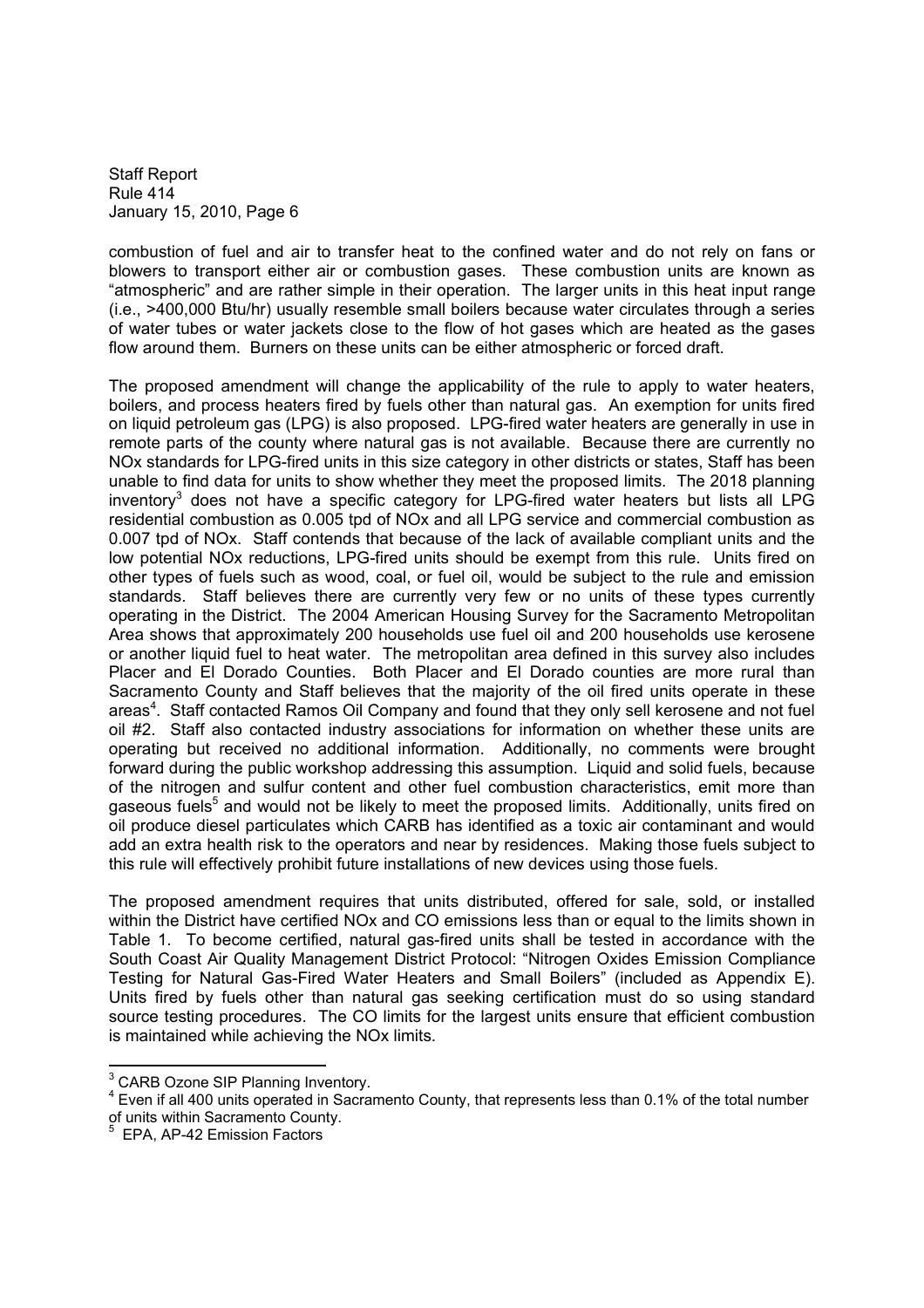| . apic  oposca Ennosion Ennito                       |                                                                         |                                                |         |                       |
|------------------------------------------------------|-------------------------------------------------------------------------|------------------------------------------------|---------|-----------------------|
| <b>Heat Input</b><br>Range<br>and                    | Nanograms per Joule of Heat Output<br>(ppmv @ $3\%$ O <sub>2</sub> )*   | <b>CO Limit</b><br>ppmv @ $3\%$ O <sub>2</sub> |         |                       |
| <b>Type</b>                                          | Effective<br>Effective<br>Effective<br>3/1/1997<br>1/1/2011<br>1/1/2013 |                                                |         | Effective<br>1/1/2011 |
| < 75,000 Btu/hr<br>Mobile Home<br>All others         | 50<br>40                                                                | 40 (55)<br>10(15)                              |         | No Limit<br>No Limit  |
| 75,000 to < 400,000 Btu/hr<br>Pool/Spa<br>All others | No Limit<br>No Limit                                                    | 40 (55)<br>40 (55)                             | 14 (20) | No Limit<br>No Limit  |
| 400,000 to < 1 million Btu/hr<br>All Types           | No Limit                                                                | 14 (20)                                        |         | 400                   |

# **Table 1. Proposed Emission Limits**

Where limits are shown in units of both nanograms per joule of heat output and ppmv at 3% oxygen, compliance can be demonstrated using either limit.

The proposed amendments also allow for a 6 month sell through period after the January 1, 2011 and January 1, 2013 effective dates for non-compliant units to be distributed, offered for sale, or sold. These amendments also allow for end users to install non-compliant units at any time as long as the unit met the rule requirements at the time of purchase.

### **EMISSIONS IMPACT**

#### **Emission Inventory**

The Sacramento planning emission inventory for NO $x^6$  from water heaters and small boilers with capacities less than 1,000,000 Btu/hr is presented in Table 2 for the three milestone years (2011, 2014, and 2017), the attainment year (2018) and the first year that all existing units are expected to have been replaced by the units that comply to the proposed amended limit (2029).

|                      | Table 2. Sacramento Planning Emission Inventory for Natural Gas Water Heaters and |  |  |  |  |  |
|----------------------|-----------------------------------------------------------------------------------|--|--|--|--|--|
| <b>Small Boilers</b> |                                                                                   |  |  |  |  |  |

|                 |                            | <b>NOx Emission Inventory (tpd)</b> |        |        |        |        |
|-----------------|----------------------------|-------------------------------------|--------|--------|--------|--------|
| <b>EIC Code</b> | <b>EIC Description</b>     | 2011                                | 2014   | 2017   | 2018   | 2029   |
| 610-608-        | <b>Residential Natural</b> |                                     |        |        |        |        |
| 0110-0000       | <b>Gas Water Heating</b>   | 0.9253                              | 0.9503 | 0.9758 | 0.9847 | 1.0820 |
|                 | Service and                |                                     |        |        |        |        |
|                 | Commercial                 |                                     |        |        |        |        |
| 060-030-        | Natural Gas Water          |                                     |        |        |        |        |
| 0110-0000       | Heating                    | 0.3049                              | 0.3092 | 0.3105 | 0.3105 | 0.3097 |
| Total           |                            | 1.2302                              | 1.2595 | 1.2863 | 1.2952 | 1.3917 |

<sup>6</sup> Errata Sheet to Sacramento Regional 8-Hour Ozone Plan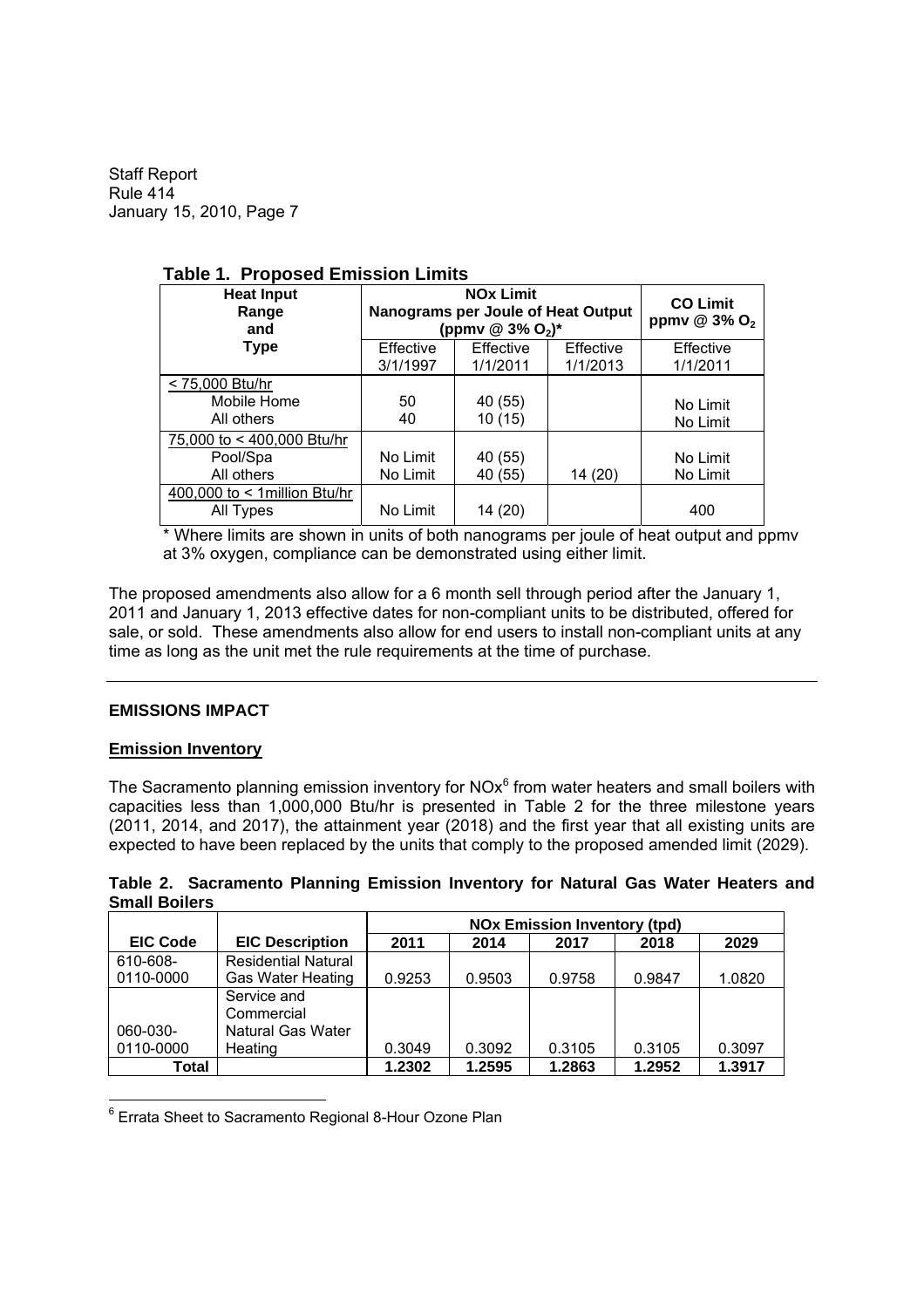SCAQMD conducted surveys of water heaters and small boilers within the South Coast air basin, and documented those survey results in their staff reports for Rules 1121 and 1146.2. The results of these surveys are expected to be applicable to Sacramento County, because the ratios of residential applications to service/commercial facilities such as restaurants, retail stores, schools, hotels, and office buildings are similar as shown in Table 3. Although the District includes much less heavy industry than SCAQMD, units in industrial applications are generally larger in rated capacity than the units affected by this rule. The following information was obtained from the SCAQMD staff reports:

- 98.7 % of the affected units have capacities less than 75,000 Btu/hr
- 1.06 % of the affected units have capacities between 75,000 and 400,000 Btu/hr
- 0.215% of the affected units have capacities between 400,000 and 1,000,000 Btu/hr
- The capacity factors (the ratio of fuel actually burned to the maximum capacity) are 0.061 for units less than 75,000 Btu/hr and 0.215 for units greater than 75,000 Btu/hr
- The uncontrolled emission factors for NOx are 0.14 lb/mmBtu of heat input for units between 75,000 and 400,000 Btu/hr, and 0.17 lb/mmBtu of heat input for units between 400,000 and 1,000,000 Btu/hr (The District already limits the emissions of units less than 75,000 Btu/hr to an emission factor of approximately 0.07 lb/mmBtu of heat input)

| <b>NAICS</b><br>Code            | <b>Industry Description</b>                                    | <b>Establishments in</b><br><b>Los Angeles County</b><br>(2000) | <b>Establishments in</b><br><b>Sacramento County</b><br>(2000) |  |
|---------------------------------|----------------------------------------------------------------|-----------------------------------------------------------------|----------------------------------------------------------------|--|
| 42xxxx                          | Wholesale trade                                                | 22,105                                                          | 1,263                                                          |  |
| 44xxxx,<br>45xxxx               | Retail trade                                                   | 28,126                                                          | 3,632                                                          |  |
| 531120                          | Lessors of nonresidential buildings<br>(except miniwarehouses) | 1,298                                                           | 99                                                             |  |
| 61xxxx                          | <b>Educational services</b>                                    | 2,583                                                           | 300                                                            |  |
| 622xxx                          | <b>Hospitals</b>                                               | 141                                                             | 16                                                             |  |
| 623xxx                          | Nursing and residential care facilities                        | 1,654                                                           | 360                                                            |  |
| 721110                          | Hotels (except for casino hotels) and<br>motels                | 939                                                             | 93                                                             |  |
| 722110                          | Full service restaurants                                       | 5,893                                                           | 795                                                            |  |
| 722211                          | Limited-service restaurants                                    | 5,765                                                           | 801                                                            |  |
| 722212                          | Cafeterias                                                     | 162                                                             | 31                                                             |  |
| <b>Total Service/Commercial</b> |                                                                | 68,666                                                          | 7,390                                                          |  |
| <b>Total Housing Units</b>      |                                                                | 3,270,909                                                       | 474,814                                                        |  |
|                                 | <b>Total Establishments</b>                                    | 3,441,042                                                       | 482,204                                                        |  |
|                                 | % of total establishments that are residential                 | 98.0%                                                           | 98.4%                                                          |  |

**Table 3. Commercial Industry of Los Angeles and Sacramento Counties<sup>7</sup>**

Using this information, Staff allocated the NOx emissions to the three size ranges as shown in Table 4, and to the combinations of EIC Code and size range as shown in Table 5. Sample calculations of these allocations are presented in Appendix B.

<sup>7</sup> County Business Patterns: 2000, U.S. Census Bureau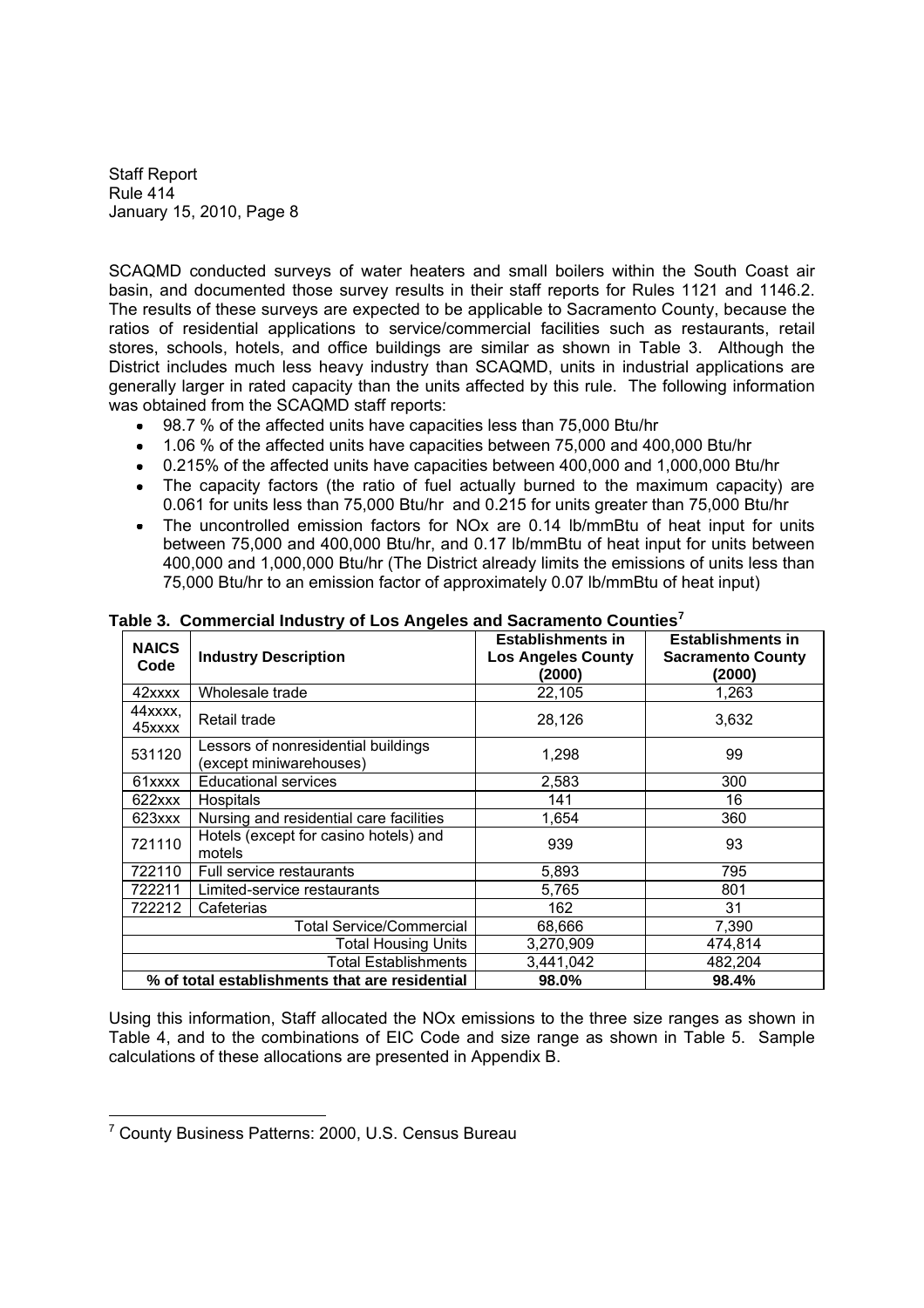### **Table 4. Planning Emissions Inventory Allocated to Size Ranges**

|                          | <b>NOx Emission Inventory (tpd)</b> |        |        |        |        |
|--------------------------|-------------------------------------|--------|--------|--------|--------|
| Unit Size (Btu/hr)       | 2011                                | 2014   | 2017   | 2018   | 2029   |
| < 75.000                 | 0.6923                              | 0.7088 | 0.7239 | 0.7289 | 0.7832 |
| 75,000 to < 400,000      | 0.3126                              | 0.3200 | 0.3268 | 0.3291 | 0.3536 |
| 400,000 to $<$ 1,000,000 | 0.2253                              | 0.2307 | 0.2356 | 0.2372 | 0.2549 |
| Total                    | 1.2302                              | 1.2595 | 1.2863 | 1.2952 | 1.3917 |

# **Table 5. Planning Emissions Inventory Allocated to EIC Code/Size Range**

|                                | <b>Unit Size</b> | <b>NOx Emission Inventory (tpd)</b> |        |        |        |        |
|--------------------------------|------------------|-------------------------------------|--------|--------|--------|--------|
| <b>EIC Code/Description</b>    | (Btu/hr)         | 2011                                | 2014   | 2017   | 2018   | 2029   |
| 610-608-0110-0000,             |                  |                                     |        |        |        |        |
| <b>Residential Natural Gas</b> |                  |                                     |        |        |        |        |
| <b>Water Heating</b>           | < 75.000         | 0.6923                              | 0.7088 | 0.7239 | 0.7289 | 0.7832 |
| 610-608-0110-0000,             |                  |                                     |        |        |        |        |
| <b>Residential Natural Gas</b> | 75,000 to        |                                     |        |        |        |        |
| <b>Water Heating</b>           | < 400,000        | 0.2330                              | 0.2415 | 0.2519 | 0.2558 | 0.2988 |
| 060-030-0110-0000,             |                  |                                     |        |        |        |        |
| Service and                    |                  |                                     |        |        |        |        |
| <b>Commercial Natural</b>      | 75,000 to        |                                     |        |        |        |        |
| Gas Water Heating              | < 400.000        | 0.0796                              | 0.0785 | 0.0749 | 0.0733 | 0.0548 |
| 060-030-0110-0000,             |                  |                                     |        |        |        |        |
| Service and                    |                  |                                     |        |        |        |        |
| <b>Commercial Natural</b>      | 400,000 to       |                                     |        |        |        |        |
| <b>Gas Water Heating</b>       | < 1.000.000      | 0.2253                              | 0.2307 | 0.2356 | 0.2372 | 0.2549 |
| Total                          |                  | 1.2302                              | 1.2595 | 1.2863 | 1.2952 | 1.3917 |

# **Emission Reductions**

In order to estimate emission reductions, Staff assumed useful lives of affected units to be: 10 years for units less than 75,000 Btu/hr; 15 years for units between 75,000 and 400,000 Btu/hr; and 20 years for units between 400,000 and 1,000,000 Btu/hr. These lifetimes are typical for units affected by Rule 414. Table 6 shows the useful lives of units by size range and the controlled and uncontrolled emission factors each year as the rule's emission limits are implemented.

### **Table 6. Emission Factors and Useful Lives by Size Ranges**

|                          |          |               | Emission Factor (ppm at $3\%$ O <sub>2</sub> ) <sup>a</sup> |      |      |      |  |
|--------------------------|----------|---------------|-------------------------------------------------------------|------|------|------|--|
| Unit Size (Btu/hr)       | ∟ifetime | 2009          | 2010                                                        | 2011 | 2012 | 2013 |  |
| $<$ 75.000               | 10       | 55            | 15                                                          | 15   | 15   | 15   |  |
| 75,000 to < 400,000      | 15       | $115^b$       | 55                                                          | 55   | 55   | 20   |  |
| 400,000 to $<$ 1,000,000 | 20       | $143^{\circ}$ | 20                                                          | 20   | 20   | 20   |  |

<sup>a</sup> Based on implementation dates of emission limits

**b** Uncontrolled emission factors

Based on the useful lives, it was assumed that the number of units replaced each year will be: 10% of the units <75,000 Btu/hr, 6.7% of the units between 75,000 and 400,000 Btu/hr; and 5% of the units between 400,000 and 1,000,000 Btu/hr. Using these assumptions together with the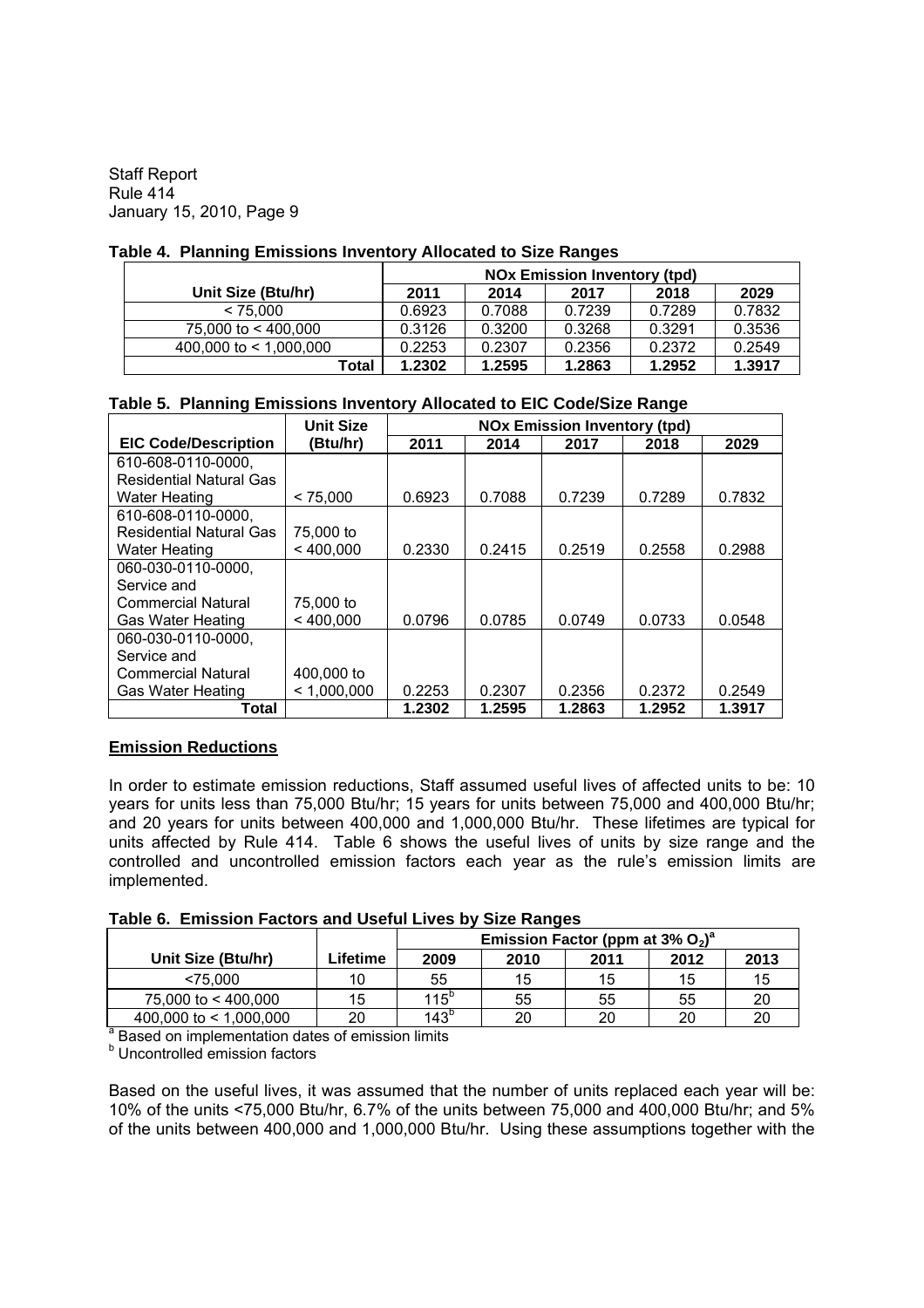implementation schedule shown in Table 1, the percent reductions for each size range were calculated, as shown in Table 7.

|                          |         |      | <b>NOx Emission Reduction Percentage</b> |      |      |
|--------------------------|---------|------|------------------------------------------|------|------|
| Unit Size (Btu/hr)       | 2011    | 2014 | 2017                                     | 2018 | 2029 |
| < 75.000                 | 15%     | 36%  | 58%                                      | 65%  | 73%  |
| 75,000 to $<$ 400,000    | 7.0%    | 21%  | 38%                                      | 43%  | 83%  |
| 400,000 to $<$ 1,000,000 | $8.6\%$ | 21%  | 34%                                      | 39%  | 86%  |

#### **Table 7. NOx Emission Reduction Percentages by Size Ranges**

Applying the emission reduction percentage to the emission inventory, the emission reductions were calculated for each size range, as shown in Table 8, and for each combination of EIC Code and Size range, as shown in Table 9. Sample calculations for the data presented in these tables are in Appendix B.

#### **Table 8. NOx Emission Reductions by Size Range**

|                          | <b>NOx Emission Reductions (tpd)</b> |      |      |      |      |
|--------------------------|--------------------------------------|------|------|------|------|
| Unit Size (Btu/hr)       | 2011                                 | 2014 | 2017 | 2018 | 2029 |
| < 75.000                 | 0.10                                 | 0.26 | 0.42 | 0.48 | 0.57 |
| 75,000 to < 400,000      | 0.02                                 | 0.07 | 0.12 | 0.14 | 0.29 |
| 400,000 to $<$ 1.000,000 | 0.02                                 | 0.05 | 0.08 | 0.09 | 0.22 |
| Total                    | 0.14                                 | 0.38 | 0.63 | 0.71 | 1.08 |

#### **Table 9. NOx Emission Reductions by EIC Code/Size Range**

|                                | <b>Unit Size</b> | <b>NOx Emission Reductions (tpd)</b> |      |      |      |      |
|--------------------------------|------------------|--------------------------------------|------|------|------|------|
| <b>EIC Code/Description</b>    | (Btu/hr)         | 2011                                 | 2014 | 2017 | 2018 | 2029 |
| 610-608-0110-0000.             |                  |                                      |      |      |      |      |
| <b>Residential Natural Gas</b> |                  |                                      |      |      |      |      |
| Water Heating                  | < 75.000         | 0.10                                 | 0.26 | 0.42 | 0.48 | 0.57 |
| 610-608-0110-0000,             |                  |                                      |      |      |      |      |
| <b>Residential Natural Gas</b> | 75,000 to        |                                      |      |      |      |      |
| <b>Water Heating</b>           | < 400.000        | 0.02                                 | 0.05 | 0.10 | 0.11 | 0.25 |
| 060-030-0110-0000.             |                  |                                      |      |      |      |      |
| Service and Commercial         |                  |                                      |      |      |      |      |
| Natural Gas Water              | 75,000 to        |                                      |      |      |      |      |
| Heating                        | < 400.000        | 0.01                                 | 0.02 | 0.03 | 0.03 | 0.05 |
| 060-030-0110-0000.             |                  |                                      |      |      |      |      |
| Service and Commercial         |                  |                                      |      |      |      |      |
| Natural Gas Water              | 400,000 to       |                                      |      |      |      |      |
| Heating                        | < 1.000.000      | 0.02                                 | 0.05 | 0.08 | 0.09 | 0.22 |
| <b>Total</b>                   |                  | 0.14                                 | 0.38 | 0.63 | 0.71 | 1.08 |

Despite the fact that staff has been unable to find evidence of non-gaseous fuel fired units operating in the District and the emissions inventory does not show any emissions from this category, Staff compared the annual NOx and PM emission output of different types of residential water heaters as shown in Table 10. Because Staff was unable to identify any retailers supplying heating oil #2 to the District we have assumed that the operator would be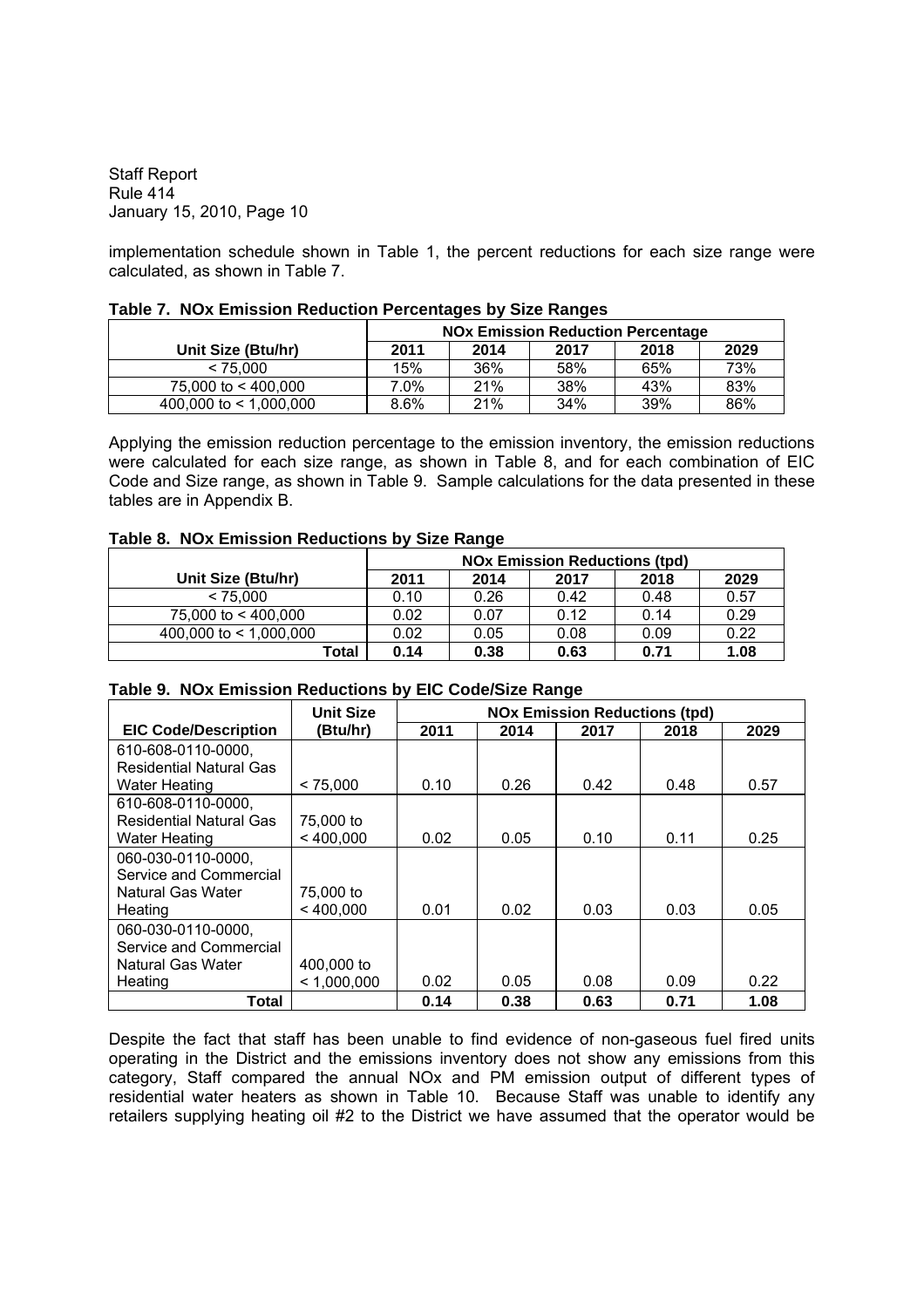firing the unit on diesel. As stated previously in the background section of this staff report burning diesel oil in water heaters, boilers and process heaters produce several air toxic contaminants adding an extra health risk to the operators and nearby residents.

| Fuel                 | Capacity<br>(gallons) | Input Rating<br>(Btu/hour) | <b>NO<sub>x</sub></b> Emissions<br>(lb/year) | <b>PM Emissions</b><br>(lb/year) |
|----------------------|-----------------------|----------------------------|----------------------------------------------|----------------------------------|
| Natural Gas          | 40                    | 40,000                     | າາ                                           | 0.04                             |
| Propane              | 36                    | 36,000                     | 2.7                                          | 0.04                             |
| Diesel (Heating Oil) | 40                    | 40,000                     | 0.50                                         | 0.06                             |

#### **COST IMPACT**

### **Cost and Cost Effectiveness**

Section 40703 of the California Health and Safety Code requires that districts consider and make public findings relating to the cost effectiveness of implementing an emission control measure. Section 401.1 of the proposed amendments to Rule 414 would require a manufacture to pay a Source Test Observation and Report Evaluation fee of \$1,268 if a model is certified by submitting a compliance report for a representative unit, including test results, to the District. This fee is based on Section 311 of Rule 301, Permit Fees - Stationary Source. However, based on past experience, manufacturers of natural gas-fired units have chosen to comply by submitting SCAQMD certifications. Therefore, it is unlikely that manufacturers would incur this additional cost. In addition, it is unlikely that manufacturers of liquid or solid fueled units would incur this fee because these units are not expected to achieve the proposed emission limits.

Staff contacted manufacturers of water heaters and small boilers to determine the additional costs of units meeting the proposed emission limits compared to the costs of uncontrolled units, or in the case of water heaters less than 75,000 Btu/hr, units meeting the current limit. All of the compliant units used low NOx burners to meet the proposed NOx emission standards. The additional costs of the compliant units are shown in Table 11 (see Appendix C for detailed cost information).

| Unit Size (Btu/hr)     | <b>Average Additional Cost of</b><br>Unit $(§)$ |
|------------------------|-------------------------------------------------|
| < 75,000               | \$86                                            |
| 75,000 to < 400,000    | \$1.941                                         |
| 400,000 to < 1,000,000 | \$7,359                                         |

**Table 11. Additional Costs of Compliant Units**

The cost effectiveness was calculated by dividing the annualized additional cost (using 7% interest over the useful life) of new units purchased by the annual emission reduction achieved by those units. The overall cost effectiveness of the proposed amendments is \$9.04 per pound of NOx reduced. The total cost is \$503,000 per year.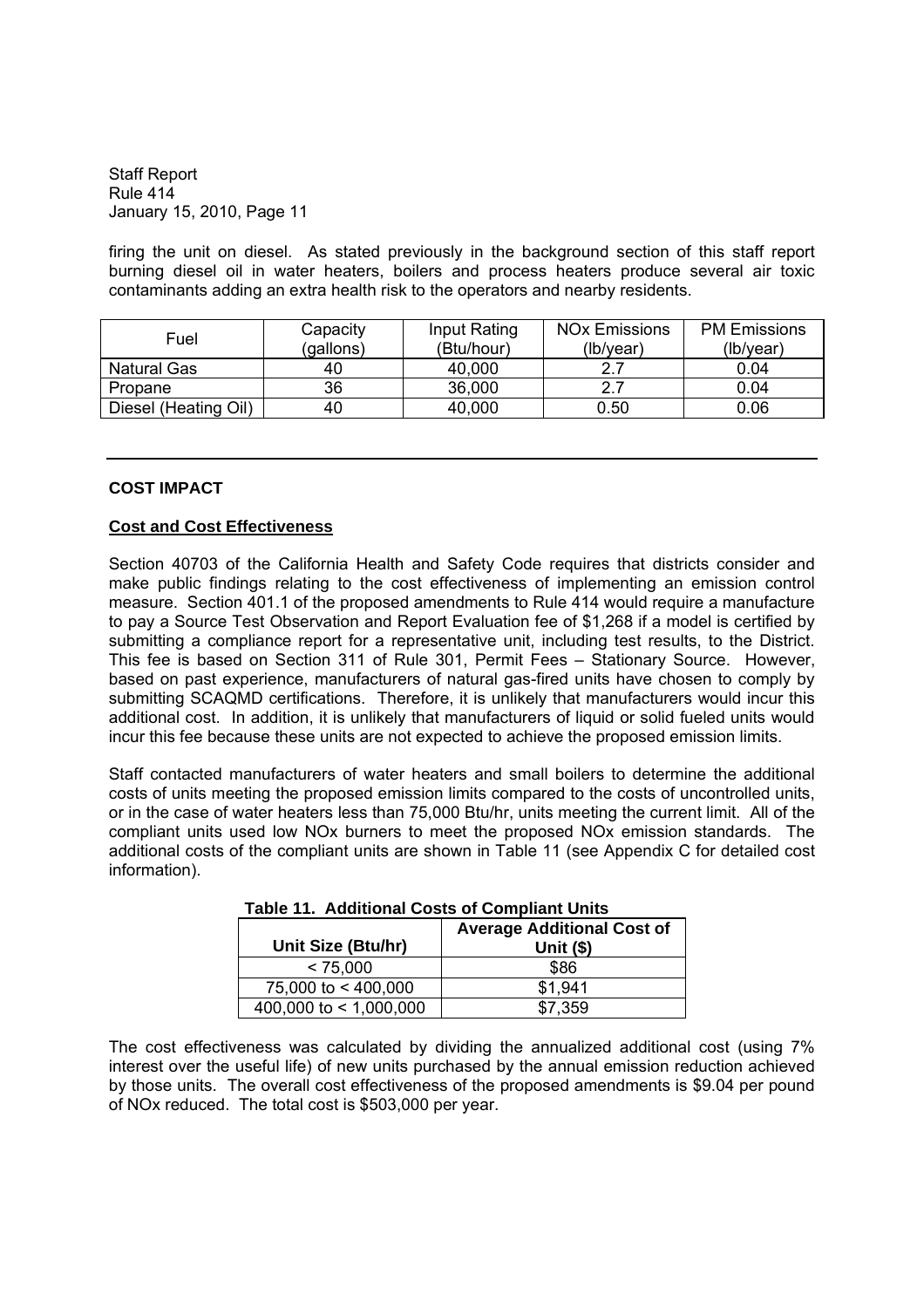The proposed amendments will subject new oil, wood, coal, and other non-gaseous fuel fired units to the proposed standards (excluding LPG fired units). Staff has not been able to find any evidence that would show there are these types of units operating within the District. Because these types units would likely be unable to meet the proposed standards, making them applicable to this regulation would prevent these types of to be installed within the District. Oil fired units are the next most prevalent type of water heating fuel besides gas, LPG, or electric<sup>8</sup>. Staff has conducted an economic analysis of replacement options for an oil fired water heater with a 40 gallon capacity listed for residential use, as shown, as in Table 12. This analysis assumes a worst case scenario where the owner of the oil fired water heater owns his fuel tank and is required to have it removed. Staff was unable to find any dealers in the area that provide heating oil #2, and therefore it is assumed that anyone with an oil fired water heater in the District might be using diesel oil instead. Staff confirmed an oil fired water heater manufacturer that diesel oil can be used as an alternative fuel. Also, for these calculations Staff used the assumption that hot water use would be uniform across households despite the type of water heater in use. Because oil fired water heaters typically have a much higher input rating than natural gas, propane or electric water heaters, there is more hot water readily available. Therefore, there is the potential for families with oil fired water heaters to use more hot water than a family that has a water heater that is fueled by another fuel, which would drive up annual fuel costs and total emission output.

| Fuel Type                 | <b>Natural Gas</b> | Propane       | Electricity | <b>Heating Oil</b><br>(Diesel) |
|---------------------------|--------------------|---------------|-------------|--------------------------------|
| Capacity                  | 40 gal             | 36 gal        | 40 gal      | 40 gal                         |
| Rated Input               | 40,000 Btu/hr      | 36,000 Btu/hr | 4,500 Watts | 125,000 Btu/hr                 |
| <b>Capitol Cost</b>       | \$1,325            | \$1,174       | \$1,012     | \$2,028                        |
| Oil Tank Removal          | \$500              | \$500         | \$500       | N/A                            |
| <b>Annual Tank Rental</b> | N/A                | \$70          | N/A         | N/A                            |
| Avg. Annual Fixed Cost    | \$260              | \$238         | \$215       | \$340                          |
| <b>Annual Fuel Cost</b>   | \$197              | \$565         | \$755       | \$439                          |
| <b>Total Annual Cost</b>  | \$457              | \$873         | \$970       | \$779                          |

| Table 12. Costs for Replacement of an Oil Fired Residential Water Heater |
|--------------------------------------------------------------------------|
|--------------------------------------------------------------------------|

This analysis shows that natural gas fired units are the least expensive alternative. If a resident is using an oil fired water heater, natural gas may be unavailable and therefore, propane or electricity may be the compliance option for new replacement of water heaters. Propane has the lowest annual cost of these options. These added costs were not added to the overall cost effectiveness calculation of this rule due because we do not have information about how many of these units are operated within Sacramento County and available information (see page 6) suggests that the number is very small or zero.

<sup>8</sup> American Housing Survey for the US 2007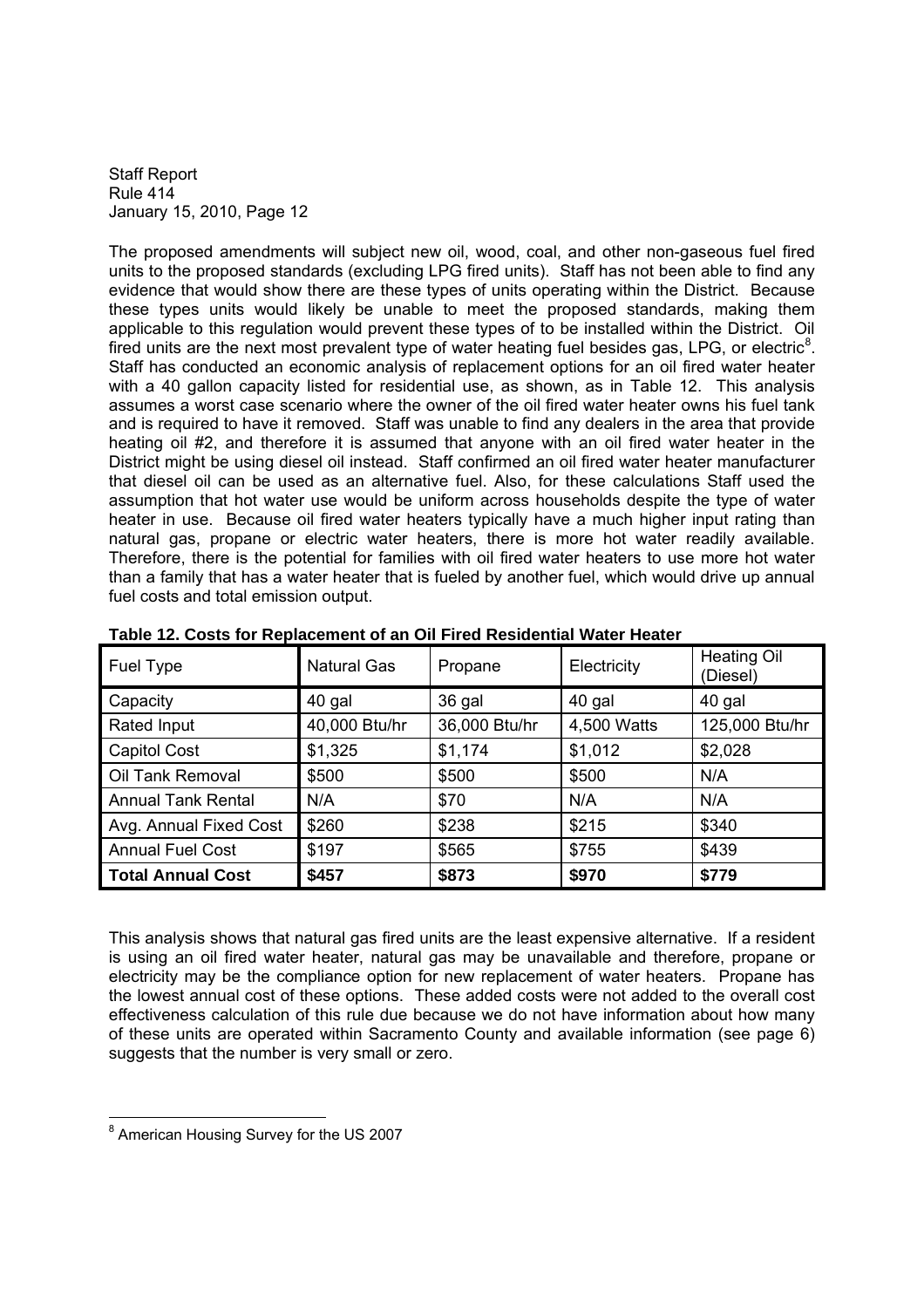#### **Incremental Cost Effectiveness**

Pursuant to Health and Safety Code Section 40920.6(a)(3), the District is required to perform an incremental cost effectiveness analysis prior to adopting requirements for Best Available Retrofit Control Technology (BARCT) or a "feasible measure" requirement pursuant to HSC Section 40914. The District is required to identify one or more potential control options that achieve the emission reduction objective for the regulation. The incremental cost effectiveness of control option is the difference in cost divided by the difference in emission reduction potential compared to the next less expensive control option.

The proposed emission limits are readily achievable through the use of low NOx burners. Two additional technologies that have been explored for larger sized boilers are flue gas recirculation (FGR) and selective catalytic reduction (SCR). Neither of these technologies is currently being applied on commercially available units less than 1,000,000 Btu/hr in capacity.

Currently, more research is being done in modifying the burners to produce less NOx than in post-combustion control and FGR. Based on conversations with boiler manufacturers (Parker Boiler and Raypack), adding FGR to a smaller unit would result in minimal additional reductions when paired with a low NOx burner, and would cost more than a low NOx burner alone. SCR is not feasible in applications where units less than 1,000,000 Btu/hr are being used. SCR requires ammonia or urea for NOx reduction and units applicable to this rule are typically used in residences and service/commercial applications where storage of these materials is impractical and could pose a health risk. Additionally, SCR is designed for industrial units that run full time and can maintain a temperature that the catalyst requires for NOx reduction, whereas smaller units are turned on and off throughout the day and cannot maintain the required temperatures. Finally, both FGR and SCR systems require frequent maintenance for operation which may not be practical in a residential or small service/commercial setting.

SCAQMD Rule 1146.2 requires units with rated capacities between 400,000 and 1,000,000 Btu/hr and more than 15 years old to meet the same emission standards as new units. Meeting these standards requires the retrofit, or more likely, replacement of the older units. The incremental cost effectiveness of requiring this type of early replacement is \$12 per pound of NOx reduced.

#### **SOCIOECONOMIC IMPACT**

CHSC Section 40728.5 requires a district to perform an assessment of the socioeconomic impacts before adopting, amending, or repealing a rule that will significantly affect air quality or emission limitations. The District Board is required to actively consider the socioeconomic impacts of the proposal and make a good faith effort to minimize adverse socioeconomic impacts.

CHSC Section 40728.5 defines "socioeconomic impact" to mean the following: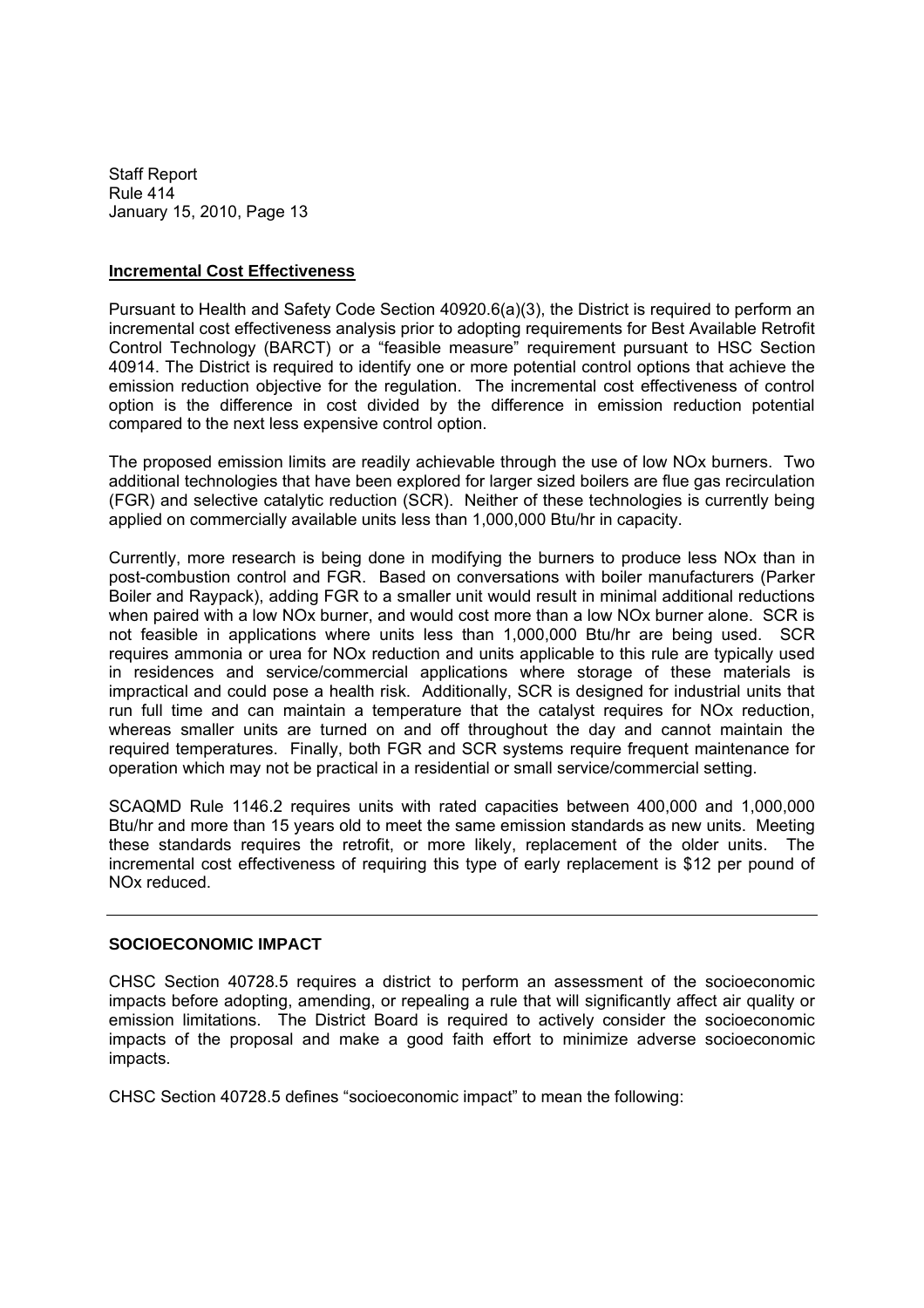- 1. The type of industry or business, including small business, affected by the proposed rule or rule amendments.
- 2. The impact of the proposed rule or rule amendments on employment and the economy of the region.
- 3. The range of probable costs, including costs to industry or business, including small business.
- 4. The availability and cost-effectiveness of alternatives to the proposed rule or rule amendments.
- 5. The emission reduction potential of the rule or regulation.
- 6. The necessity of adopting, amending, or repealing the rule or regulation to attain state and federal ambient air standards.

# **Types of Affected Business and Industry Including Small Business**

Rule 414 is a "point of sale" type rule and the source categories affected include water heater manufacturers, distributors, plumbing wholesalers, retail home supply stores, plumbers and contractors, and homeowners in the District. Since the water heaters and boilers affected by the proposed amendments are found throughout the residential and commercial sectors, a wide range of businesses and industries may be affected. There are an estimated 7,800 business establishments that may be equipped with affected units. As many as 97% of these may be small business<sup>9</sup>.

In the District there are approximately 550,000 residential housing units<sup>10</sup>. Not all housing units are equipped with small natural gas-fired water heaters; some may be electric or liquid petroleum gas-fired.

# **Employment and Economy Impacts**

Based upon online searches of yellow pages, there are at least 94 retailers and 6 wholesalers/distributors of water heaters and boilers in Sacramento County. No manufacturers were identified. The proposed NOx limits will increase the cost of new units that are subject to Rule 414. There are no water heater or boiler manufacturers that are subject to this rule located in Sacramento County. Therefore, to determine the maximum impact in Sacramento County, we assume these costs are passed on to consumers in the commercial and residential sectors.

The increased costs for residents represent approximately 0.02% of the median household income. In the commercial sector, the increased cost is less than 0.003% of earnings. Using many conservative assumptions, our contractor estimated that 4.23 jobs could be lost annually due to this regulation for the entire commercial sector, which contains over 160,000 jobs. The detailed analysis can be found in Appendix D of this staff report.

<sup>9</sup> U.S. Census, 2004

<sup>10</sup> U.S. Census, 2005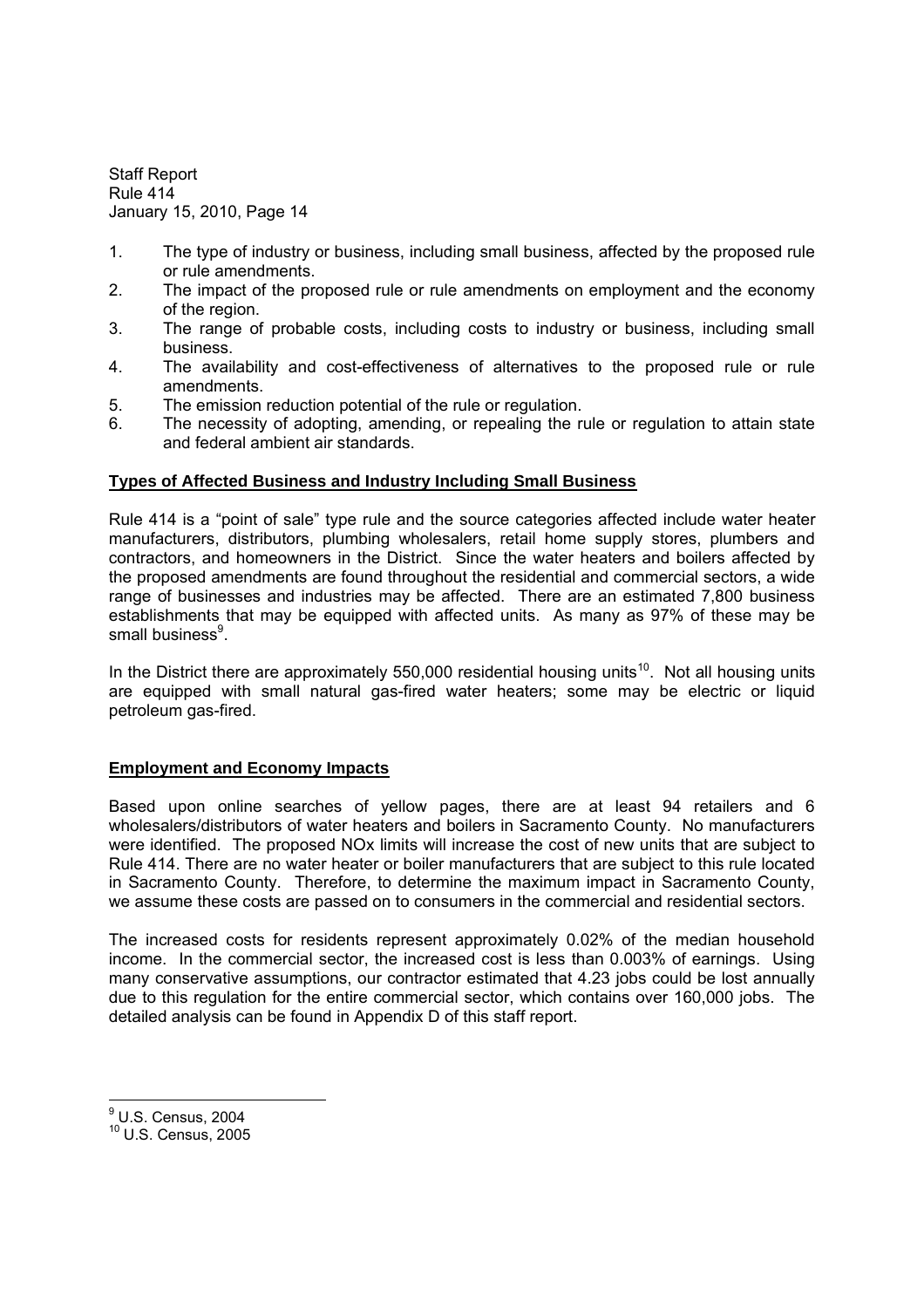# **Range of Probable Costs**

Rule 414 is a "point of sale" type rule that will require the purchase of compliant water heaters and boilers when the existing units are replaced or when new units are added. For a typical single family dwelling, the added cost for purchasing a compliant unit is approximately \$86. Businesses in the service and commercial sector typically have larger units. The additional cost for the largest units (950,000 Btu/hr) is approximately \$9,400. For more detail on the range of probable costs see the "Cost and Cost Effectiveness" section of this staff report.

### **Availability and Cost Effectiveness of Alternatives**

As discussed earlier in the Incremental Cost Effectiveness section, low NOx burners was the only NOx reduction technology available for water heaters, boilers, and process heaters applicable to this rule. Currently, there are no commercially available units less than 1,000,000 Btu/hr in capacity that incorporate post-combustion NOx reduction technology.

One option is to include a provision for units rated 400,000 Btu/hr and greater but less than 1,000,000 to meet the new 14 ng/J standards if it is more than 15 years old, as discussed previously in the Incremental Cost Effectiveness section of this report. Staff does not recommend this alternative at this time for two reasons:

- the additional emission reductions are small (0.03 tpd in 2018, see Appendix B) because units would be nearing the end of their useful lives and would be replaced through natural turnover; and
- units in this size range do not require District permits to operate, making existing units difficult to find and enforcement problematic.

Finally, there is the alternative to not amend the rule. This would result in no cost impacts, but would not achieve the NOx emission reductions necessary to satisfy state and federal ozone plan commitments. In addition, HSC Section  $40914(b)(2)$  requires the District to adopt "all feasible measures". If the rule is not amended, it would not include measures demonstrated to be feasible in the South Coast and Bay Area districts.

# **Emission Reduction Potential**

The proposed rule will achieve a reduction of 0.71 tons per day of NOx in 2018, the federal ozone attainment year, with a reduction of 1.08 tons per day of NOx in 2029, the first year that all existing units are expected to be replaced by the lower emitting units (see discussion under the Emissions Impact section).

#### **Necessity of Adopting the Rule**

The proposed amendments to Rule 414 reduce emissions of NOx from a size range of small water hears and boilers  $(75,000 - 1,000,000$  Btu/hr) that is not currently controlled by District rules. The rule will also achieve further NOx reductions from water heaters with capacities less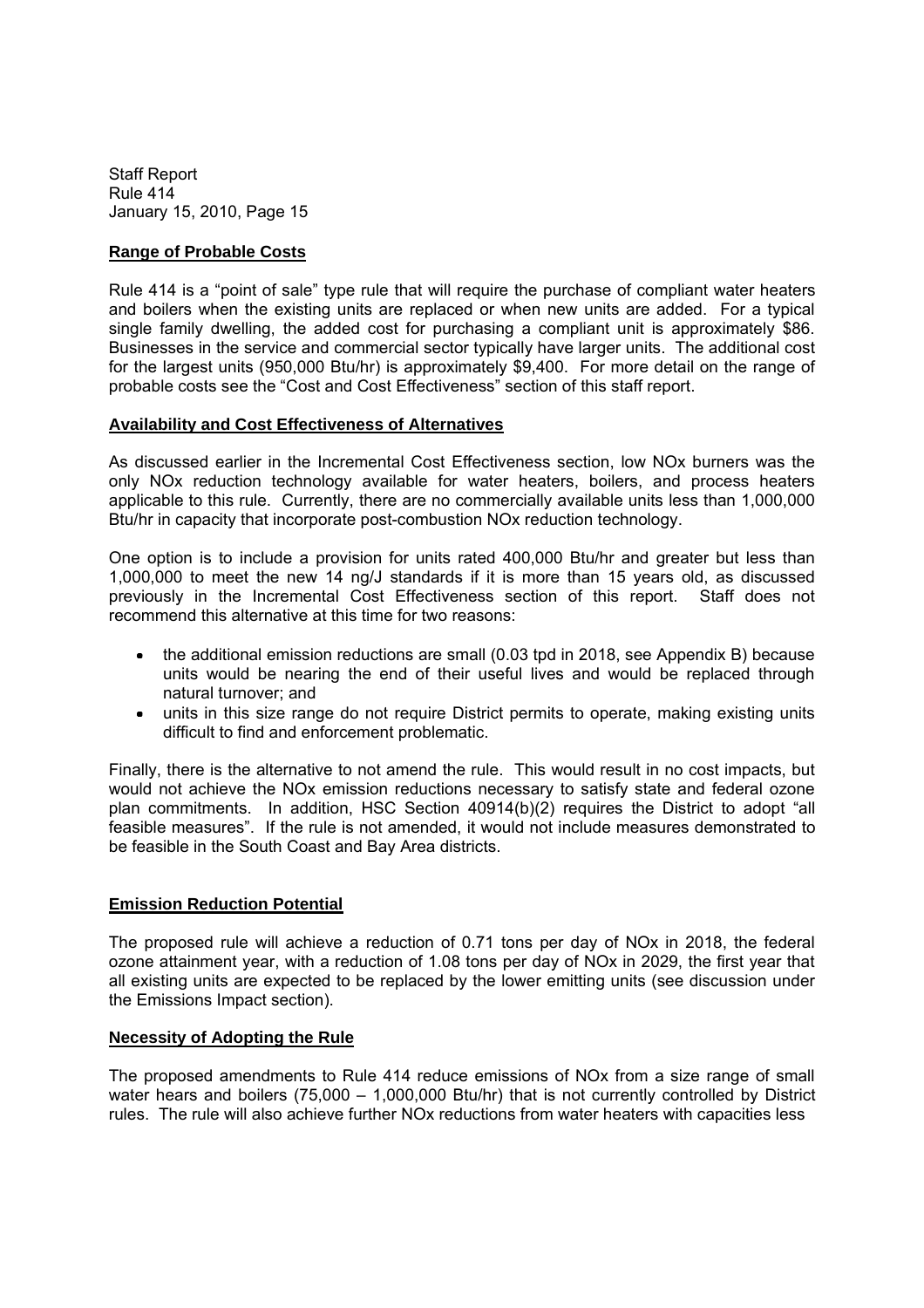than 75,000 Btu/hr. The amendments are necessary to meet state and federal ozone plan commitments.

# **OTHER FACTORS**

### **Technological Feasibility**

The proposed standards are technically feasible. The low NOx technology is commercially available and widely used. Additionally, these standards have already been adopted by the South Coast AQMD and the Bay Area AQMD, and except for the limits proposed for 2013 (which take effect for the SCAQMD in 2012), are already in effect in SCAQMD. As documented in the SCAQMD staff report for Rule 1146.2, as of 2006, 18% of the certification tests for units between 75,000 - 400,000 Btu/hr and 44% of the certification tests for units between 400,000 and 2,000,000 Btu/hr were already meeting the 14 ng/J (20 ppmv) standard. SCAQMD currently keeps a list of well over 100 certified models that are complaint with the standards in Rules 1146.2 and 1121<sup>11</sup>. Liquid and solid fuels, because of the nitrogen and sulfur content and other fuel combustion characteristics, emit more than gaseous fuels and would not be likely to meet the proposed limits. Making those fuels subject to this rule will effectively prohibit future installations of new devices using those fuels.

#### **Enforceability**

Any applicable water heater distributed, offered for sale, sold, or installed within the District must be certified in accordance with the SCAQMD Protocol (*Nitrogen Oxides Emission Compliance Testing for Natural Gas-Fired Water Heaters and Small Boilers*, January 1998) or through standard source testing procedures and in compliance with the applicable standard. Manufacturers are required to submit a compliance report to the APCO showing certification prior to sale or distribution for sale. The certification and labeling requirements ensure proper identification of compliant units at the point of sale.

#### **Public Acceptability**

The proposed standards have been adopted and implemented by the South Coast and Bay Area districts. The standards have future compliance dates to allow time for the distribution of compliant units within the Sacramento County market.

The rule will not require the replacement or retrofit of existing units. Incremental costs will be incurred when new units are purchased to replace failed units or to add new units. The majority of the affected parties will be homeowners, who will incur relatively small increases in cost. Additionally, commercial/service establishments affected by this rule will also have a relatively small increase in cost when replacing an older unit. Staff expects the rule and the associated costs to be acceptable to the public.

<sup>&</sup>lt;sup>11</sup> SCAQMD certified equipment lists.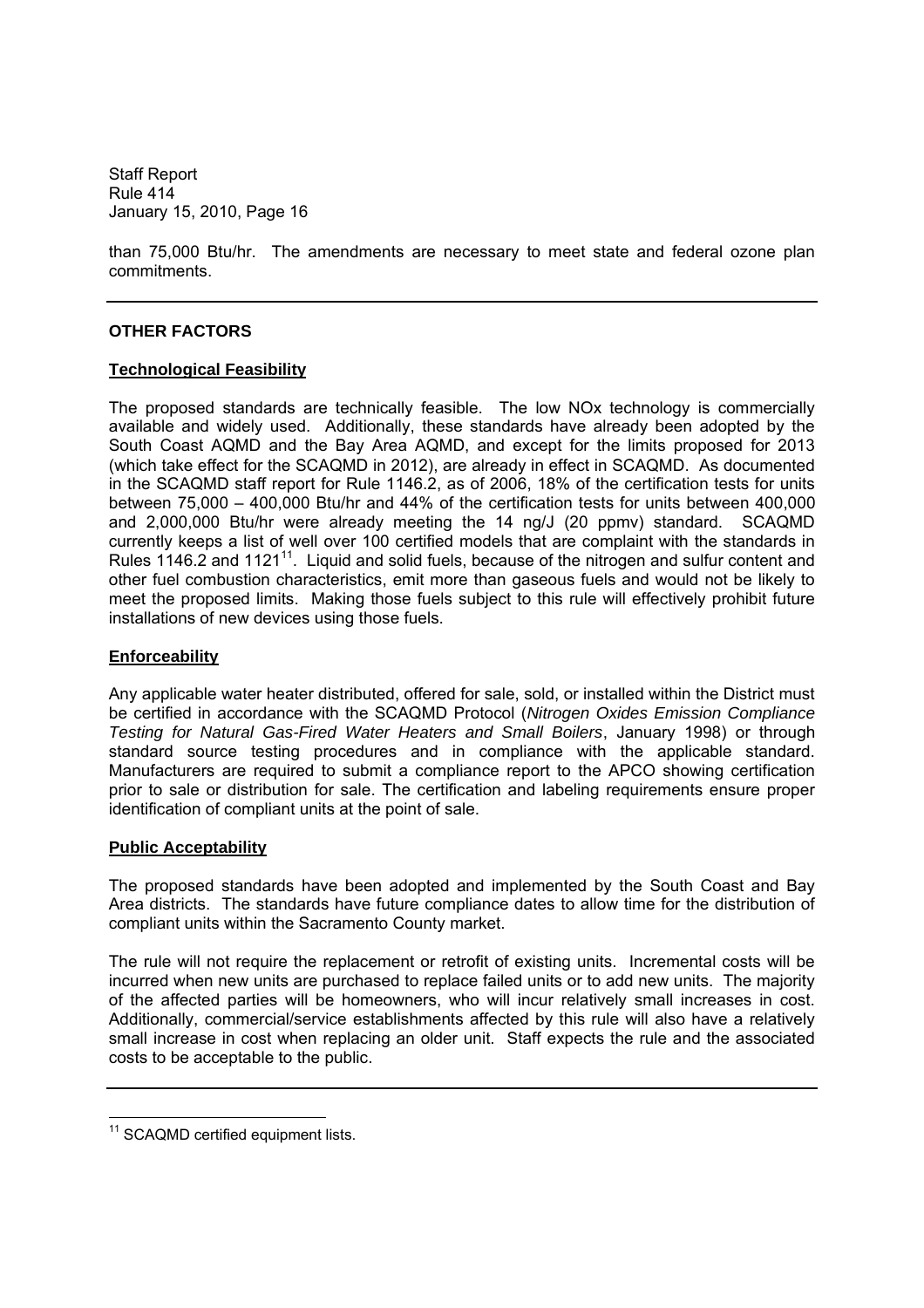### **PUBLIC COMMENTS**

Staff held a public workshop to discuss the proposed Rule 414 amendments on December 16, 2009. A public notice regarding the workshop was mailed to interested and affected parties including all permitted stationary sources, industry associations, retailers, plumbers identified through the yellow pages, and all persons who have requested to receive rulemaking notices. The notice was also published in the newspaper and posted on the District web site. The draft rule and staff report will were available for public review at that time.

Staff received several comments and questions at the workshop, as well as written comments from industry and the EPA. All comments and responses are included in Appendix E. In response to public comments, Staff has extended the effective date of the first set of standards from 6 months after adoption to January 1, 2011. Additionally, because of the current economic climate staff added a provision to allow non-compliant units to be distributed, offered for sale, or sold up to 6 months after the January 1, 2011 and January 1, 2013 effective dates in order for the industry to deplete their non-compliant stock. This section also allows for end users to install non-compliant units at any time as long as the unit complied with the rule regulations at the time of purchase.

### **ENVIRONMENTAL REVIEW AND COMPLIANCE**

Staff finds that the proposed rules are exempt from the California Environmental Quality Act as an action by a regulatory agency for protection of the environment (Class 8 Categorical Exemption, Section 15308 State CEQA Guidelines) and because it can be seen with certainty that there is no possibility that the activity in question may have a significant adverse effect on the environment (Section 15061(b)(3), State CEQA Guidelines).

California Public Resources Code (Section 21159) requires an environmental analysis of the reasonably foreseeable methods of compliance. Compliance is expected to be achieved by the purchase of compliant equipment when new units are needed or when existing units need to be replaced at the end of their normal useful life. The proposed rules will not increase emissions and will not cause any other significant adverse effects on the environment; therefore Staff has concluded that no environmental impacts will be caused by compliance with the proposed rules.

#### **FINDINGS**

The California Health and Safety Code, Division 26, Air Resources, require local Districts to comply with a rule adoption protocol as set forth in Section 40727 of the Code. This section has been revised through legislative mandate to contain six findings that the District must make when developing, amending, or repealing a rule. These findings, effective January 1, 1992, and their definitions are listed in the table below.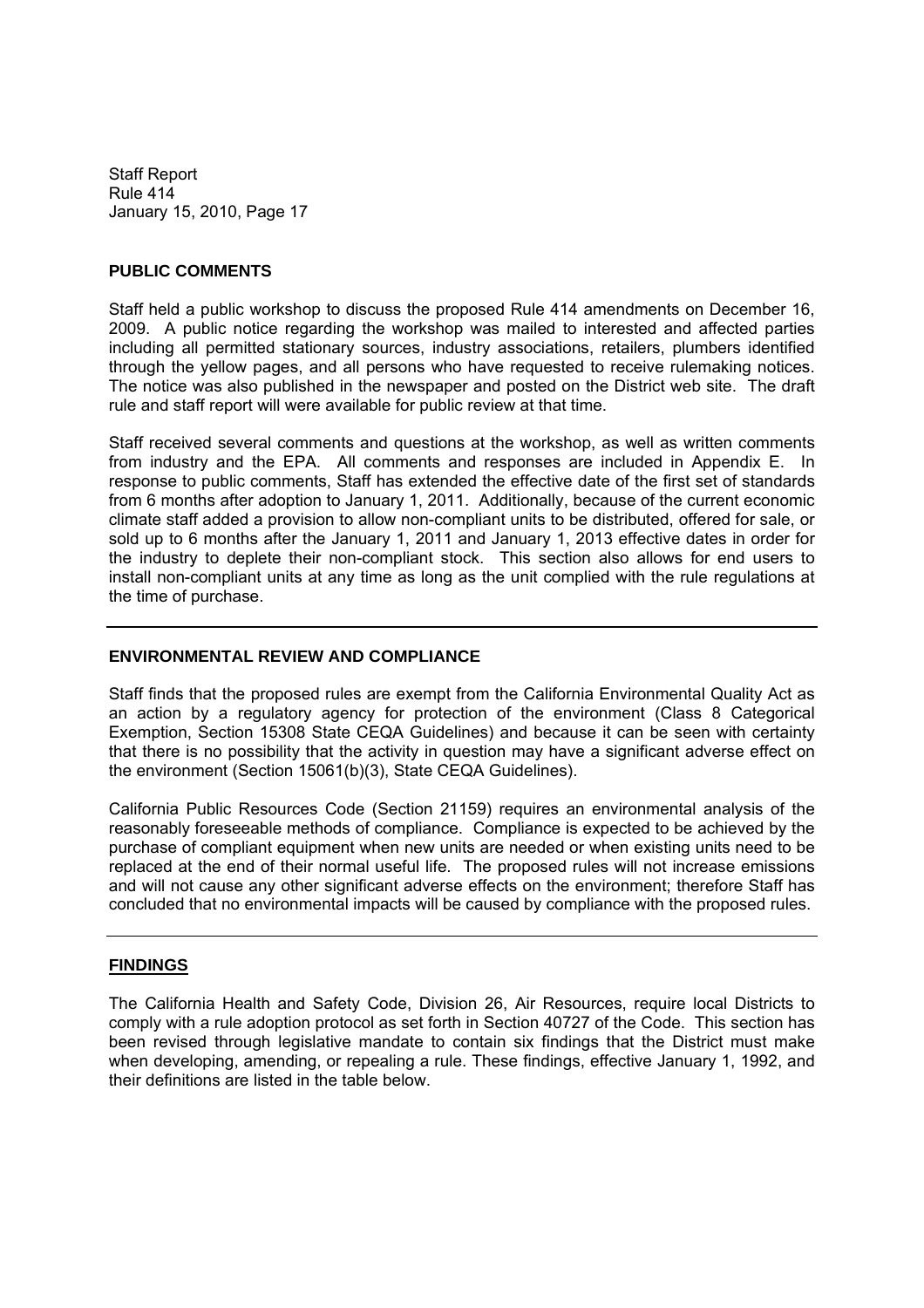Rule 414

| <b>FINDING</b>                                                                                                                                                                                                                                                                                                   | <b>FINDING DETERMINATION</b>                                                                                                                                                                                                                                                                                                                                                                                                                                                                                                                                                                                                  |
|------------------------------------------------------------------------------------------------------------------------------------------------------------------------------------------------------------------------------------------------------------------------------------------------------------------|-------------------------------------------------------------------------------------------------------------------------------------------------------------------------------------------------------------------------------------------------------------------------------------------------------------------------------------------------------------------------------------------------------------------------------------------------------------------------------------------------------------------------------------------------------------------------------------------------------------------------------|
| Authority: The District must find that a<br>provision of law or of a state or federal<br>regulation permits or requires the District to<br>adopt, amend, or repeal the rule.                                                                                                                                     | The District is authorized to adopt rules and regulations by<br>the California Health and Safety Code, Sections 39659,<br>35666(d), 40001, 40702, 40716, 41010 and 41013. [CHSC<br>Section 40727(b)(2)]                                                                                                                                                                                                                                                                                                                                                                                                                       |
| <b>Necessity:</b> The District must find that the<br>rulemaking demonstrates that a need<br>exists for the rule, or for its amendment or<br>repeal.                                                                                                                                                              | The NOx emission reductions from the<br>proposed<br>amendments to Rule 414 are necessary to meet the<br>commitment in the federal 8-hour ozone demonstration<br>plan, submitted pursuant to Section 182(c)(2)(A) of the<br>federal Clean Air Act and 40 CFR 51.908. In addition, the<br>proposed amendments are necessary to satisfy the state<br>commitment in the District's 2003 Triennial Report, and to<br>comply with state requirements including "all feasible<br>(CHSC Section<br>40914),<br>Transport<br>measures"<br>and<br>Mitigation Emission Control Requirements (17 CCR<br>70600). [CHSC Section 40727(b)(1)] |
| <b>Clarity:</b> The District must find that the rule<br>is written or displayed so that its meaning<br>can be easily understood by the persons<br>directly affected by it.                                                                                                                                       | Staff has reviewed the proposed rule amendments and<br>determined that they can be easily understood by the<br>In addition, the record contains no<br>affected parties.<br>evidence that the persons directly affected by the rule can<br>not understand it. [CHSC Section 40727(b)(3)]                                                                                                                                                                                                                                                                                                                                       |
| Consistency: The rule is in harmony with,<br>and not in conflict with or contradictory to,<br>existing statutes, court decisions, or state<br>or federal regulations.                                                                                                                                            | The proposed rule amendments do not conflict with and are<br>not contradictory to, existing statutes, court decisions, or<br>state or federal regulations. [CHSC Section 40727(b)(4)]                                                                                                                                                                                                                                                                                                                                                                                                                                         |
| Non-Duplication: The District must find<br>that either: 1) The rule does not impose the<br>same requirements as an existing state or<br>federal regulation; or 2) that the duplicative<br>requirements are necessary or proper to<br>execute the powers and duties granted to,<br>and imposed upon the District. | The proposed rule does not duplicate any existing state or<br>federal laws or regulations. [CHSC Section 40727(b)(5)]                                                                                                                                                                                                                                                                                                                                                                                                                                                                                                         |
| Reference: The District must refer to any<br>statute, court decision, or other provision of<br>law that the District implements, interprets,<br>or makes specific by adopting, amending<br>or repealing the rule.                                                                                                | Section 182(c)(2)(A) of the federal Clean Air Act, 40 CFR<br>51.908, and CHSC Section 40914.<br>[CHSC Section<br>40727(b)(6)]                                                                                                                                                                                                                                                                                                                                                                                                                                                                                                 |
| <b>Additional Informational Requirements</b><br>(CHSC Section 40727.2): In complying<br>with CHSC Section 40727.2, the District<br>must identify all federal requirements and<br>District rules that apply to the same<br>equipment or source type as the proposed<br>rule or amendments.                        | There are no federal requirements or other District rules<br>that apply to water heaters, boilers or process heaters with<br>rated heat input capacities less than 1,000,000 Btu/hr.<br>(CHSC Section 40727.2)                                                                                                                                                                                                                                                                                                                                                                                                                |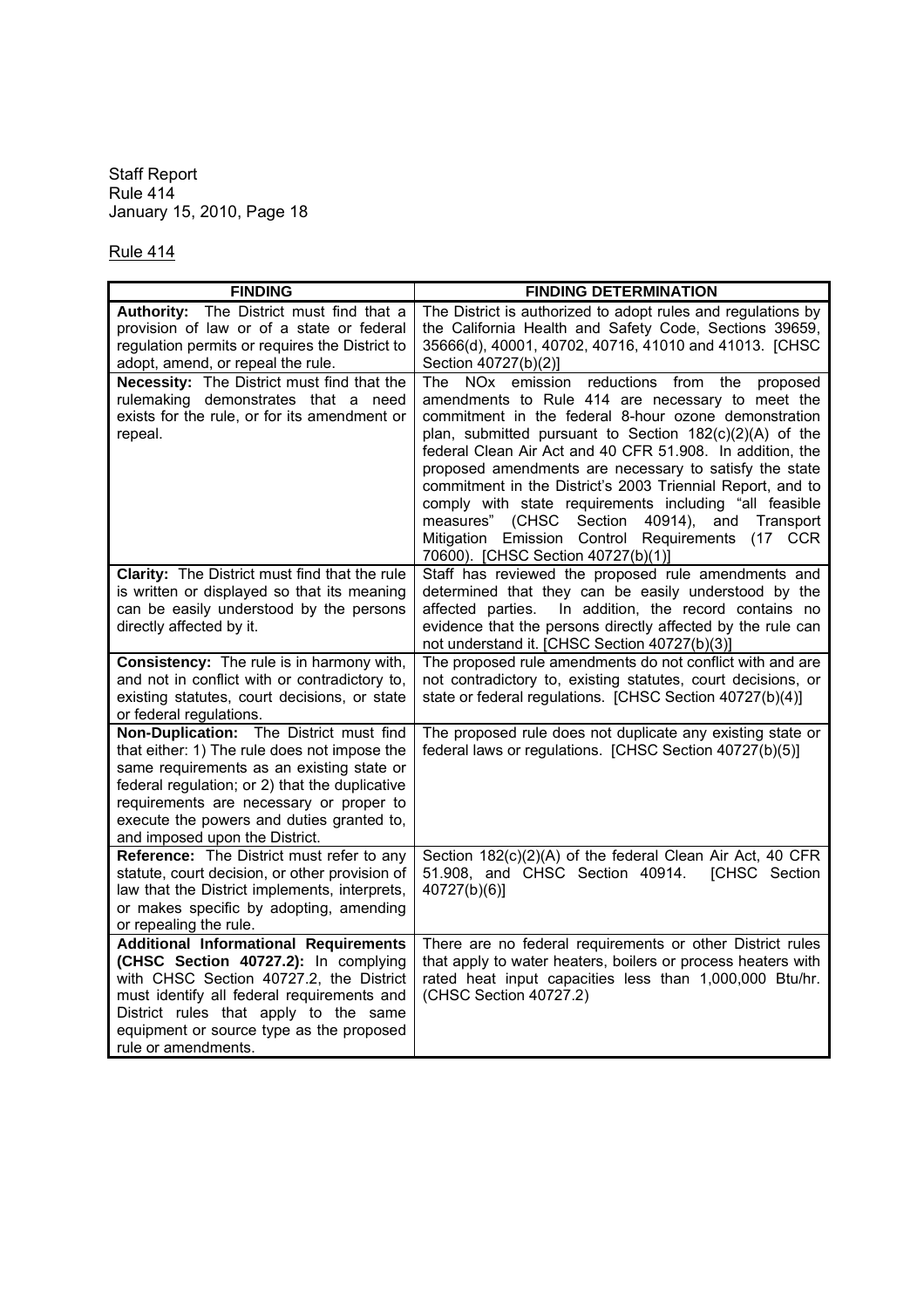#### **REFERENCES**

- 1. Bureau of Economic Analysis (BEA) *Regional Input Output Modeling System (Benchmark detailed industry for Sacramento County, California)*. Special run requested January 23, 2007. http://www.bea.gov/regional/rims/index.cfm, transmitted via March 29, 2007 memo from Eastern Research Group.
- 2. CARB Ozone SIP Planning Inventory, Version 1.06, Sacramento NAA (Rf#980), February 28, 2007.
- 3. Council of Economic Advisors *Economic Report of the President*. Table 60. February 2007.
- 4. Errata Sheet to Sacramento Regional 8-Hour Ozone Plan (02/24/09); Water Heater Control Measure, SMAQMD-414
- 5. Magic Yellow Pages, www.magicyellow.com, Accessed October 2009
- 6. Phone call to Jason Fifer of Bradford-White, January 11, 2010
- 7. Sacramento Metropolitan Air Quality Management District Rule 411 (NOx from Boilers, Process Heaters and Steam Generators) - Amended August 23, 2007.
- 8. Sacramento Metropolitan Air Quality Management District Rule 414 (Natural Gas-Fired Water Heaters) – Adopted August 1, 1996.
- 9. South Coast Air Quality Management District Rule 1121 (Control of Nitrogen Oxides from Residential Type Natural Gas-Fired Water Heaters) Amended September 3, 2004.
- 10. South Coast Air Quality Management District, Rule 1121 Compliant Unit Lists, Sent by SCAQMD Staff on October 28, 2009.
- 11. South Coast Air Quality Management District *Staff Report for Proposed Amended Rule 1121 (Control of Nitrogen Oxides from Residential Type Natural Gas-Fired Water Heaters)*, November 1999.
- 12. South Coast Air Quality Management District Rule 1146.2 (Emissions of Oxides of Nitrogen from Large Water Heaters and Small Boilers and Process Heaters) - Amended May 5, 2006.
- 13. South Coast Air Quality Management District, Rule 1146.2 Emissions of Oxides of Nitrogen from Large Water Heaters and Small Boilers and Process Heaters, List of Certified Units, Updated July, 29 2009, http://aqmd.gov/rules/doc/r1146/r1146\_2table.pdf
- 14. South Coast Air Quality Management District *Staff Report for Proposed Amended Rule 1146.2 (Emissions of Oxides of Nitrogen from Large Water Heaters and Small Boilers and Process Heaters)*, April 2006.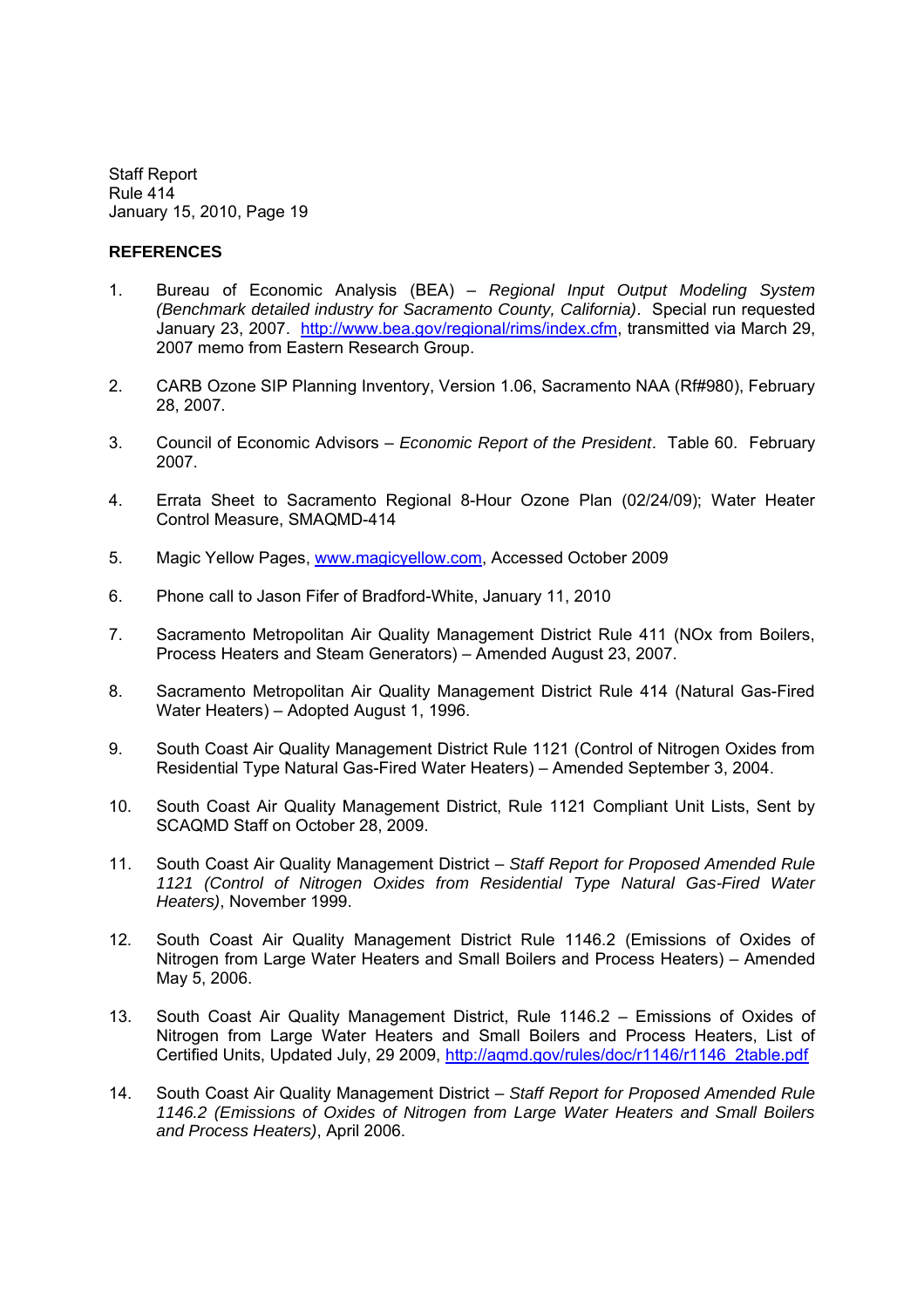- 15. U.S. Census 2000, Summary File 1, U.S. Census Bureau
- 16. U.S. Census *2005 American Community Survey, Selected Housing Characteristics*. U.S. Census Bureau. Accessed February 2007.
- 17. U.S. Census *2006-2008 American Community Survey,* Accessed February 2007.
- 18. U.S. Census *County Business Patterns: 2004*. U.S. Census Bureau. Accessed February 2007.
- 19. U.S. Census *County Business Patterns: 2000*. U.S. Census Bureau. Accessed October 2009.
- 20. U.S. EPA *Air Quality Criteria for Ozone and Related Photochemical Oxidants*, EPA 600/R-05/004aF. February, 2006.
- 21. U.S. EPA, Compilation of Air Pollutant Emission Factors, Volume I Stationary Point and Area Sources, AP-42, Section 1.6 Wood Residue Combustion in Boilers, 2003
- 22. Valley Yellow Pages, www.myyp.com, Accessed October 2009
- 23. Yellow Pages, www.yellowpages.com, Accessed October 2009
- 24. Magic Yellow Pages, www.magicyellow.com, Accessed October 2009
- 25. Best Pool Supply, www.bestpoolsupply.com, Accessed January 2010.
- 26. Hayward Pool Equipment, www.haywardnet.com, Accessed January 2010.
- 27. Laars Pool Equipment, www.laars.com, Accessed January 2010.
- 28. Pentair Pool Equipment, www.pentairpool.com, Accessed January 2010.
- 29. Raypack, www.raypak.com, Accessed January 2010.
- 30. Jandy Pool Equipment, www.jandy.com, Accessed January 2010.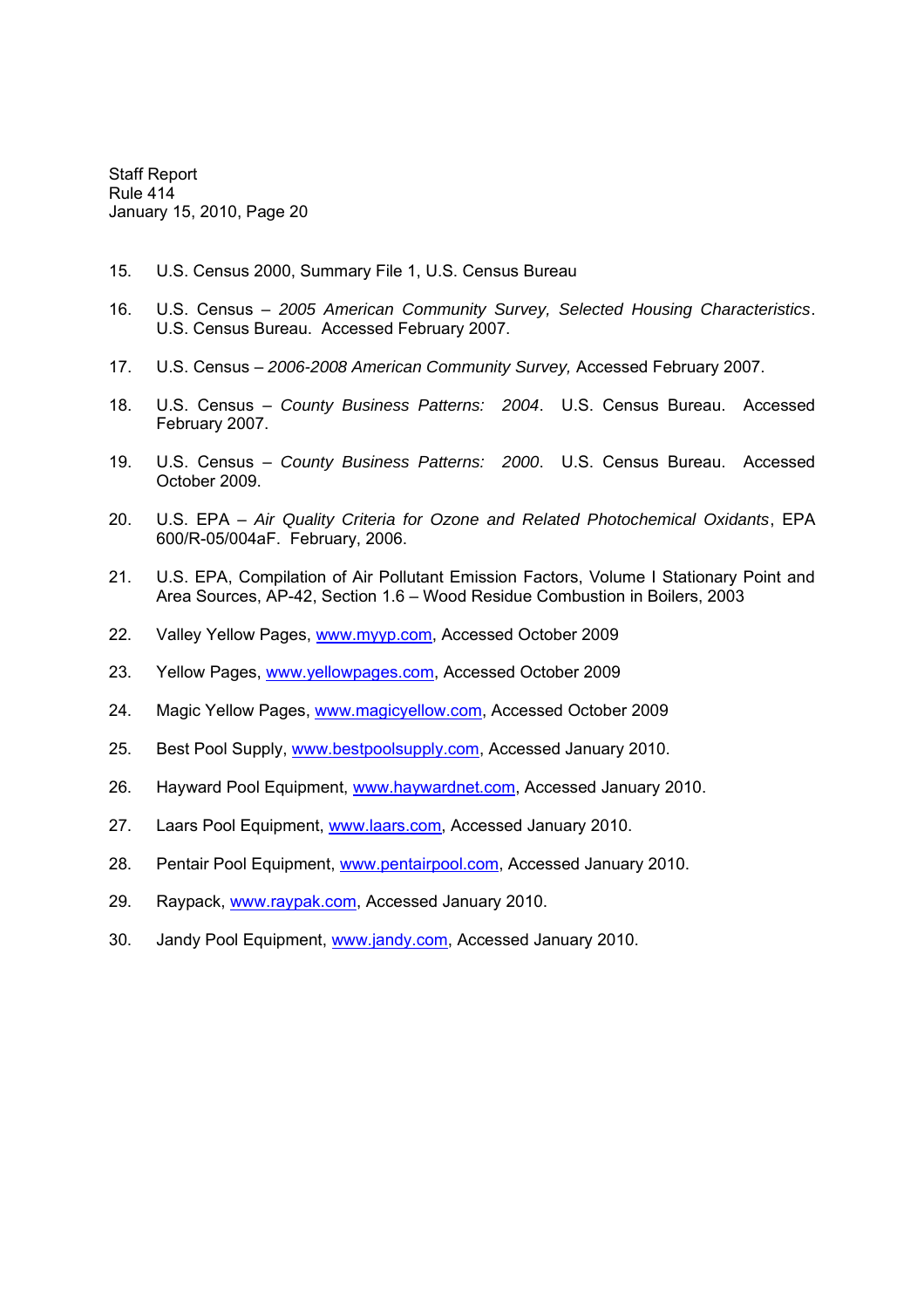Appendix A – Summary of Changes Rule 414 January 15, 2010, Page 21

# **Appendix A**

# **Summary of Changes**

## **Rule 414**

| <b>Existing</b><br><b>Section</b> | <b>New</b><br><b>Section</b> | <b>Proposed Change</b>                                                                                                                                                                                              |
|-----------------------------------|------------------------------|---------------------------------------------------------------------------------------------------------------------------------------------------------------------------------------------------------------------|
| <b>Number</b>                     | <b>Number</b>                |                                                                                                                                                                                                                     |
| Title                             | Same                         | Revised title from "Natural Gas-Fired Water Heaters" to "Water<br>Heaters, Boilers, and Process Heaters Rated Less Than 1,000,000<br>Btu Per Hour" to be consistent with the expanded applicability of the<br>rule. |
| 101                               | Same                         | Revised purpose to reflect rule expanded applicability to water<br>heaters, boilers, and process heaters less than 1,000,000 Btu/hr.                                                                                |
| 102                               | Same                         | Expanded applicability to include all gaseous and nongaseous fired<br>water heaters, boilers and process heaters less than 1,000,000<br>Btu/hr.                                                                     |
| 110                               | N/A                          | Removed the exemption for units $\geq 1,000,000$ Btu/hr due to<br>redundancy with the applicability.                                                                                                                |
| 111                               | 110                          | Section renumbered.                                                                                                                                                                                                 |
| 112                               | 111                          | Revised to maintain exemption for pool and spa heaters less than<br>75,000 Btu/hr. Units greater than 75,000 Btu/hr will be subject to<br>emission standards, consistent with SCAQMD Rule 1146.2.                   |
| 113                               | 112                          | Limited the exemption to only apply to liquefied petroleum gas fired<br>water heaters, boilers, and process heaters.                                                                                                |
| N/A                               | 201                          | Added definition of "boiler" consistent with definition in Rule 411,<br>NOx from Boilers, Process Heaters and Steam Generators.                                                                                     |
| 201                               | 202                          | Revised to define Btu as British Thermal Unit, consistent with<br>SCAQMD Rule 1121 and BAAQMD Rule 9-6.                                                                                                             |
| 202                               | 203                          | Revised definition of heat input, consistent with SCAQMD Rule 1121<br>and BAAQMD Rule 9-6.                                                                                                                          |
| 203                               | 204                          | Revised definition of heat output to reference the testing protocol,<br>consistent with SCAQMD Rule 1121.                                                                                                           |
| N/A                               | 205                          | Added definition of "liquefied petroleum gas" consistent with<br>BAAQMD Rule 8-6.                                                                                                                                   |
| 204                               | 206                          | Removed "natural gas-fired" because rule is no longer applicable to<br>only natural gas-fired units.                                                                                                                |
| 205                               | 207                          | Section renumbered.                                                                                                                                                                                                 |
| 206                               | N/A                          | Definition of natural gas-fired water heater deleted and replaced with<br>more general definition of water heater (Section 212).                                                                                    |
| N/A                               | 208                          | Added definition of "pool/spa heater," consistent with BAAQMD Rule<br>$9-6.$                                                                                                                                        |
| N/A                               | 209                          | Added definition of "process heater," consistent with Rule 411, NOx<br>from Boilers, Process Heaters and Steam Generators.                                                                                          |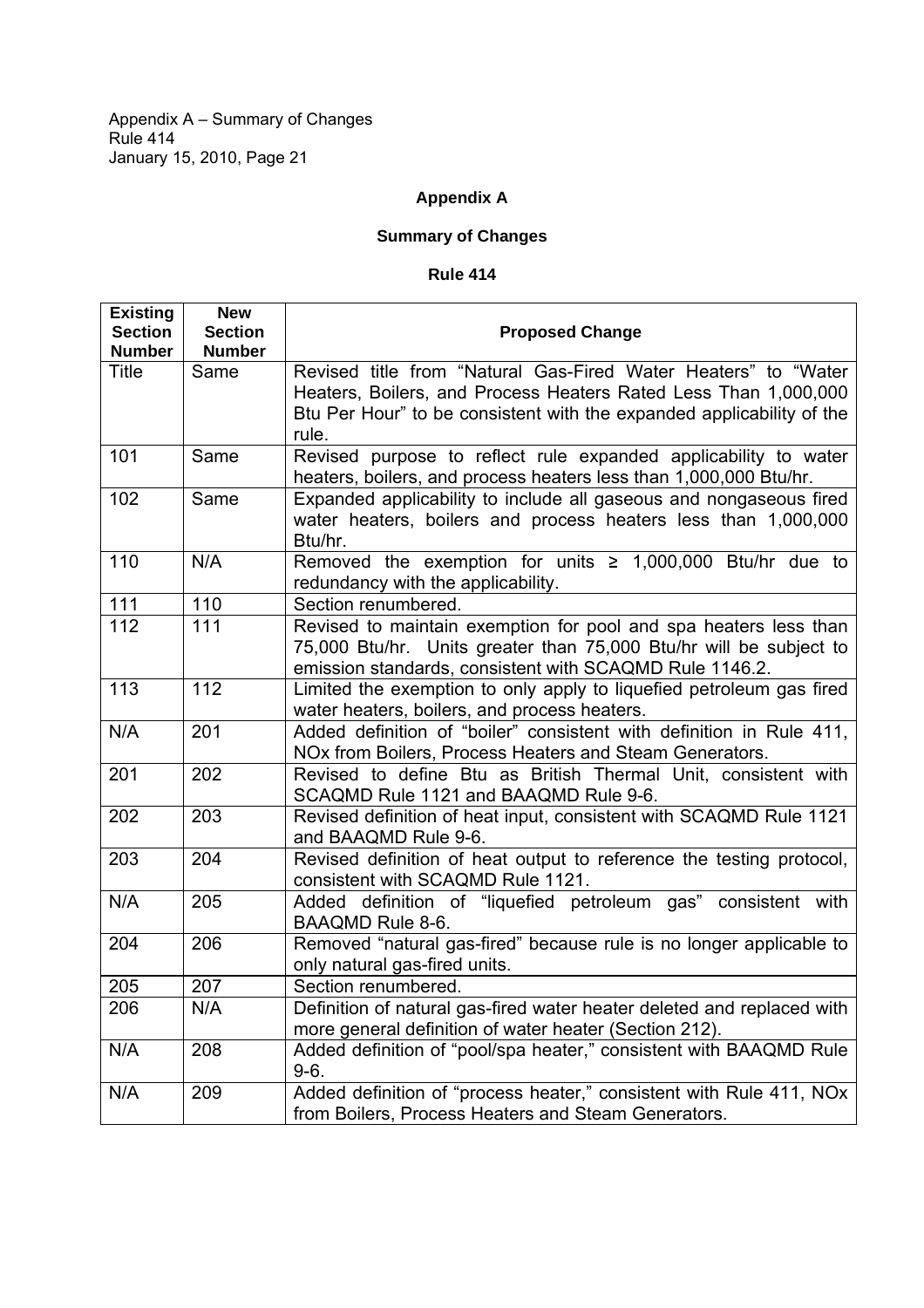Appendix A – Summary of Changes Rule 414 January 15, 2010, Page 22

| <b>Existing</b><br><b>Section</b><br><b>Number</b> | <b>New</b><br><b>Section</b><br><b>Number</b> | <b>Proposed Change</b>                                                                                                                                                                                                                                                                                                                                                                                                                                                                                                                        |
|----------------------------------------------------|-----------------------------------------------|-----------------------------------------------------------------------------------------------------------------------------------------------------------------------------------------------------------------------------------------------------------------------------------------------------------------------------------------------------------------------------------------------------------------------------------------------------------------------------------------------------------------------------------------------|
| 207                                                | 210                                           | Section renumbered.                                                                                                                                                                                                                                                                                                                                                                                                                                                                                                                           |
| 208                                                | 211                                           | Revised definition of "recreational vehicle" to refer to Section 18010<br>of the California Health and Safety Code, consistent with SCAQMD<br>Rule 1121. This revision keeps the definition the same but now<br>includes "a park trailer, as defined in Section 18009.3" of the<br>California Health and Safety Code.                                                                                                                                                                                                                         |
| N/A                                                | 212                                           | Added definition of "waste heat recovery boiler," consistent with Rule<br>411, NOx from Boilers, Process Heaters and Steam Generators.                                                                                                                                                                                                                                                                                                                                                                                                        |
| N/A                                                | 213                                           | Reworded to define "water heater" instead of "natural gas fired water<br>heater," consistent with SCAQMD Rule 1121.                                                                                                                                                                                                                                                                                                                                                                                                                           |
| 301                                                | Same                                          | Added table of NOx and CO emission standards for each type of unit<br>subject to the rule. Limits are based on SCAQMD Rules 1121 and<br>1146.2. For limits that have already been implemented in SCAQMD,<br>the limits take effect on 1/1/2011 to allow time for compliance with<br>the new standards. The 1/1/2003 effective date for the 20 ppm limit<br>on units between 75,000 and 400,000 Btu/hr is consistent with the<br>date in SCAQMD Rule 1146.2.                                                                                   |
| N/A                                                | 302                                           | Given the current economic climate, added section to allow 6 months<br>after the 1/1/2011 and 1/1/2013 effective dates for non-compliant<br>units to be distributed, offered for sale, or sold. End users may<br>install the old units at any time as long as the unit complied with the<br>rule requirements at the time of purchase. This section is similar to<br>the sell through provision of Rule 442, Architectural Coatings.                                                                                                          |
| 401                                                | N/A                                           | Deleted section because the effective date has since passed, and<br>because the rest of the statement duplicates Section 301.                                                                                                                                                                                                                                                                                                                                                                                                                 |
| 402                                                | 401                                           | Added more specific details regarding the required content of<br>compliance statements. Included an option to submit an approved<br>South Coast AQMD certification.<br>Removed references to natural<br>gas-fired units to reflect the rule's expanded applicability. Added a<br>requirement to pay a Source Test Observation and Report<br>Evaluation fee pursuant to Section 311 of Rule 301 if a manufacturer<br>chooses to certify a model by submitting rest results to the District as<br>opposed to submitting a SCAQMD certification. |
| 403                                                | 402                                           | manufactures<br>Added<br>requirement<br>include<br>to<br>have<br>the<br>a<br>manufactured year on the rating plate and shipping carton of each<br>unit. Revised to include boilers and process heaters, consistent with<br>rule applicability.                                                                                                                                                                                                                                                                                                |
| 404                                                | N/A                                           | Deleted section because this calculation applies only to tank type<br>water heaters $\leq$ 75,000 Btu/hr, is included in the emissions testing<br>protocol, and does not need to be duplicated in the rule.                                                                                                                                                                                                                                                                                                                                   |
| 405                                                | N/A                                           | Deleted section because this calculation is included in the emissions<br>testing protocol and does not need to be duplicated in the rule.                                                                                                                                                                                                                                                                                                                                                                                                     |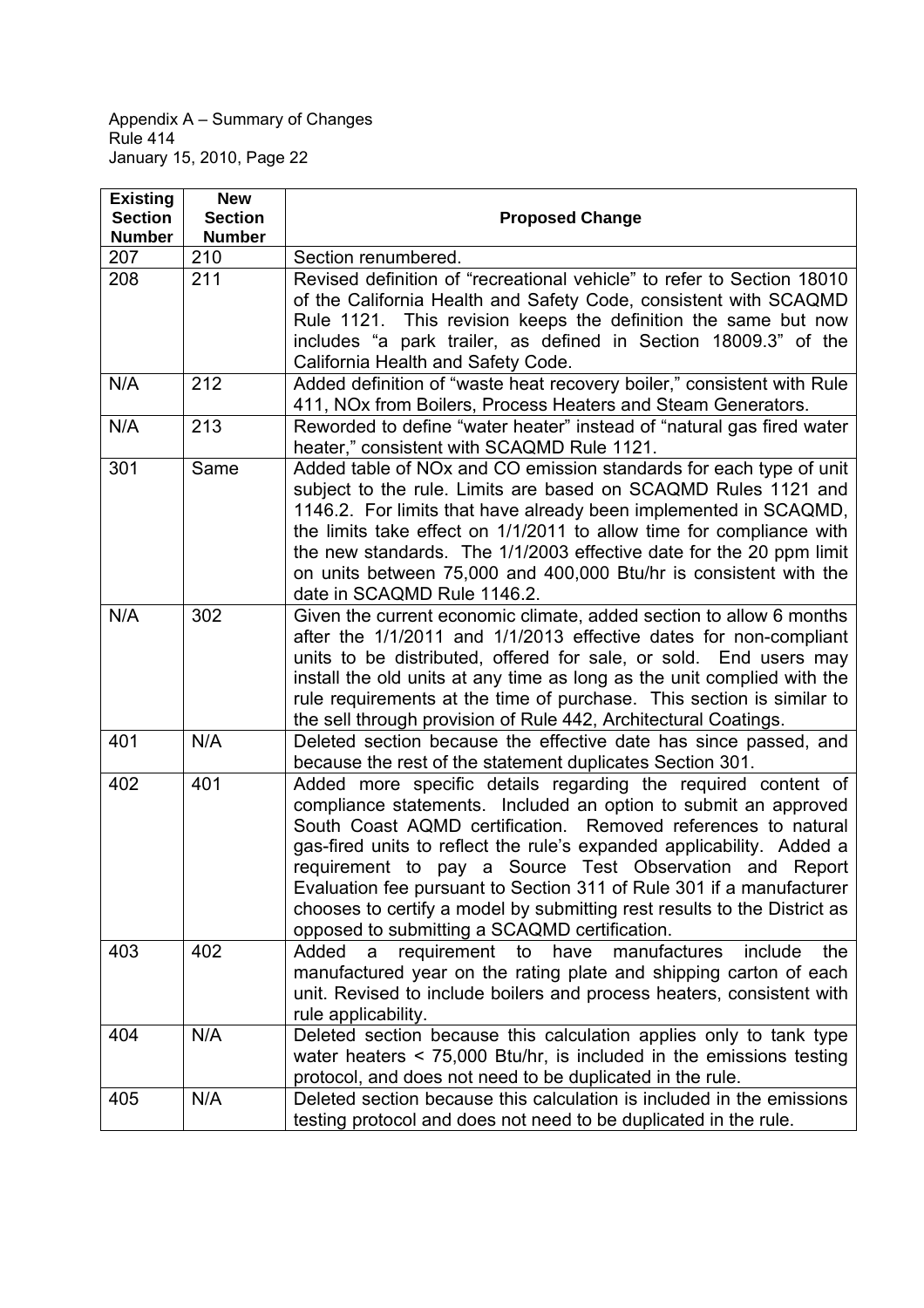Appendix A – Summary of Changes Rule 414 January 15, 2010, Page 23

| <b>Existing</b><br><b>Section</b><br><b>Number</b> | <b>New</b><br><b>Section</b><br><b>Number</b> | <b>Proposed Change</b>                                                                                                                                                                                                         |
|----------------------------------------------------|-----------------------------------------------|--------------------------------------------------------------------------------------------------------------------------------------------------------------------------------------------------------------------------------|
| 501                                                | Same                                          | Expanded test procedure section to include boilers and process<br>heaters, consistent with rule applicability. Updated the protocol<br>amendment date. Added a procedure to test applicable units not<br>fired on natural gas. |
| 502                                                | Same                                          | Expanded duration of records section to include boilers and process<br>heaters, consistent with rule applicability.                                                                                                            |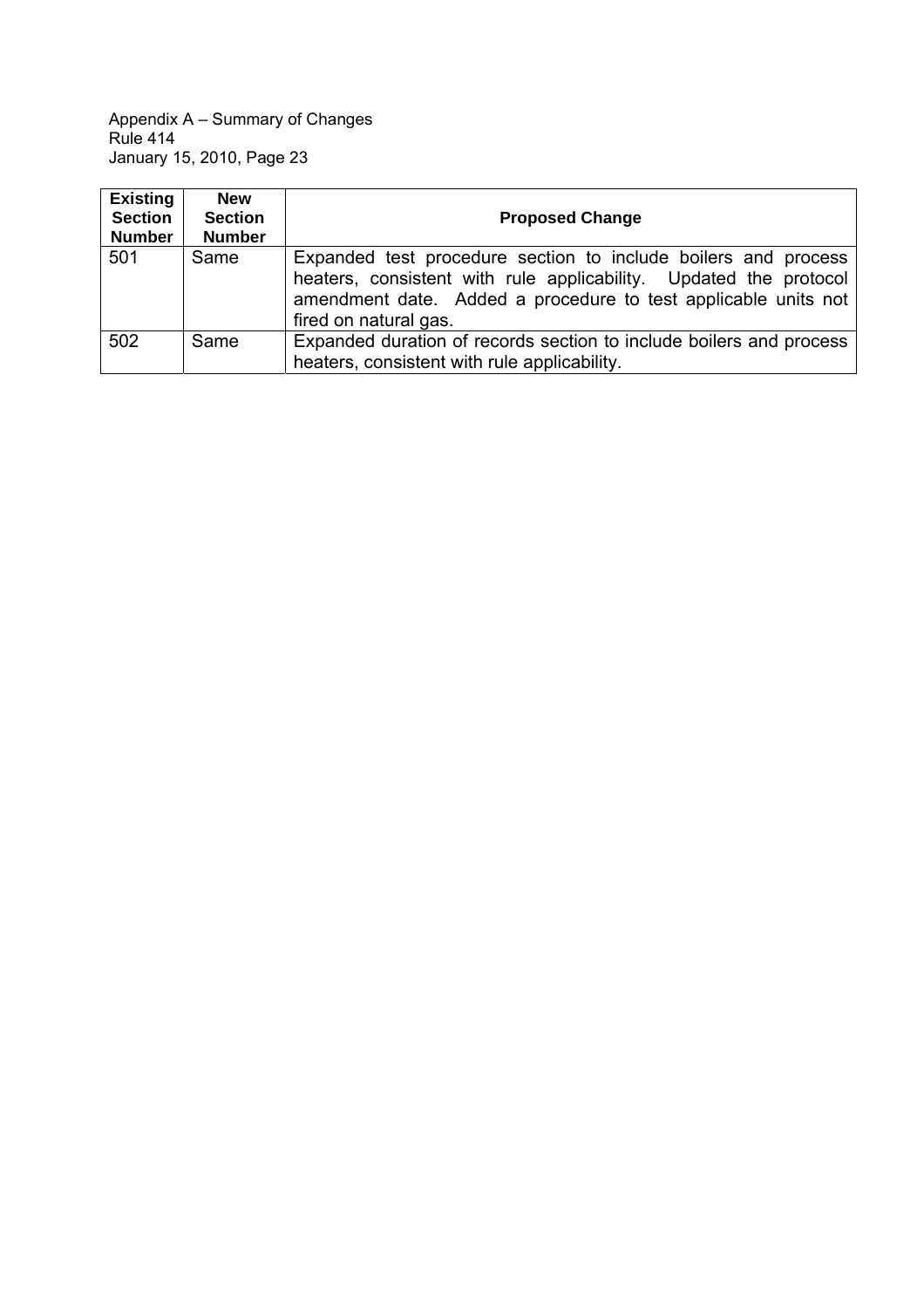Appendix B – Emission Inventory and Reduction Calculations Rule 414 January 15, 2010, Page 24

### **APPENDIX B**

#### **EMISSION INVENTORY AND REDUCTION CALCULATIONS**

SCAQMD conducted surveys of water heaters and small boilers within the South Coast air basin, and documented those survey results in their staff reports for Rules 1121 and 1146.2. The results of these surveys are expected to be applicable to Sacramento County, since the demand for hot water is not very sensitive to ambient temperatures, unlike other natural gas categories (such as space heating). The following information was obtained from the SCAQMD staff reports:

- 98.7 % of the affected units have capacities less than 75,000 Btu/hr
- 1.06 % of the affected units have capacities between 75,000 and 400,000 Btu/hr
- 0.215% of the affected units have capacities between 400,000 and 1,000,000 Btu/hr
- The capacity factors (the ratio of fuel actually burned to the maximum capacity) are 0.061 for units less than 75,000 Btu/hr and 0.215 for units greater than 75,000 Btu/hr
- The uncontrolled emission factors for NOx are 0.14 lb/mmBtu for units between 75,000 and 400,000 Btu/hr, and 0.17 lb/mmBtu for units between 400,000 and 1,000,000 Btu/hr (The District already limits the emissions of units less than 75,000 Btu/hr to an emission factor of 0.07 lb/mmBtu)

#### **EMISSION INVENTORY CALCULATIONS**

#### **Calculation of % of emissions due to each size range**

#### Basis: 100,000 affected units

# of units < 75,000 Btu/hr = 0.987 x 100,000 = 98,700 # of units 75,000 400,000 Btu/hr = .0106 x 100,000 = 1,060 # of units  $400,000 - 1,000,000$  Btu/hr = 0.00215 x 100,000 = 215

Typical unit input ratings assumed for each size range

<75,000 Btu/hr: 40,000 Btu/hr typical 75,000 400,000 Btu/hr: 237,500 Btu/hr typical 400,000 1,000,000 Btu/hr: 700,000 Btu/hr typical

#### Fuel Consumed = (# of units) x (typical input rating) x (capacity factor) x (24 hrs/day)

<75,000 Btu/hr: 98,700 x 0.04 mmBtu/hr x 0.061 x 24 hrs/day = 5,780 mmBtu/day 75,000 400,000 Btu/hr: 1,060 x 0.2375 mmBtu/hr x 0.215 x 24 hrs/day = 1,299 mmBtu/day 400,000 1,000,000 Btu/hr: 215 x 0.7 mmBtu/hr x 0.215 x 24 hrs/day = 777 mmBtu/day

Emissions = (fuel consumed) x (emission factor)

<75,000 Btu/hr: 5,780 mmBtu/day x 0.07 lb/mmBtu = 405 lb/day 75,000 400,000 Btu/hr: 1,299 mmBtu/day x 0.14 lb/mmBtu = 182 lb/day 400,000 1,000,000 Btu/hr: 777 mmBtu/day x 0.17 lb/mmBtu = 132 lb/day Total: 719 lb/day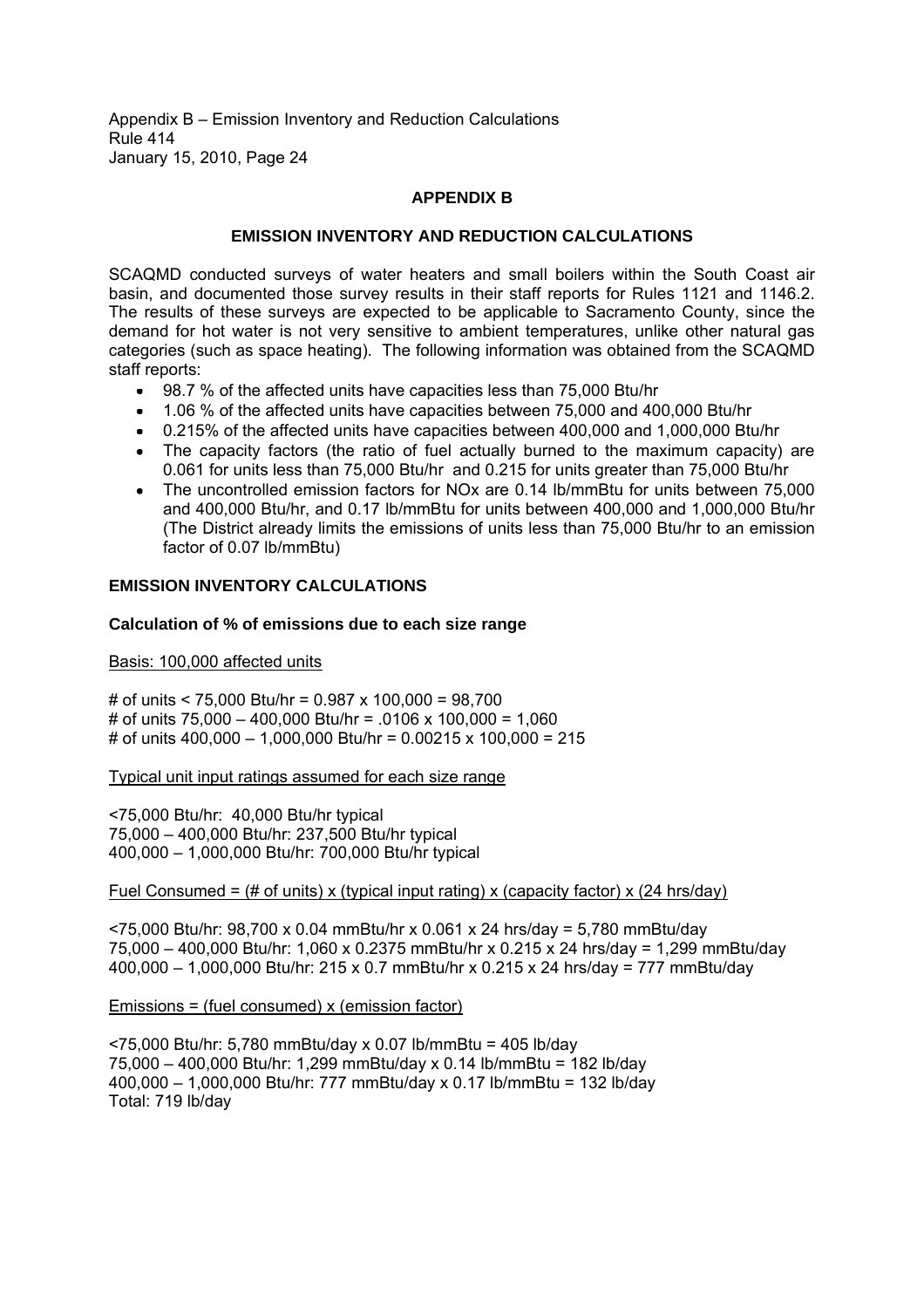Appendix B – Emission Inventory and Reduction Calculations Rule 414 January 15, 2010, Page 25

### Percentage of Emissions for Each Size Range

<75,000 Btu/hr: 100% x 405 lb/719 lb = 56.3% 75,000 400,000 Btu/hr: 100% x 182 lb/719 lb = 25.3% 400,000 1,000,000 Btu/hr: 100% x 132 lb/719 lb = 18.4%

### **Inventory allocation: sample calculation for 2018 emission inventory**

#### Total inventory

Residential Natural Gas Water Heating: 0.985 tpd Service/Commercial Natural Gas Water Heating: 0.311 tpd Total: 1.296 tpd

Emission inventory allocation to each size range  $=$  (fraction of emissions) x (total emissions)

<75,000 Btu/hr: 0.563 x 1.296 tpd = 0.729 tpd  $75,000 - 400,000$  Btu/hr: 0.253 x 1.296 tpd = 0.329 tpd 400,000 1,000,000 Btu/hr: 0.184 x 1.296 tpd = 0.237 tpd

#### Emission inventory allocation to size range/EIC code

#### Assume:

- All emissions from < 75,000 Btu/hr are residential; balance of residential emissions are from 75,000 - 400,000 Btu/hr units:
- Emissions from  $75.000 400.000$  Btu/hr units that are not allocated to residential are allocated to service/commercial; and
- Emissions from units  $400,000 1,000,000$  Btu/hr are allocated to service/commercial

# For 2018

Residential, < 75,000 Btu/hr: 0.729 tpd Residential,  $75,000 - 400,000$  Btu/hr: 0.985 tpd  $- 0.729$  tpd = 0.256 tpd Service/Commercial, 75,000 - 400,000 Btu/hr: 0.329 tpd - 0.256 tpd = 0.073 tpd Service/Commercial, 400,000 1,000,000 Btu/hr: 0.237 tpd

# **EMISSION REDUCTIONS**

Emission reduction percentages are calculated using the following assumptions:

- Current emission factor for units < 75,000 Btu/hr is 55 ppm (equivalent to 40 ng/J) based on current rule limit.
- Current uncontrolled emission factor for units  $75.000 400.000$  Btu/hr is 115 ppm based on SCAQMD estimates
- Current uncontrolled emission factor for units  $400.000 1.000.000$  Btu/hr is 143 ppm based on SCAQMD estimates
- The average lifetimes of units are 10 year for units < 75,000 Btu/hr , 15 years for units 75,000 Btu/hr, and 20 years for units 400,000 1,000,000 Btu/hr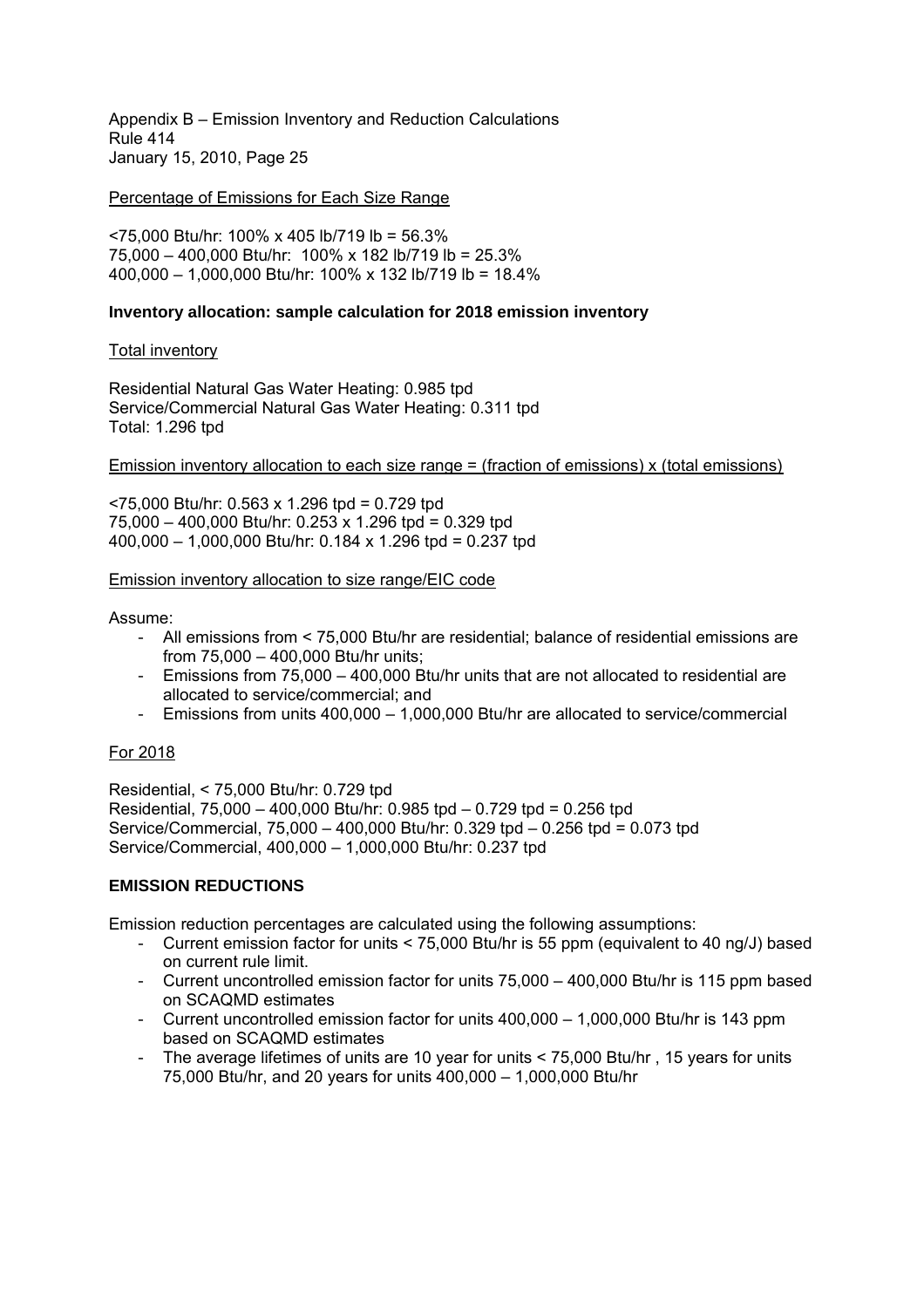Appendix B – Emission Inventory and Reduction Calculations Rule 414 January 15, 2010, Page 26

- Based on the average lifetimes, each year the following percentages of units get replaced: 10% for units <75,000 Btu/hr, 6.67% for units 75,000 400,000 Btu/hr and 5% for units  $400,000 - 1,000,000$  Btu/hr.

The following table shows the emission factors used for each implementation year:

|                     |          | Emission Factor (ppm at $3\%$ O <sub>2</sub> ) |      |      |      |          |
|---------------------|----------|------------------------------------------------|------|------|------|----------|
| <b>Size</b>         | Lifetime | 2009                                           | 2010 | 2011 | 2012 | 2013     |
| < 75,000            | 10       | 55                                             | 15   | 15   | 15   | 15       |
| 75,000-400,000      | 15       | 115                                            | 55   | 55   | 55   | ററ<br>zu |
| >400,000-<1,000,000 | 20       | 143                                            | 20   | 20   | 20   | 20       |

#### **Weighted average emission factors**

Unit lifetimes and emission factors were used to calculate the weighted average emissions factors for each year, as described below.

#### Sample calculations for 2018

For units < 75,000 Btu/hr, 9 years x 10% = 90% of the units have been replaced with units having an emission factor of 15 ppm. The remaining 10% have an emission factor of 55 ppm.

Weighted average emission factor =  $(0.9 \times 15 \text{ ppm}) + (0.1 \times 55 \text{ ppm}) = 19 \text{ ppm}$ 

Note: By 2019, all of the older units will have been replaced by newer units having an emission factor of 15 ppm so the weighted average emission factor will be 15 ppm for 2019 and beyond.

For units  $75,000 - 400,000$  Btu/hr, 3 years x 6.67% = 20% of the units have been replaced with units having an emission factor of 55 ppm, and 6 years  $x$  6.67% = 40% of the units have been replaced with units having an emission factor of 20 ppm. The remaining 40% have an emission factor of 115 ppm.

Weighted average emission factor =  $(0.2 \times 55 \text{ ppm}) + (0.4 \times 20 \text{ ppm}) + (0.4 \times 115 \text{ ppm}) = 65$ ppm

Note: By 2028, all of the older units will have been replaced by newer units with an emission factor of 20 and the weighted average emission factor will be 15 ppm for 2019 and beyond.

For units  $400,000 - 1,000,000$  Btu/hr, 9 years x 5% = 45% of the units have been replaced with units having an emission factor of 20 ppm. The remaining 55% have an emission factor of 143 ppm.

Weighted average emission factor =  $(0.45 \times 20 \text{ ppm}) + (0.55 \times 143 \text{ ppm}) = 87.65 \text{ ppm}$ 

Note: By 2029, all of the older units will have been replaced by newer units having an emission factor of 20 ppm so the weighted average emission factor will be 20 ppm for 2029 and beyond.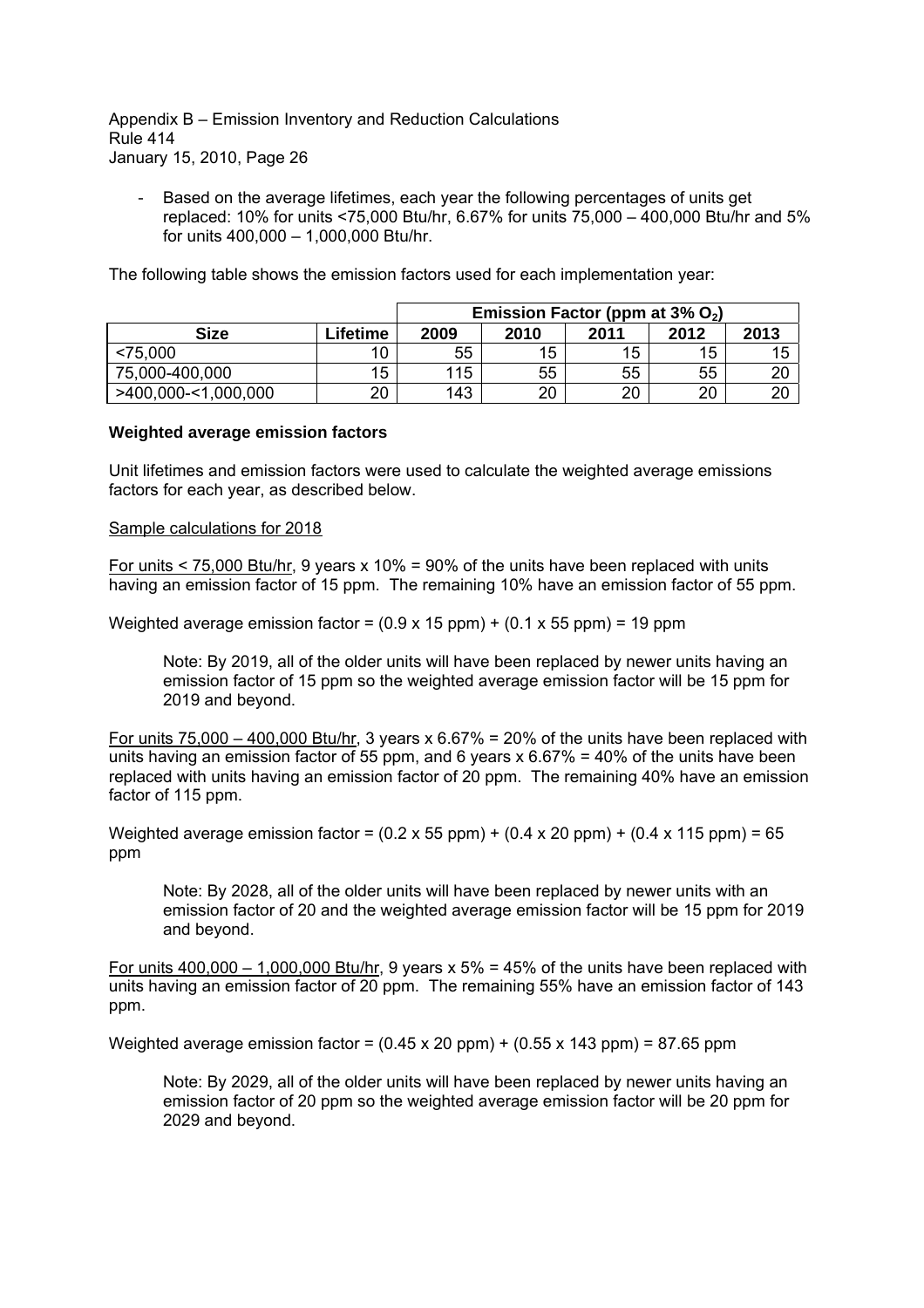Appendix B - Emission Inventory and Reduction Calculations Rule 414 January 15, 2010, Page 27

The weighted average emission factors for 2009 (before implementation), the three milestone years, the attainment year, and the first full year of implementation are shown in the table below.

|                     | Weighted Avg Emission Factor (ppm at $3\%$ O <sub>2</sub> ) |        |        |       |       |       |  |
|---------------------|-------------------------------------------------------------|--------|--------|-------|-------|-------|--|
| Size                | 2009                                                        | 2011   | 2014   | 2017  | 2018  | 2029  |  |
| < 75.000            | 55.00                                                       | 47.00  | 35.00  | 23.00 | 19.00 | 15.00 |  |
| 75,000-400,000      | 115.00                                                      | 107.00 | 90.33  | 71.33 | 65.00 | 20.00 |  |
| >400,000-<1,000,000 | 143.00                                                      | 130.70 | 112.25 | 93.80 | 87.65 | 20.00 |  |

#### **Emission reduction percentages**

Emission reduction percentages for each year were calculated using the weighted average emission factor for that year and the emission factor for 2009 (i.e., before the amended limits take effect).

Emission reduction % = 100% x [1-(weighted average emission factor) / (2009 emission factor)]

### Sample calculation for 2018

 $5000$  Btu/hr: 100% x (1 - 19/55) = 65.5%  $75,000 - 400,000$  Btu/hr: 100% x (1 - 65/115) = 43.5%  $400,000 - 1,000,000$  Btu/hr:  $100\%$  x  $(1 - 87.65/143) = 38.7\%$ 

The emission reduction percentages for the three milestone years, the attainment year, and the first full year of implementation are shown in the table below.

|                     | <b>Emission Reduction Percentages</b> |        |        |        |        |  |
|---------------------|---------------------------------------|--------|--------|--------|--------|--|
| <b>Size</b>         | 2011                                  | 2014   | 2017   | 2018   | 2029   |  |
| < 75,000            | 14.55%                                | 36.36% | 58.18% | 65.45% | 72.73% |  |
| 75,000-400,000      | 6.96%                                 | 21.45% | 37.97% | 43.48% | 82.61% |  |
| >400,000-<1,000,000 | 8.60%                                 | 21.50% | 34.41% | 38.71% | 86.01% |  |

# **Emission Reductions**

Emission reductions for each year were calculated by multiplying the emission inventory for that year by its corresponding emission reduction fraction.

# Sample calculation for 2018

<75,000 Btu/hr: 0.6545 x 0.729 tpd = 0.477 tpd 75,000 400,000 Btu/hr: 0.4348 x 0.329 tpd = 0.143 tpd 400,000 1,000,000 Btu/hr: 0.3871 x 0.237 tpd = 0.092 tpd Total: 0.683 tpd

The emission reductions for the three milestone years, the attainment year, and the first full year of implementation are shown in the following table.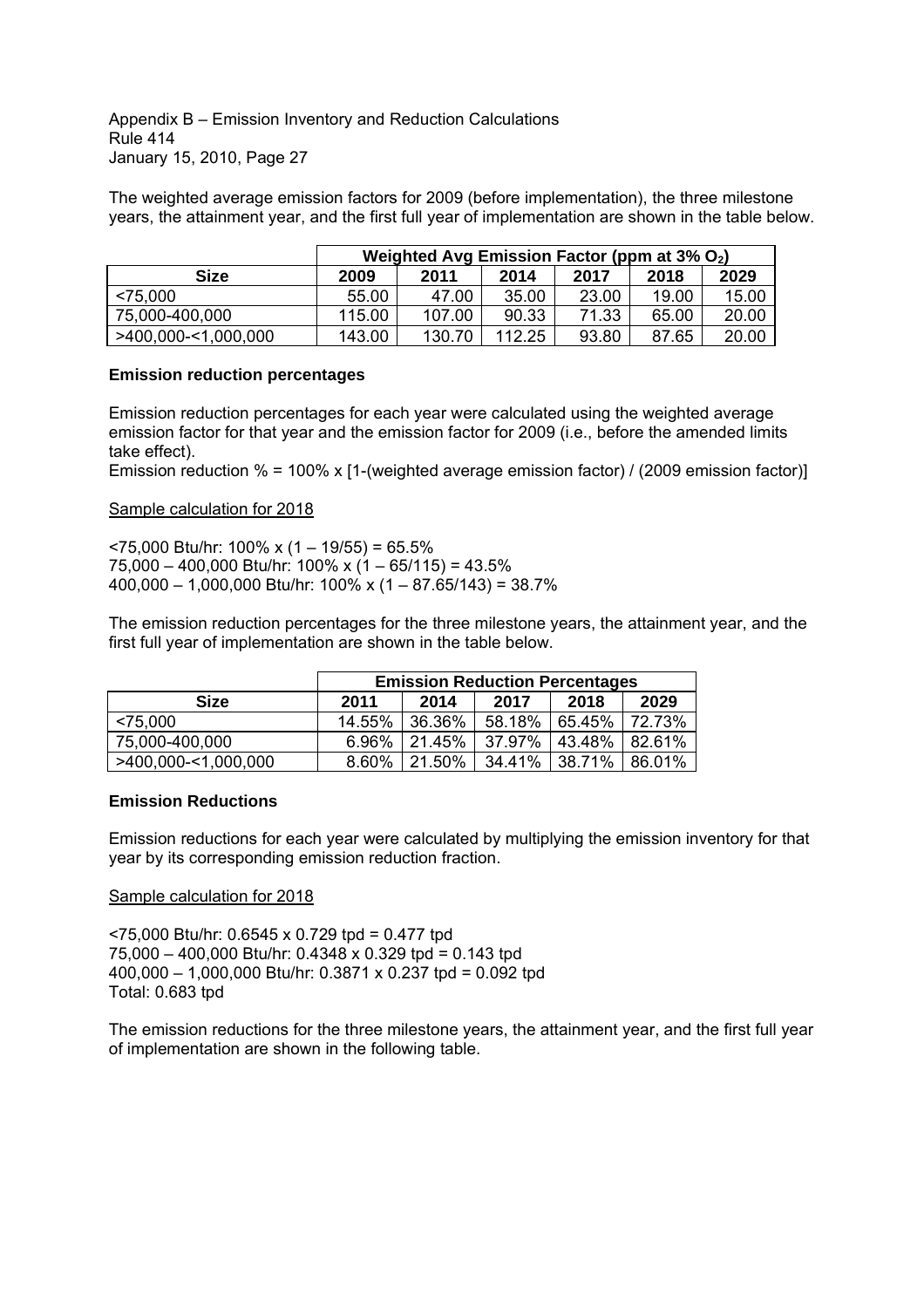Appendix B - Emission Inventory and Reduction Calculations Rule 414 January 15, 2010, Page 28

|                     | <b>Emission Reductions (tpd)</b> |        |        |        |        |  |  |
|---------------------|----------------------------------|--------|--------|--------|--------|--|--|
| <b>Size</b>         | 2011                             | 2014   | 2017   | 2018   | 2029   |  |  |
| < 75.000            | 0.1007                           | 0.2578 | 0.4212 | 0.4771 | 0.5696 |  |  |
| 75,000-400,000      | 0.0217                           | 0.0686 | 0.1241 | 0.1431 | 0.2921 |  |  |
| >400,000-<1,000,000 | 0.0194                           | 0.0496 | 0.0810 | 0.0918 | 0.2192 |  |  |
| Total               | 0.1418                           | 0.3760 | 0.6263 | 0.7120 | 1.0810 |  |  |

### **Potential Emission Reductions from Early Mandatory Replacement**

Using the assumption that a unit rated at > 400,000 Btu/hr has a 20 year life span, then approximately 1/20 (5%) of the total units should would replaced each year. Under the early replacement scenario, units more than 15 years old would be required to meet the new emission standards, with a turnover rate of 1/15 (6.7%).

Units > 400,000 Btu/hr have an uncontrolled emission rate of 143 ppmv at 3%  $O<sub>2</sub>$  and new units will be required to have an emission rate of 20 ppmv at  $3\%$  O<sub>2</sub>.

By 2018 (the attainment year), there will have been 9 years of turnover to units that comply with the new emission limit. With a natural rate of turnover, there will still be 11 years of turnover left until all units meet the new standard. However, under the early replacement scenario, there will be 6 years left until all units are meeting the new standard. The difference in the percent emission reduction in 2018 is:

 $[(A \vee B) \vee (A \vee C)]$  (Average EF, 15 year scenario)]/(Uncontrolled EF)

100% x [(9x20x1/20 + 11x143x1/20) - (9x20x1/15 + 6x143x1/15)]/143 = 12.9 %

As shown in Table 4 of the Emission Inventory section, the 2018 emission inventory for units rated >400,000 Btu/hr but less than 1,000,000 Btu/hr is 0.2372 tpd of NOx. Therefore the additional NOx reduction from early replacement is 12.9% of 0.2372 tpd or 0.03 tpd of NOx.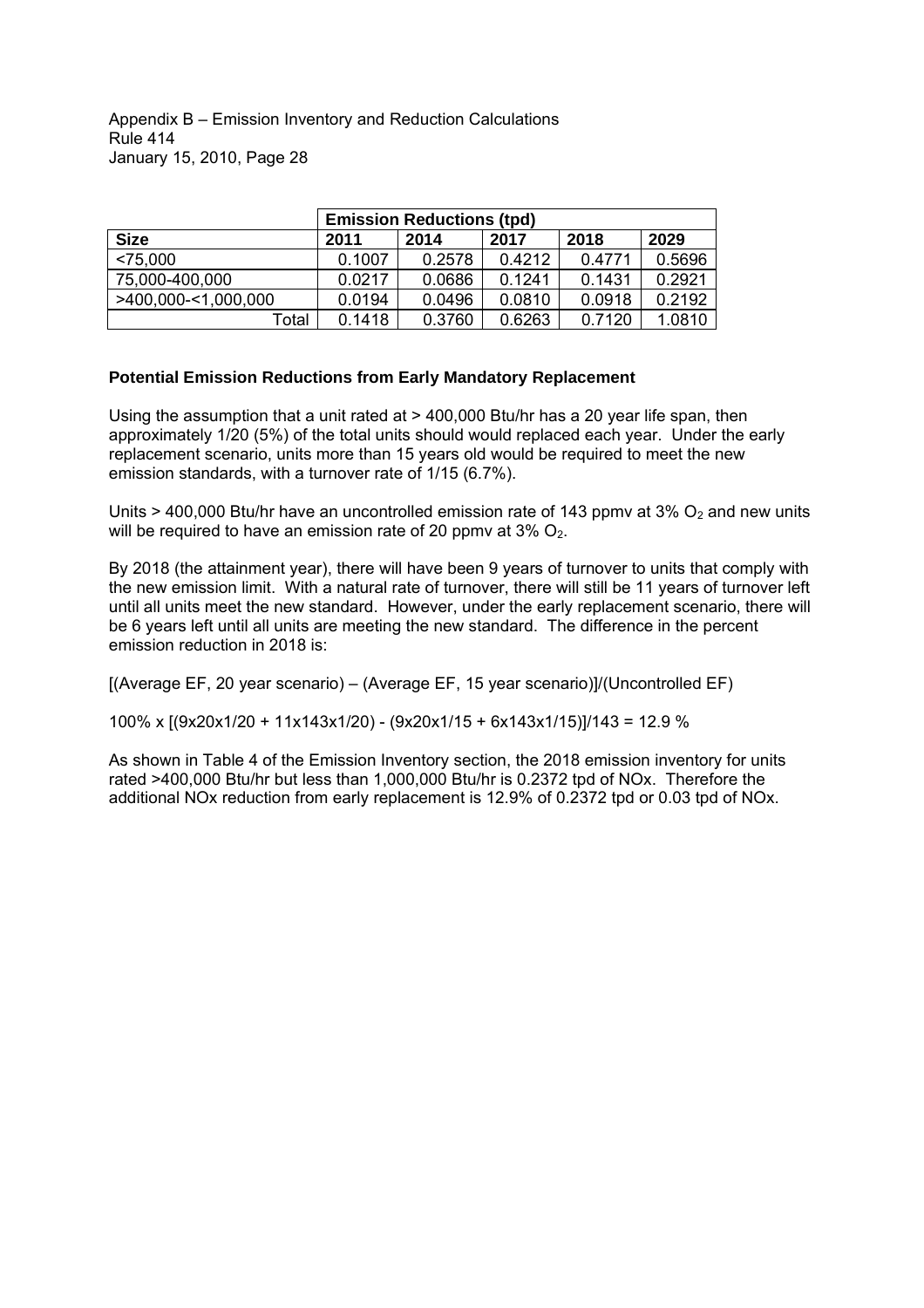### **APPENDIX C**

### **COST INFORMATION AND CALCULATIONS**

Staff estimated increased costs for waters heaters and boilers that comply with the proposed limits. Such units are currently being sold within the South Coast Air Quality Management District.

#### **Units Between 75,000 and 1,000,000 Btu/hr**

Currently, the District has no NOx standards for units between 75,000 and 1,000,000 Btu/hr; therefore, uncontrolled units can be purchased and installed instead of their more expensive low NOx counterparts. Staff contacted the following manufacturers in December 2008 to obtain cost quotes for standard and low NOx units, with otherwise comparable features, in varying size ranges:

- Parker Boiler Contact: Greg Danehauer, (323) 727-9800
- Raypack Contact: Richard Nash, (805) 278-5335
- Rite Boilers Contact: Jack Coe (502) 862-2135

The cost quotes are shown below.

#### **Parker**

| Parker Hot Water Boiler, 970,000 Btu/hr |                     |
|-----------------------------------------|---------------------|
|                                         | <b>Initial Cost</b> |
| Standard                                | \$10,100            |
| Low NO <sub>x</sub>                     | \$19,000            |
| <b>Difference</b>                       | \$8,900             |

| Parker Hot Water Boiler, 600,000 Btu/hr |                     |
|-----------------------------------------|---------------------|
|                                         | <b>Initial Cost</b> |
| Standard                                | \$6,700             |
| Low NO <sub>x</sub>                     | \$12,500            |
| <b>Difference</b>                       | \$5,800             |
|                                         |                     |

| Parker Hot Water Boiler, 400,000 Btu/hr |                     |
|-----------------------------------------|---------------------|
|                                         | <b>Initial Cost</b> |
| Standard                                | \$6,100             |
| Low NO <sub>x</sub>                     | \$12,000            |
| <b>Difference</b>                       | \$5,900             |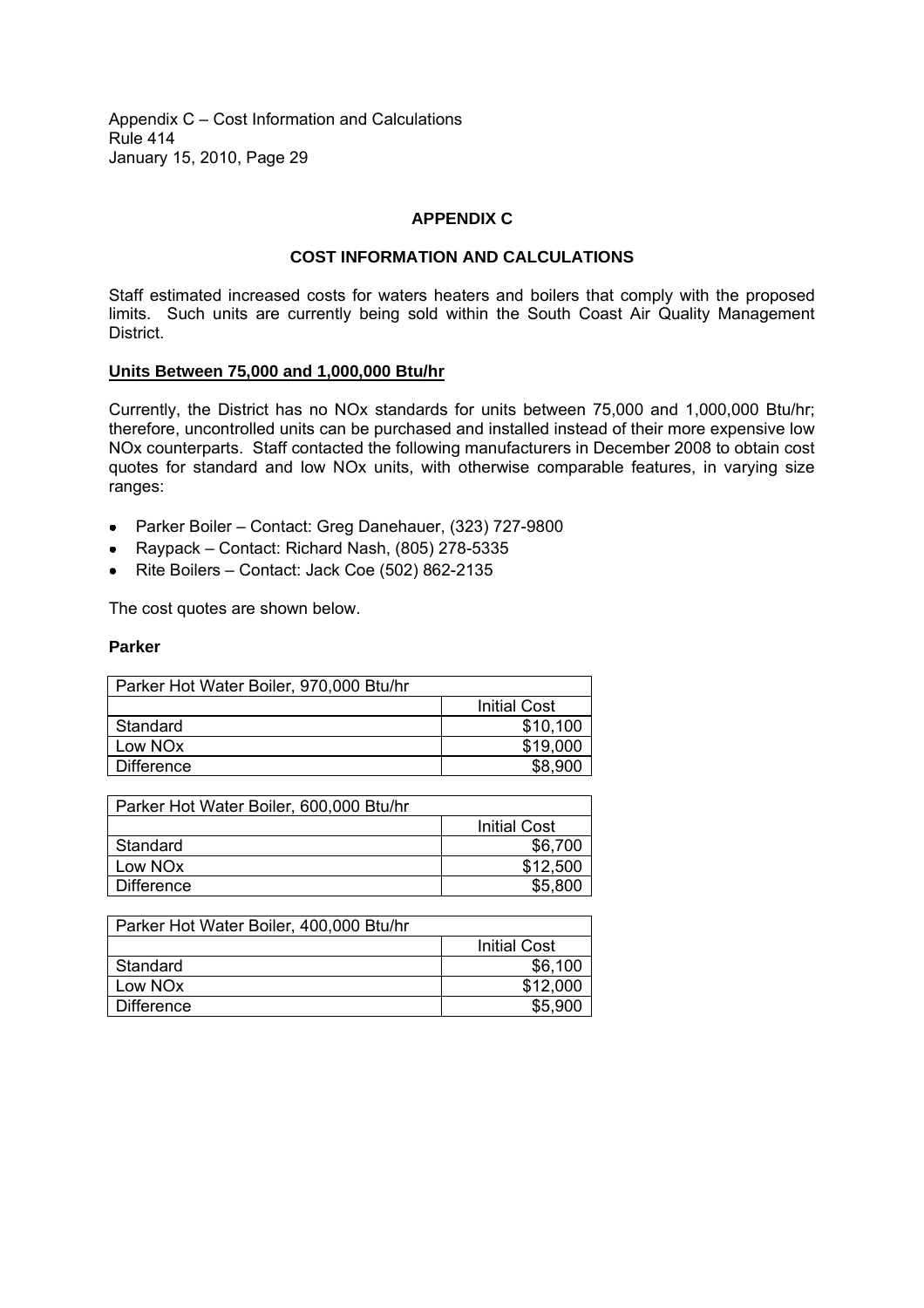# **Raypak**

| Raypak Hot Water Boiler, 999,000 Btu/hr |                     |
|-----------------------------------------|---------------------|
|                                         | <b>Initial Cost</b> |
| Standard                                | \$11.729            |
| Low NO <sub>x</sub>                     | \$21.211            |
| <b>Difference</b>                       | \$9.482             |

| Raypak Hot Water Boiler, 750,000 Btu/hr |                     |
|-----------------------------------------|---------------------|
|                                         | <b>Initial Cost</b> |
| Standard                                | \$10,388            |
| Low NOx                                 | \$17,316            |
| Difference                              | \$6,928             |

| Raypak Hot Water Boiler, 500,000 Btu/hr |                     |
|-----------------------------------------|---------------------|
|                                         | <b>Initial Cost</b> |
| Standard                                | \$9,047             |
| Low NOx                                 | \$14,066            |
| <b>Difference</b>                       | \$5,019             |

| Raypak Hot Water Boiler, 181,000 Btu/hr |                     |
|-----------------------------------------|---------------------|
|                                         | <b>Initial Cost</b> |
| Standard                                | \$4,692             |
| Low NO <sub>x</sub>                     | \$5,173             |
| <b>Difference</b>                       | \$481               |

# **Rite**

| Rite Hot Water Boiler, 900,000 Btu/hr |                     |
|---------------------------------------|---------------------|
|                                       | <b>Initial Cost</b> |
| Standard                              | \$8,500             |
| Low NOx                               | \$18,250            |
| <b>Difference</b>                     | \$9,750             |

| Rite Hot Water Boiler, 760,000 Btu/hr |                     |
|---------------------------------------|---------------------|
|                                       | <b>Initial Cost</b> |
| Standard                              | \$7,500             |
| Low NO <sub>x</sub>                   | \$16,850            |
| <b>Difference</b>                     | \$9,350             |

| Rite Hot Water Boiler, 480,000 Btu/hr |                     |
|---------------------------------------|---------------------|
|                                       | <b>Initial Cost</b> |
| Standard                              | \$6,650             |
| Low NO <sub>x</sub>                   | \$11,100            |
| <b>Difference</b>                     | \$4.450             |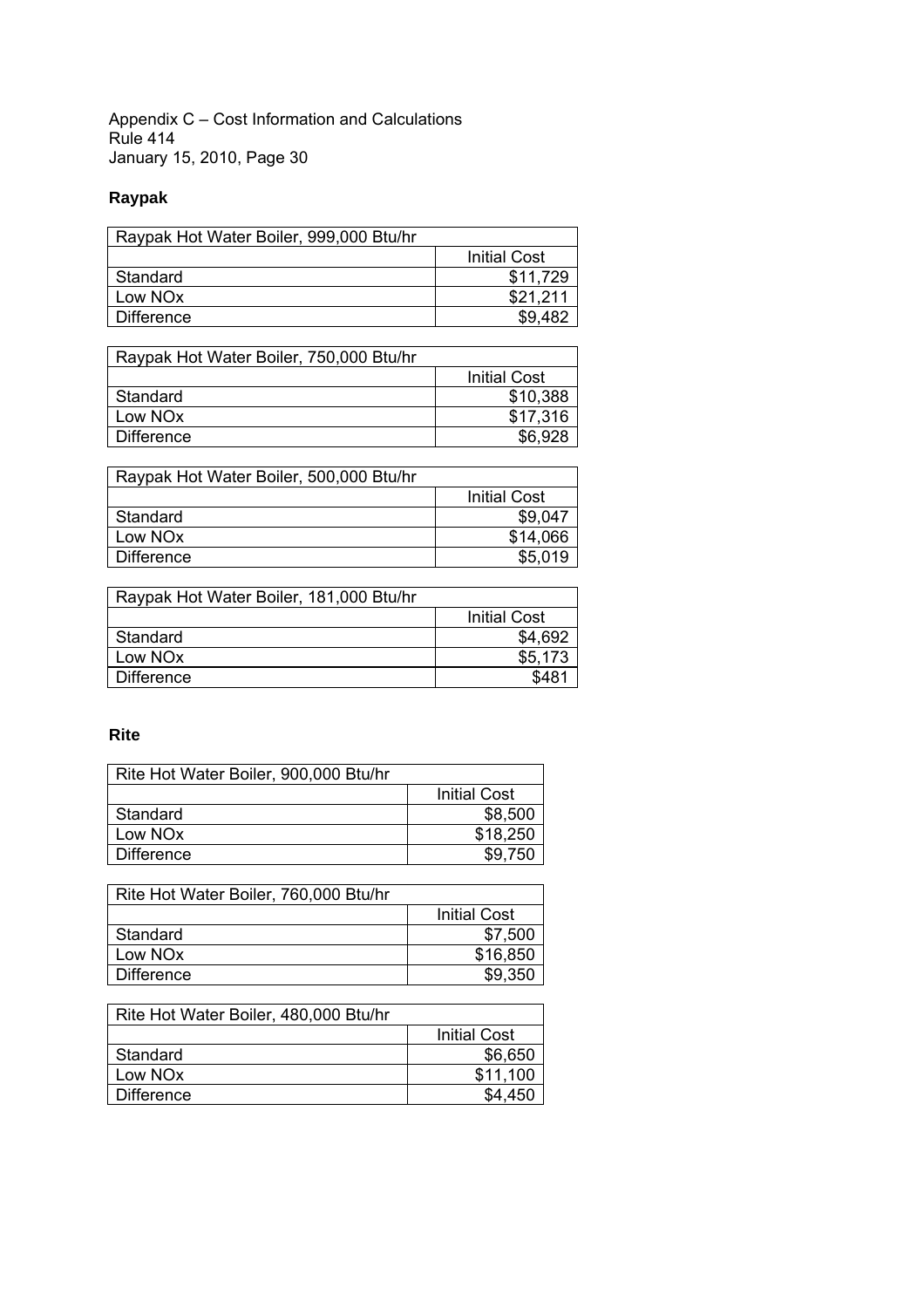The cost quotes were grouped into narrow size ranges and averaged, as shown below:

| Cost Difference, 900,000 - 1,000,000 Btu/hr |                    |                      |                          |                   |
|---------------------------------------------|--------------------|----------------------|--------------------------|-------------------|
|                                             | B <sub>tu/hr</sub> | <b>Standard Cost</b> | Low NO <sub>x</sub> Cost | <b>Difference</b> |
| Parker                                      | 970,000            | \$10,100             | \$19,000                 | \$8,900           |
| Raypak                                      | 999,000            | \$11,729             | \$21,211                 | \$9,482           |
| Rite                                        | 900,000            | \$8,500              | \$18,250                 | \$9,750           |
| Average                                     | 956,333            | \$10,110             | \$19,487                 | \$9,377           |

| Cost Difference, 600,000 - 760,000 Btu/hr |                    |                      |              |                   |
|-------------------------------------------|--------------------|----------------------|--------------|-------------------|
|                                           | B <sub>tu/hr</sub> | <b>Standard Cost</b> | Low NOx Cost | <b>Difference</b> |
| Parker                                    | 600,000            | \$6,700              | \$12,500     | \$5,800           |
| Raypak                                    | 750,000            | \$10,388             | \$17,316     | \$6,928           |
| Rite                                      | 760,000            | \$7,500              | \$16,850     | \$9,350           |
| Average                                   | 703,333            | \$8,196              | \$15,555     | \$7,359           |

| Cost Difference, 400,000 - 500,000 Btu/hr |                    |                      |              |                   |
|-------------------------------------------|--------------------|----------------------|--------------|-------------------|
|                                           | B <sub>tu/hr</sub> | <b>Standard Cost</b> | Low NOx Cost | <b>Difference</b> |
| Parker                                    | 400,000            | \$6,100              | \$12,000     | \$5,900           |
| Raypak                                    | 500,000            | \$9,047              | \$14,066     | \$5,019           |
| Rite                                      | 480,000            | \$6,650              | \$11,100     | \$4,450           |
| Average                                   | 460,000            | \$7,266              | \$12,389     | \$5,123           |

The cost difference of \$7,359 was chosen as representative of the midpoint (700,000 Btu/hr) of the  $400,000 - 1,000,000$  Btu/hr units

To estimate the cost difference at the midpoint (240,000 BTU/hr) of the 75,000 - 400,000 units, the data were interpolated between the values for a 181,000 Btu/hr unit and a 400,000 Btu/hr unit.

| Cost Difference, 75,000 - 400,000 Btu/hr (240,000<br>Interpolated) |         |                      |              |                   |
|--------------------------------------------------------------------|---------|----------------------|--------------|-------------------|
|                                                                    | Btu/hr  | <b>Standard Cost</b> | Low NOx Cost | <b>Difference</b> |
| Parker                                                             | 400,000 | \$6,100              | \$12,000     | \$5,900           |
| Raypak                                                             | 181,000 | \$4,692              | \$5,173      | \$481             |
| Interpolated                                                       | 240,000 | \$5,071              | \$7,012      | \$1,941           |

# **Units < 75,000 Btu/hr**

There are hundreds of different models of residential water heaters < 75,000 Btu/hr sold within the District. These models must comply with the current Rule 414 NOx limit of 40 ng/J of heat output. Similarly, there are hundreds of models of such residential water heaters sold within the South Coast AQMD that must comply with a NOx limit of 10 ng/J of heat output. To estimate the additional cost of residential water heaters within the District due to adoption of the 10 ng/J NOx limit, Staff compared vendor quotes in SMAQMD and compared them to vendor quotes for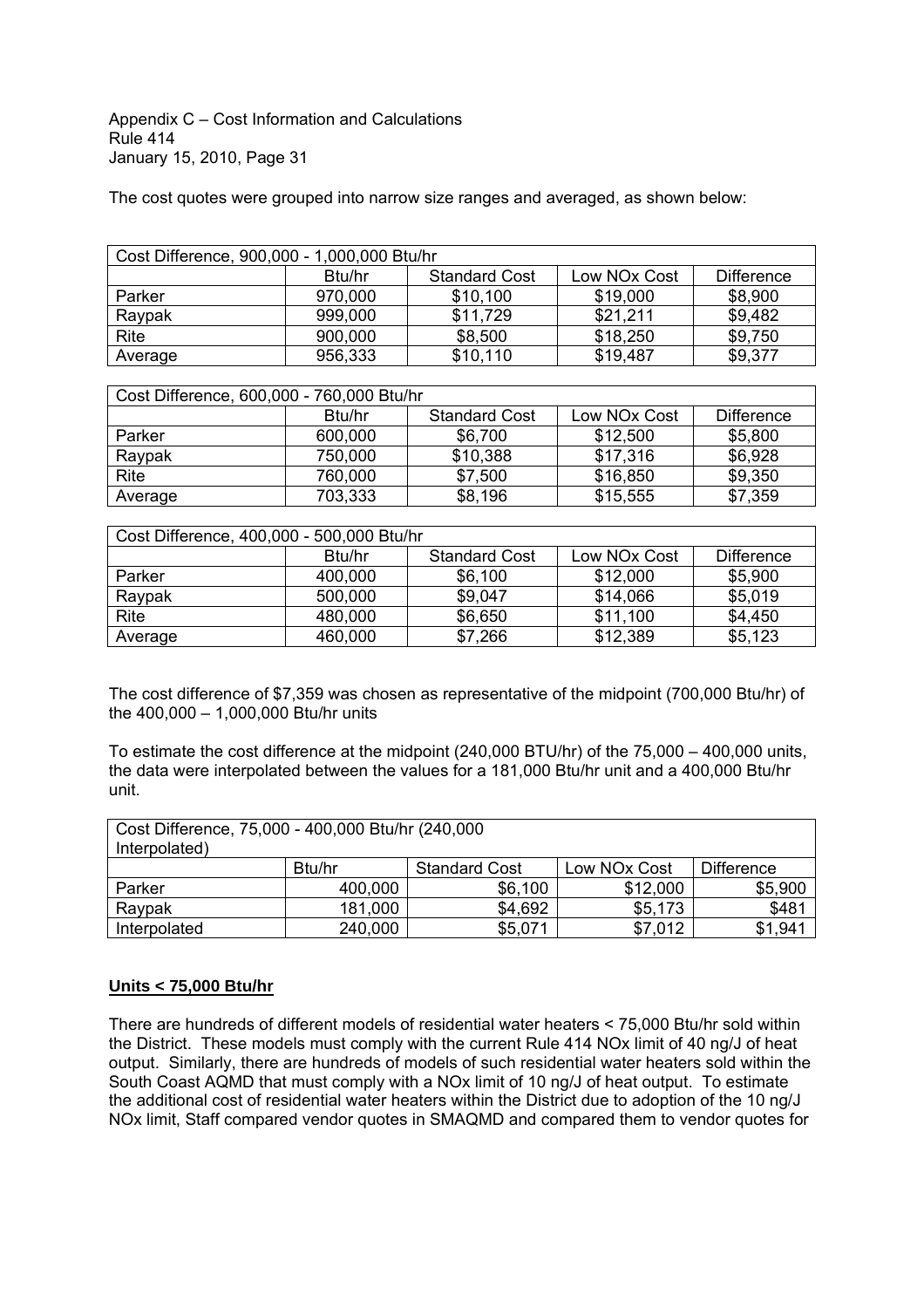the same manufacturers in SCAQMD. Such a comparison can be complicated by possible differences in quality and features of the units being compared, as well as differences in market conditions between the two areas. Nevertheless, Staff considered this analysis as the most reasonable method to estimate the cost difference.

Residential water heaters are typically 40,000 Btu/hr with a water storage capacity of  $40 - 50$ gallons. The vendor quotes for three brands of water heaters - American, A.O. Smith, and Bradford White - are shown below.

#### A.O. Smith - SMAQMD

| <b>Model</b>      | <b>Btu/hr</b> | Cost  |
|-------------------|---------------|-------|
| $GVR - 40$ gallon | 40,000        | \$717 |
| $GVR - 50$ gallon | 40,000        | \$756 |
| Mean              |               | \$737 |

#### A.O. Smith - SCAQMD

| <b>Model</b>      | <b>Btu/hr</b> | Cost  |
|-------------------|---------------|-------|
| GCNH - 40 gallon  | 40,000        | \$811 |
| GCHH - 50 gallon  | 40,000        | \$851 |
| $GNR - 40$ gallon | 40,000        | \$879 |
| $GNR - 50$ gallon | 40,000        | \$920 |
| Mean              |               | \$865 |

#### American Water Heaters - SMAOMD

| <b>Model</b>   | <b>Btu/hr</b> | Cost  |
|----------------|---------------|-------|
| BFG62-40T0-NOV | 40,000        | \$526 |

#### American Water Heaters - SCAQMD

| <b>Model</b>              | <b>Btu/hr</b> | Cost  |
|---------------------------|---------------|-------|
| Ultra low NO <sub>x</sub> | 40,000        | \$555 |
| <b>UG Series</b>          | 40,000        | \$479 |
| Mean                      |               | \$517 |

#### Bradford White - SMAQMD

| <b>Model</b> | <b>Btu/hr</b> | Cost  |
|--------------|---------------|-------|
| M-1 Series   | 40,000        | \$354 |
| M-4 Series   | 40,000        | \$382 |
| Mean         |               | \$368 |

#### Bradford White - SCAQMD

| <b>Model</b> | <b>Btu/hr</b> | Cost  |
|--------------|---------------|-------|
| U440T6FRN    | 40,000        | \$505 |

Based on the quotes above, the increased cost for units in SCAQMD vs. SMAQMD, per manufacturer, are as follows:

- A.O. Smith: \$129

- American: -\$9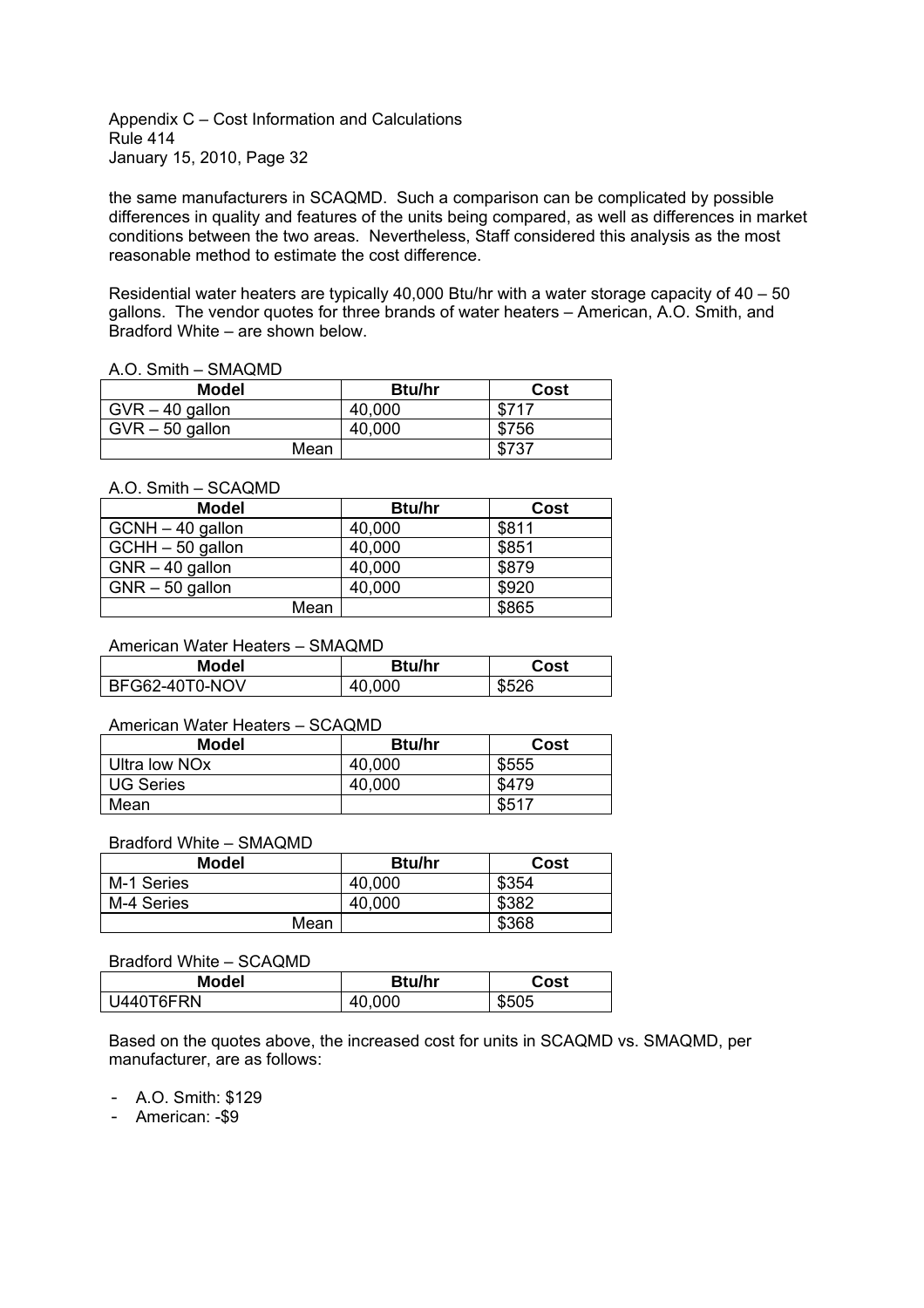- Bradford White: \$137

The mean cost difference for all three manufacturers is \$86.

### **Total Cost and Cost Effectiveness**

### **Uncontrolled Emissions per Unit**

| Size Range (Btu/hr)         | Midpoint Size<br>(mmBtu/hr) | <b>NO<sub>x</sub></b> Emission<br>Factor (lb/mmBtu) | Capacity<br>Factor | <b>NOx Emissions</b><br>(lb/day) |
|-----------------------------|-----------------------------|-----------------------------------------------------|--------------------|----------------------------------|
| <75,000 Btu/hr              | 0.04                        | 0.067                                               | 0.061              | 0.00393                          |
| $≥75,000$ and $<400,000$    | 0.24                        | 0.140                                               | 0.215              | 0.174                            |
| $≥400,000$ and $<1,000,000$ | 0.7                         | 0.174                                               | 0.215              | 0.63                             |

#### **Controlled Emissions per Unit**

| Size Range (Btu/hr)       | Midpoint Size | <b>NO<sub>x</sub></b> Emission | Capacity | <b>NOx Emissions</b> |
|---------------------------|---------------|--------------------------------|----------|----------------------|
|                           | (mmBtu/hr)    | Factor (lb/mmBtu)              | Factor   | (lb/day)             |
| <75,000 Btu/hr            | 0.04          | 0.0182                         | 0.061    | 0.00107              |
| $≥75,000$ and $<400,000$  | 0.24          | 0.0243                         | 0.215    | 0.0301               |
| $≥400,000$ and <1,000,000 | 0.7           | 0.0243                         | 0.215    | 0.0878               |

# **Total Cost and Cost Effectiveness**

| Size Range<br>and Type                                                  | <b>NO<sub>x</sub></b><br>reduction<br>per unit<br>(lb/year) | Annualized<br>Cost per<br>Unit<br>(\$/year) | Number of<br><b>Units</b><br>Replaced<br>per Year | Total<br>Emission<br><b>Reductions</b><br>(lb/year) | <b>Total Cost</b><br>per year | Cost<br>Effectiveness<br>per lb of NO <sub>x</sub><br>Reduced |
|-------------------------------------------------------------------------|-------------------------------------------------------------|---------------------------------------------|---------------------------------------------------|-----------------------------------------------------|-------------------------------|---------------------------------------------------------------|
| Residential<br>< 75,000<br>Btu/hr                                       | 1.04                                                        | \$12.19                                     | 35,240                                            | 36,650                                              | \$429,576                     |                                                               |
| Residential<br>≥75,000<br>and<br>$<$ 400,000<br>Btu/hr                  | 52.5                                                        | \$213.10                                    | 179                                               | 9,398                                               | \$38,145                      |                                                               |
| Service and<br>Commercial<br>≥75,000<br>and<br>$<$ 400,000<br>Btu/hr    | 52.5                                                        | \$213.10                                    | 46                                                | 2,415                                               | \$9,803                       |                                                               |
| Service and<br>Commercial<br>≥400,000<br>and<br>$<$ 1,000,000<br>Btu/hr | 198                                                         | \$694.67                                    | 36                                                | 7,128                                               | \$25,008                      |                                                               |
| Total                                                                   |                                                             |                                             |                                                   | 55,591                                              | \$502,532                     | \$9.04                                                        |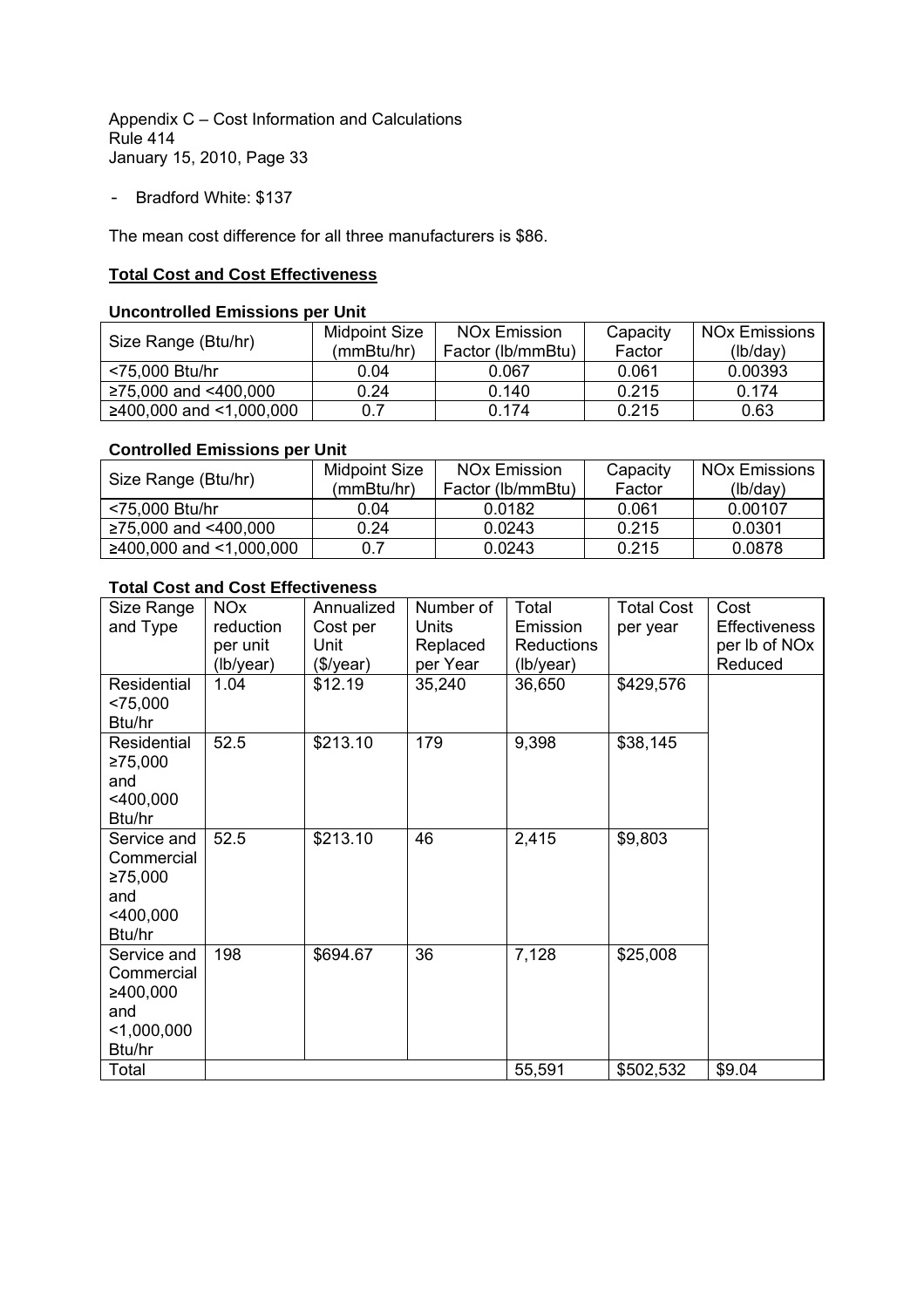Appendix D - Socioeconomic Impacts Rule 414 January 15, 2010, Page 34

# **Appendix D**

### **Socioeconomic Impacts**

The following table shows the industries and associated NAICS codes that Staff has determined are associated with the service and commercial industry that would purchase units subject to this regulation. The table also shows the number of establishments and the percent of those establishments that would qualify as small businesses according to the 2004 U.S. Census.

|                         |                                                                                     | <b>Number</b> | Number of<br><b>Employees</b> |                 |                      |                 |
|-------------------------|-------------------------------------------------------------------------------------|---------------|-------------------------------|-----------------|----------------------|-----------------|
| <b>NAICS</b>            | <b>Industry Description</b>                                                         | of Estab.     |                               | (2004)          | <b>Percent Small</b> |                 |
| code                    |                                                                                     | (2004)        | $10$ or<br>fewer              | 100 or<br>fewer | 10 or<br>fewer       | 100 or<br>fewer |
| $42$ ----<br>44---- and | <b>Wholesale Trade</b>                                                              | 1,312         | 834                           | 1,284           | 64%                  | 98%             |
| $45--$                  | <b>Retail Trade</b><br><b>Lessors of Nonresidential</b><br><b>Buildings (except</b> | 3,802         | 2,432                         | 3,667           | 64%                  | 96%             |
| 531120                  | Miniwarehouses)                                                                     | 100           | 89                            | 100             | 89%                  | 100%            |
| 61----                  | <b>Educational Services</b>                                                         | 356           | 212                           | 343             | 60%                  | 96%             |
| 662---                  | <b>Hospitals</b><br>Nursing and Residential                                         | 16            |                               |                 | 6%                   | 6%              |
| 623---                  | <b>Care Facilities</b><br>Hotels (except Casino Hotels)                             | 390           | 229                           | 363             | 59%                  | 93%             |
| 721110                  | and Motels                                                                          | 98            | 30                            | 84              | 31%                  | 86%             |
| 722110                  | <b>Full Service Restaurants</b>                                                     | 831           | 446                           | 814             | 54%                  | 98%             |
| 722211                  | <b>Limited Service-Restaurants</b>                                                  | 879           | 375                           | 872             | 43%                  | 99%             |
| 722212                  | <b>Limited Service-Cafeterias</b>                                                   | 44            | 27                            | 43              | 61%                  | 98%             |
| Sum                     |                                                                                     | 7,828         | 4,675                         | 7,571           | 60%                  | 97%             |

Eastern Research Group, under contract with the District, requested from the Bureau of Economic Analysis a special run of the regional input output modeling system to analyze the socioeconomic effects of the proposed amendments to Rule 414. The analysis looked at three different types of economic effects as a result of the amendments. First, direct effects are associated with the change in on-site jobs and new purchases needed to build and operate the project. Next, indirect effects occur as local businesses spend their new revenue to re-stock and pay their employees. Finally, induced effects result when employees spend their income. Induced effects are shown in the following tables as "residential". The losses shown here are associated with the entire economy because an additional portion of residents income must be spent on compliant water heaters manufactured outside of Sacramento County instead of being spent in the on other goods and services within the County.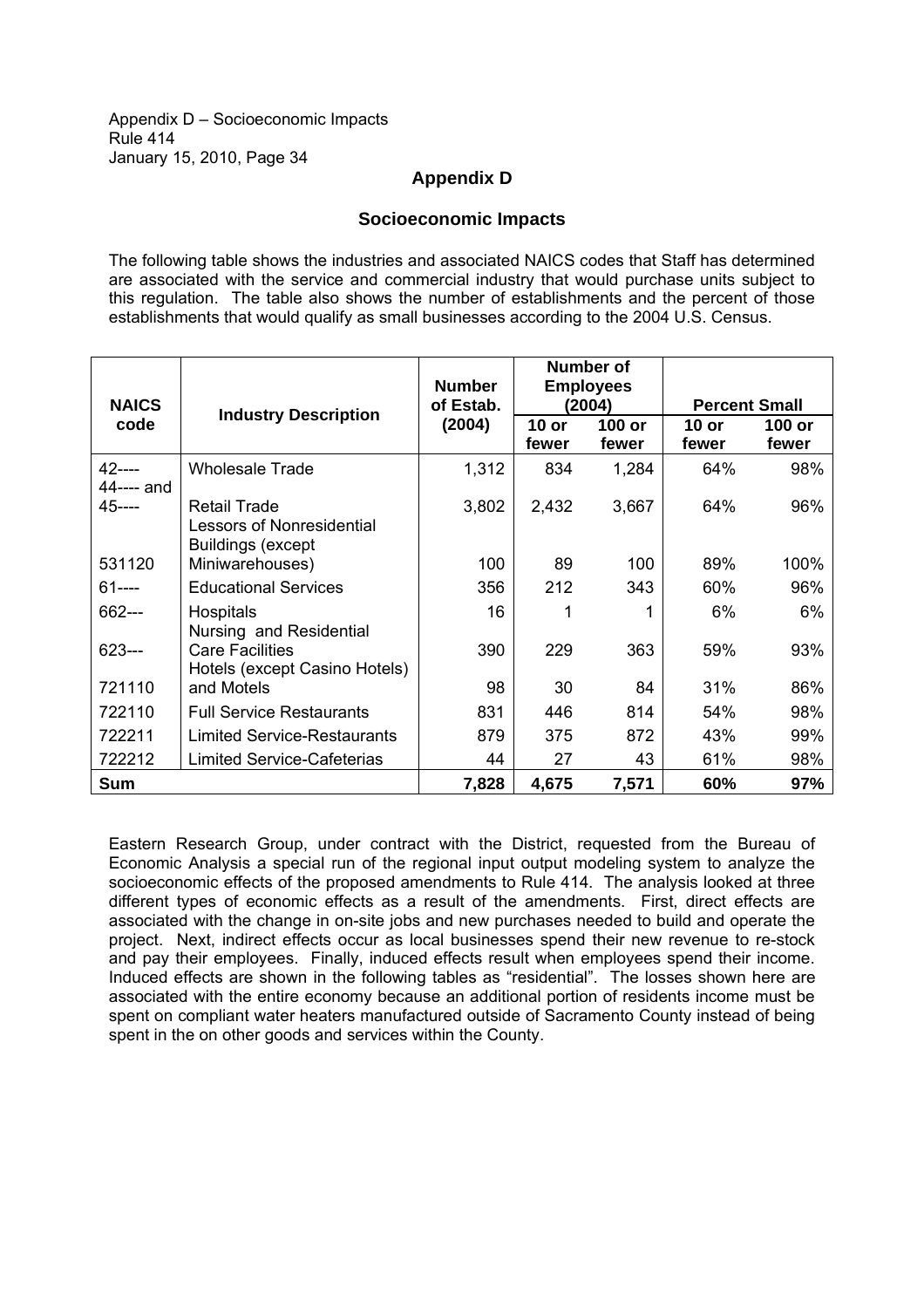Appendix D - Socioeconomic Impacts Rule 414 January 15, 2010, Page 35

| <b>Industry Description</b>              | <b>Annual Loss</b><br>in Output | <b>Annual Loss</b><br>in Earnings | <b>Annual Employment</b><br>Loss |
|------------------------------------------|---------------------------------|-----------------------------------|----------------------------------|
| Residential                              | \$584,470                       | \$122,672                         | 3.63                             |
| Wholesale Trade                          | \$9,838                         | \$2,385                           | 0.05                             |
| Retail Trade                             | \$30,358                        | \$7,594                           | 0.26                             |
| Lessors of Nonresidential Buildings      | \$690                           | \$92                              | 0.00                             |
| <b>Educational Services</b>              | \$3,235                         | \$991                             | 0.03                             |
| Hospitals                                | \$133                           | \$39                              | 0.00                             |
| Nursing and Residential Care Facilities  | \$3,395                         | \$1,168                           | 0.04                             |
| Hotels (except Casino Hotels) and Motels | \$853                           | \$294                             | 0.01                             |
| <b>Full Service Restaurants</b>          | \$6,785                         | \$1,882                           | 0.10                             |
| <b>Limited Service-Restaurants</b>       | \$7,177                         | \$1,991                           | 0.10                             |
| Limited Service-Cafeterias               | \$359                           | \$100                             | 0.01                             |
| <b>SUM</b>                               | \$647,293                       | \$139,209                         | 4.23                             |

In order to put these numbers into perspective, we can compare the losses with the overall totals for each category. First, the 2004 U.S. Census reports that there are over 160,000 jobs in the commercial sector for Sacramento County. The job loss estimated as a result of these proposed amendments represents only 0.003% of the total commercial sector jobs. Loss in output can be compared to the gross domestic product (GDP) for the commercial sector in the Metropolitan area. The GDP is not required to be reported and therefore there is only information for certain commercial sectors which include retail trade, educational services, accommodation, and food services and drinking places. The total GDP for these sectors is \$9.27 billion. Because not all sectors were included in the GDP total, this is a conservative estimate. The estimated loss in output represents only 0.01% of the total output of these commercial sectors. Finally, annual loss in earnings is compared to total earnings. Because total earnings are not required to be reported, these data are not available. As a proxy for total earnings, we will use the annual payroll data from the 2004 U.S. Census. Because payroll is less than the earnings, this will result in an overestimate of the total impact. The total payroll for the commercial sector in Sacramento County is \$4.8 billion; therefore the total loss in earnings is less than 0.003% of the total earnings.

The median household income for Sacramento County is \$57,779 (U.S. Census Bureau, 2006- 2008 American Community Survey). The average increase in cost of a compliant residential water heater, \$86, amortized over the estimated 10-year life of the unit (7% interest rate), represents approximately 0.02% of the median household income.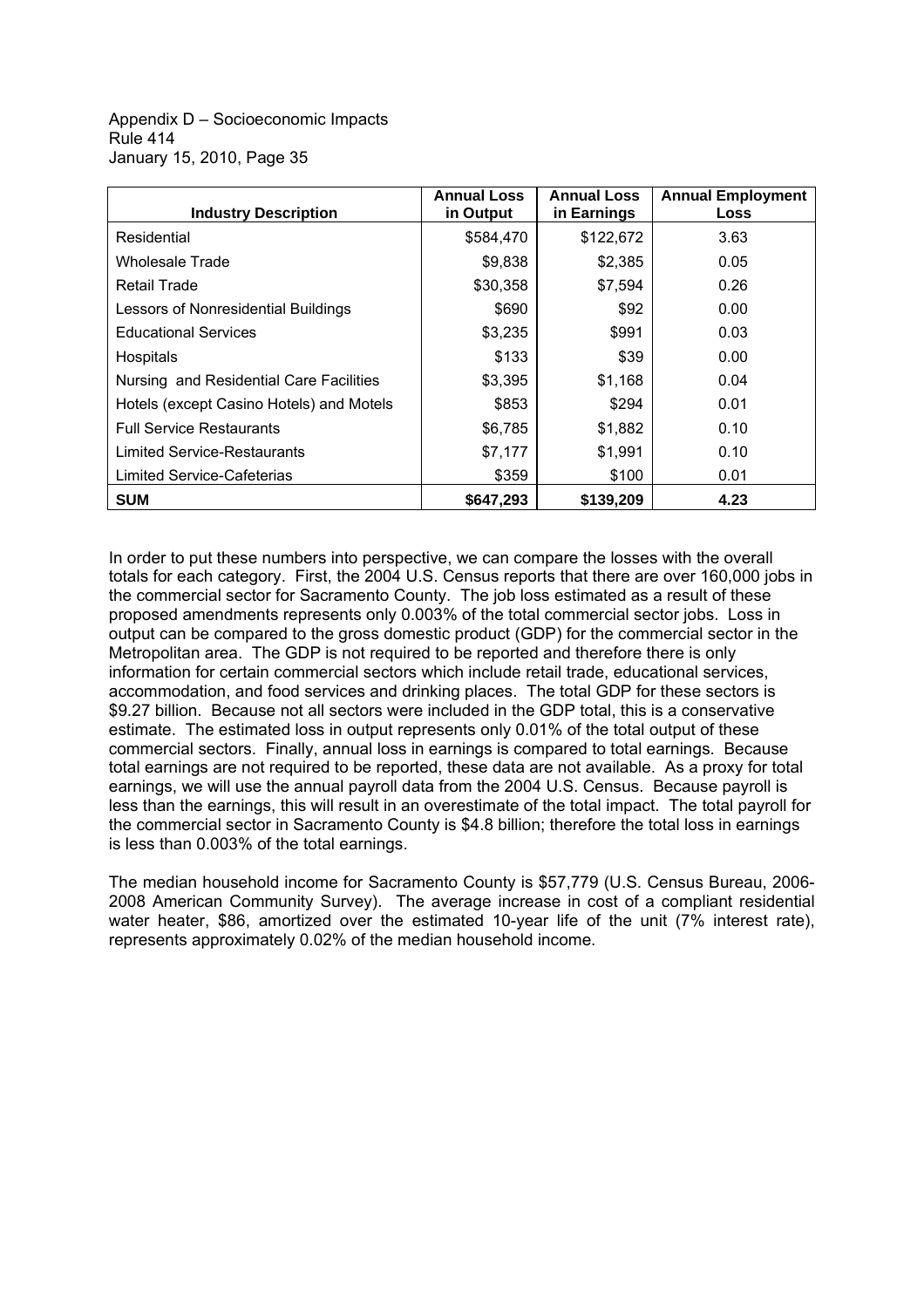# **Appendix E**

### **Public Comments**

#### **EPA Comments (December 7, 2009)**

- **Comment #1:** We recommend that the exemption for pool/spa heaters with a heat input less than 75,000 Btu/hr found in Section 111 be eliminated. For example, SJV Rule 4902 eliminates this exemption effective 1/1/2010.
- **Response:** Three districts Bay Area, Yolo-Solano, and San Joaquin have recently amended their rules pertaining to water heaters rated less than 75,000 Btu/hr to be essentially consistent with the standards first adopted by the South Coast AQMD. However, there has been no consensus on whether pool/spa heaters with a heat input less than 75,000 Btu/hr should be exempt from the standards. In the South Coast district, and now in the San Joaquin district, these units are not exempt. In the Yolo-Solano and Bay Area districts, these units are exempt. We reviewed the web sites of 5 major manufacturers of pool/spa heaters (Hayward, Laars, Pentair, Raypak, and Jandy) and one large retailer of pool and spa supplies (Best Buy Pool Supply) to determine the number of models/sizes of pool/spa heaters being manufactured or offered for sale. Of the 92 models and sizes identified, only 4 had an input rating of 75,000 Btu/hr or less. In addition, 4 of the web sites had heater sizing charts for various sizes of pools and spas, with none recommending heaters smaller than 100,000 Btu/hr for even the smallest pools and spas.

After consideration of this information, while we have proposed to subject all pool/spa heaters rated 75,000 Btu/hr or greater to NOx emission limits, we are proposing to exempt pool/spa heaters rated less than 75,000 Btu/hr. This exemption will have a minimal effect on the emission reductions that will be achieved by the rule amendments.

- **Comment #2:** The District should consider changing the compliance deadline of 1/1/2013 to an earlier date similar to SJV Proposed Rule 4308 (November 5, 2009) which has a compliance deadline of 1/1/2011. The extended compliance deadline for Sacramento seems unnecessary since compliant equipment should be available sooner nearby to adhere with SJV 4308.
- **Response:** The standard in question is the 14 ng/J NOx limit for units rated greater than or equal to 75,000 Btu/hr and less than 400,000 Btu/hr. This standard was originally developed by the South Coast AQMD, and they have set a compliance date of January 1, 2012. We have proposed a compliance date of January 1, 2013 so that we can evaluate whether there are any early problems with manufacture, certification, or availability of units meeting this standard in the South Coast district. Our proposed compliance date is the same as that established by the Bay Area district, and one year earlier than the date established by the Yolo-Solano district.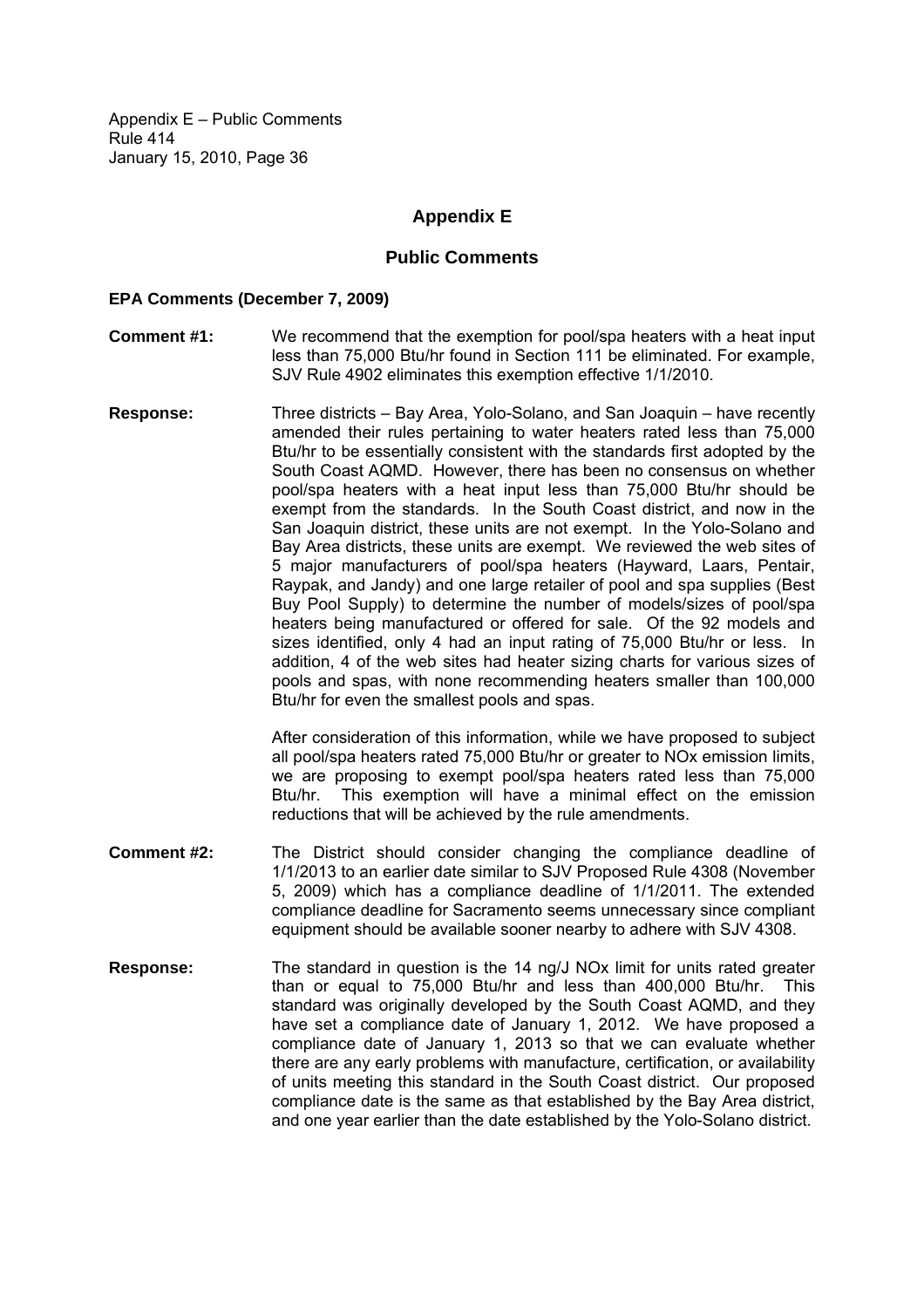> Manufacturers typically certify their units in the South Coast district. In our past experience with Rule 414, manufacturers have certified their units in our district by submitting the appropriate South Coast AQMD certifications, as opposed to submitting test results directly to us. Other districts, including Bay Area and Yolo-Solano, also accept the South Coast certifications. Setting a compliance date earlier than the date required by the South Coast district would put an additional burden on manufacturers to first undergo the certification process in our district. For these reasons, we continue to propose a compliance date of January 1, 2013.

#### **Air-Conditioning, Heating, And Refrigeration Institute (AHRI) Comments (December 15, 2009)**

- **Comment #1:** We are concerned that the expansion of this rule to include equipment fired by nongaseous fuels has not been adequately analyzed or justified. The staff report expresses the belief that there are currently no units fired by wood, coal or fuel oil operating in the District. If that is correct then what is the need to regulate products not being used in the District. There are no emission reductions to be achieved by such a regulation. Conversely, if the staff report is in error and, for example, there are some oil-fired water heaters or boilers operating in the District then applying a rule developed for gas-fired products without further analysis of the differences between oil-fired and gas-fired products is inappropriate.
- **Response:** Staff was unable to find any additional evidence that would show there are units that fire on non-gaseous fuels operating in the District. This rule only applies to new units and therefore having the emission standards apply to units fired on non-gaseous fuel will prevent any of these high emitting units from being installed within the District in the future. Staff has done an economic analysis of converting to a natural gas, LPG, or electric powered unit from an oil fired unit, which can be found in the cost impact section of this staff report.
- **Comment #2:** The proposed 6 month delay in the effective date of the revised NOx emissions limits is too short for the expanded scope of this amended rule. While it is more likely that residential gas storage water heaters can clear through the distribution chain and clear inventory in six months, the other types of water heaters and boilers proposed to be added to this rule are not sold and installed anywhere near the frequency as that of residential storage water heaters. The staff report estimates that less than 2% of the units affected by this rule will be those with inputs in the range of 75,000 to 1,000,000 Btu/hr. Distributors and wholesalers will still have to stock some of these units, but with significantly less demand, some of these units will sit in inventory for more than 6 months. If this rule continues to be implemented at "point of sale," we recommend a 12 month sell through period. The better solution would be to apply the rule to the date of manufacture, then to make the revised rule effective six months after it is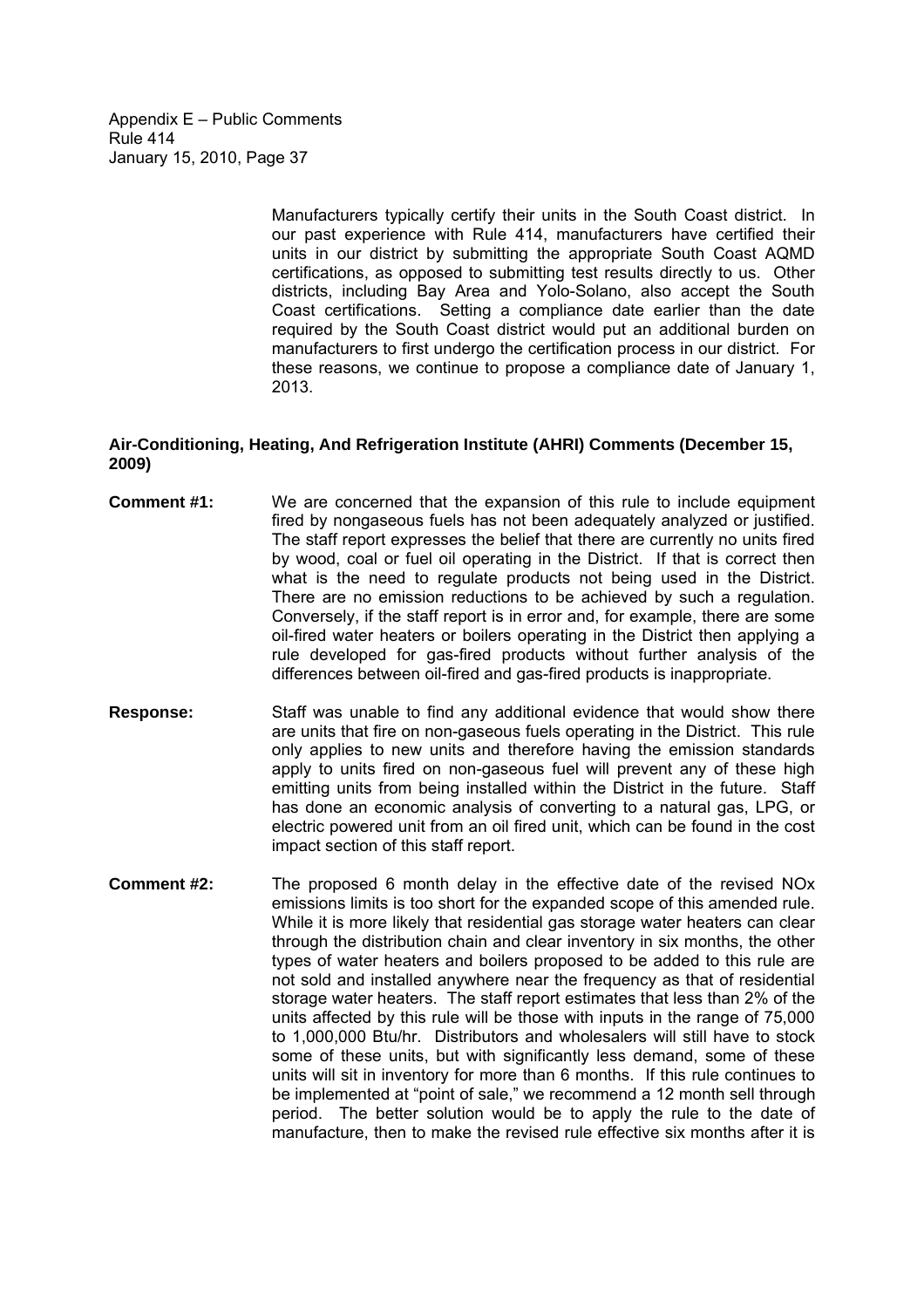> adopted. This is the implementation process that has been successfully used in the SCAQMD.

**Response:** Staff has extended the effective date from 6 months after adoption to January 1, 2011. Additionally, because of the current economic climate Staff has added a sell through provision that allows retailers and distributors to distribute, offer for sale, or sell non-compliant units for up to 6 months after the January 1, 2011 and January 1, 2013 effective dates. This will allow distributors and retailers a little over 16 months from the proposed adoption date of February 18, 2010. Based on comments at the public workshop, Staff feels this is adequate time for the retailers and distributors to sell through their non-compliant stock.

### **Public Workshop (December 16, 2009)**

| <b>Participants:</b> | George Contos | June Livingston | Don Thomas   |
|----------------------|---------------|-----------------|--------------|
|                      | Laura King    | Elaine Wong     | Josh Slade   |
|                      | Harry Moos    | Jeff Alkire     | Jeff Uhler   |
|                      | Lionel Wade   | A. Saracen      | Kevin Weddle |
|                      | S. Wendy      |                 |              |

- **Comment #1:** Is the certification testing something that plumbers need to perform?
- **Response:** No, the certification testing is performed by the manufacturer in order to verify the emission rates of new units.
- **Comment #2:** If a unit meets SCAQMD standards will it meet the proposed standards for this rule?
- **Response:** Yes. Additionally, the District accepts SCAQMD certification for emission verification of new units.
- **Comment #3:** The additional cost for units <75,000 Btu/hr to meet the proposed standards is higher than \$86 as stated in the staff report.
- **Response:** Staff used the best information available to calculate the additional costs of units to meet the proposed standards. If you would like to provide more cost information please send it to the District so we can reevaluate the cost calculations. (As of January 14, 2010 Staff has not received any additional information.)
- **Comment #4:** Based on what I have seen on the market District Staff is accurate in the cost differentials between current units and units that would meet the proposed standards.
- **Response:** Thank you for your comment.
- **Comment #5:** Direct vent and power vent units should be excluded from this rule. There are no units available that can meet the proposed standards. You should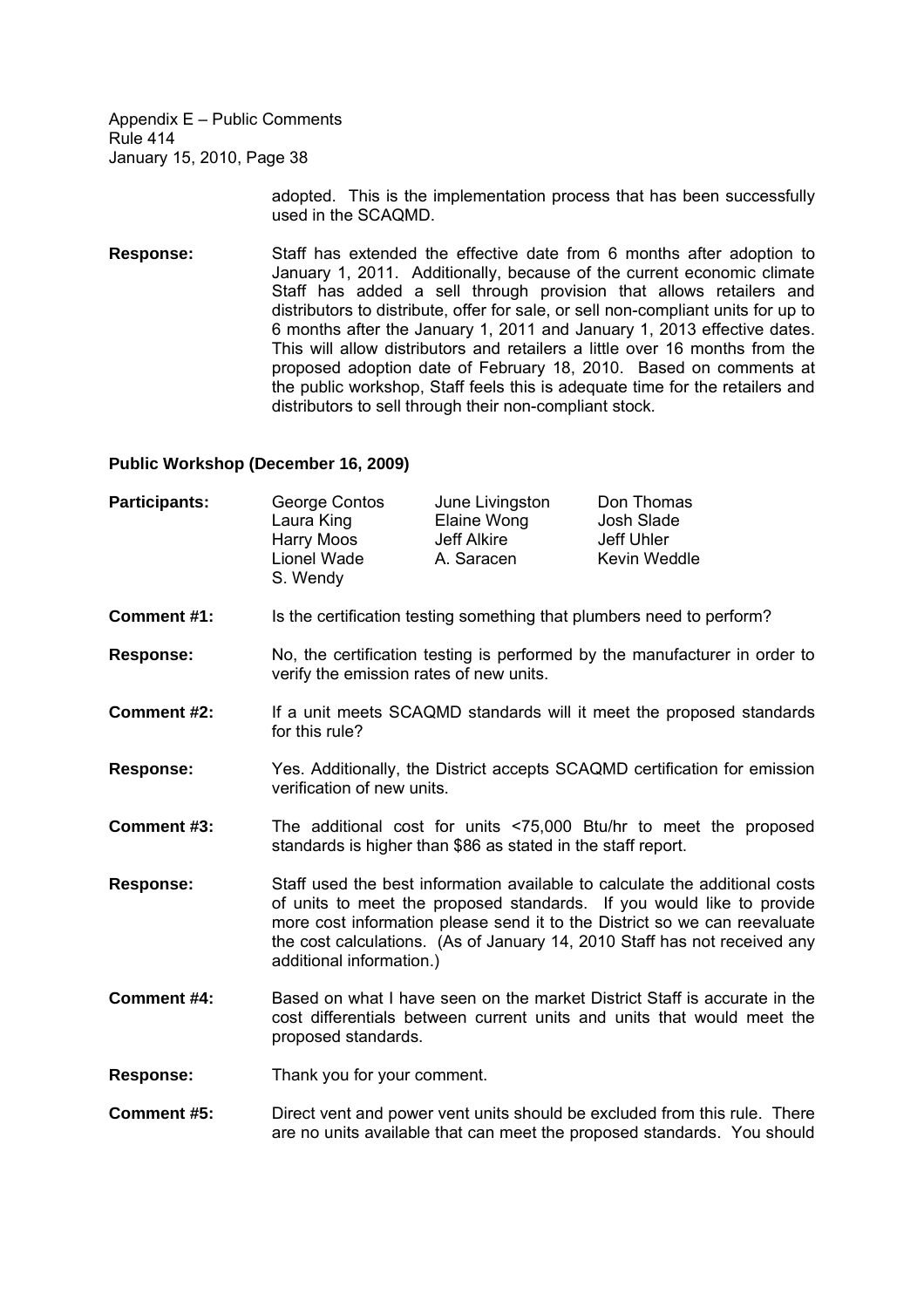> examine how the Bay Area Air Quality Management District (BAAQMD) rule handles direct vent and power vent units.

- **Response:** BAAQMD Rule 9-6 requires direct vent, power vent, and direct power vent units rated < 75,000 Btu/hr to meet a standard of 10 ng/J on January 1, 2011. Based on comments received during the public process, Staff has delayed the first effective date from 6 months after adoption to January 1, 2011 (about 10 months after the proposed adoption date). This would match the BAAQMD requirement for units rated < 75,000 Btu/hr. Staff talked with a manufacturer of water heaters and they confirmed that a power vent water heater that meets the 10 ng/J would be available by March 2010. Power vent, direct vent, and power direct vent units  $\geq$  75,000 Btu/hr and < 400,000 Btu/hr currently have to meet a 40 ng/J standard in the BAAQMD and will have to meet a 14 ng/J standard on January 1, 2013 which is consistent with the proposed amendments to Rule 414. Finally, power vent, direct vent, and power direct vent units must currently meet a standard of 20 ng/J in the BAAQMD and a standard of 14 ng/J in 2013. In the SCAQMD these units must currently meet a standard of 14 ng/J. Staff feels the technology for emission reduction is or will be available for power vent, direct vent, and power direct vent in time to have compliant units available by the effective dates proposed in the rule.
- **Comment #6:** We would like a minimum 6 month sell through period where retailers, distributors, and dealers can sell through their non-compliant stock.
- **Response:** Staff has added a sell through period of 6 months after the January 1, 2011 and the January 1, 2013 effective dates for non-compliant units to be distributed, offered for sale, and sold.
- **Comment #7:** If a unit that is under warranty must be replaced, does it have to be replaced with a compliant unit? If it does have to be replaced with a compliant unit, who will be responsible for the additional costs?
- **Response:** A replacement unit is considered a new unit. If the new unit is purchased or distributed after the effective dates in Section 301 of this rule, it must meet the corresponding standard based on size and type. The issue of who pays the additional cost is determined by the terms of the warranty.

#### **Plumbing-Heating-Cooling Contractors of California (PHCC) Comments (December 22, 2009)**

- **Comment #1:** Power vent, power direct vent and direct vent water heaters should be excluded. No manufacturers currently produce these models.
- **Response:** See response to public workshop comment #5.
- **Comment #2:** Timing is everything. Please allow 6 months after the effective date of Rule 414 and the date on the plate for inventories to be depleted. This is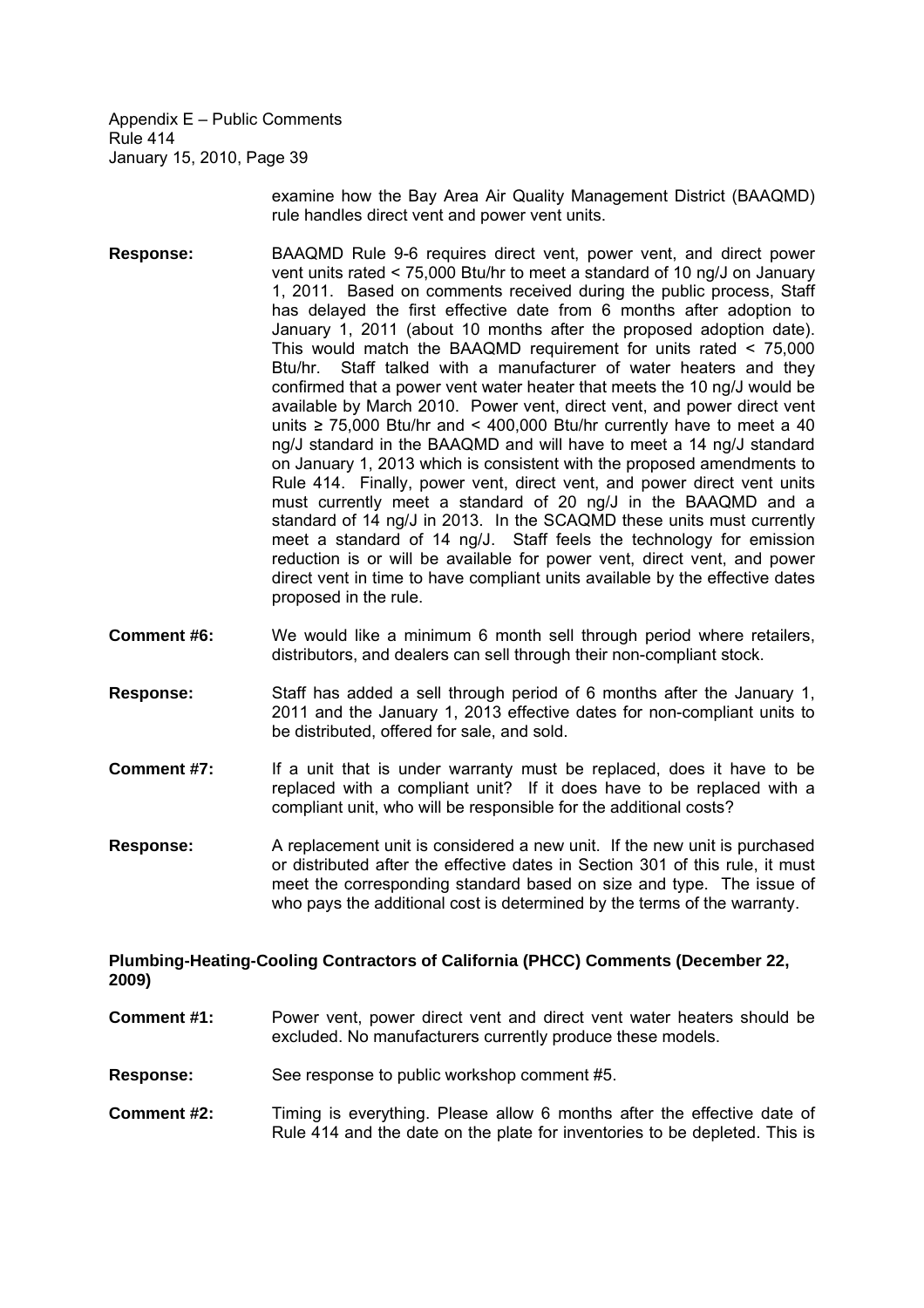> not much time, but it reduces some concerns with a model or two that does not move. Typically, it takes 10 or 11 months to flush out complete inventories.

- **Response:** See response to public workshop comment #6.
- **Comment #3:** Remember that major manufacturers such as Bradford White, State, AO Smith, and Rheem need time to implement production, as California is the only one state that requires this, to my knowledge. I would suggest at least 10 months.
- **Response:** Staff changed the effective date of the first set of standards to January 1, 2011 instead of 6 months after the adoption date. If the proposed amendments are adopted at the February board meeting the effective date will be a little over 10 months.